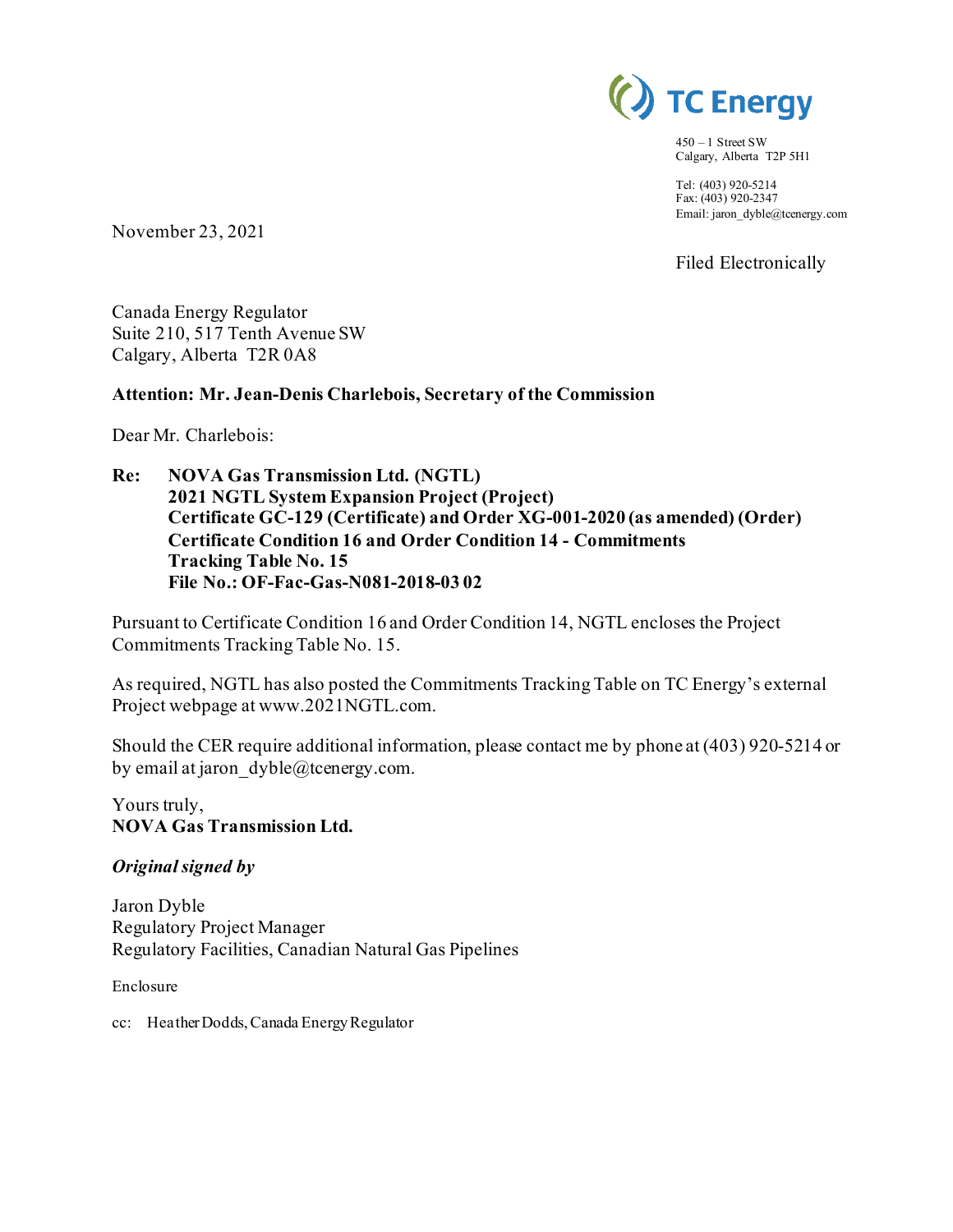| <b>Commitment</b><br>number | <b>Commitment to</b>                                | Category                                   | <b>Description of Commitment</b>                                                                                                                                                                                                                                                                                                                                                           | <b>Source</b>                 | <b>Document</b><br><b>References</b><br>(Filing ID) | <b>Status</b> | <b>Project Phase</b> | <b>Comments</b>                                                                                                                                                                                                                                                                                                                                                                                                                                                                                                                                | <b>Accountability</b> |
|-----------------------------|-----------------------------------------------------|--------------------------------------------|--------------------------------------------------------------------------------------------------------------------------------------------------------------------------------------------------------------------------------------------------------------------------------------------------------------------------------------------------------------------------------------------|-------------------------------|-----------------------------------------------------|---------------|----------------------|------------------------------------------------------------------------------------------------------------------------------------------------------------------------------------------------------------------------------------------------------------------------------------------------------------------------------------------------------------------------------------------------------------------------------------------------------------------------------------------------------------------------------------------------|-----------------------|
| $\overline{1}$              | Potentially affected                                | Aboriginal                                 | NGTL will also provide notice to each potentially                                                                                                                                                                                                                                                                                                                                          | Application                   | A92619                                              | Complete      | Pre-Construction     | Notifications of the filing of the Application were sent to the                                                                                                                                                                                                                                                                                                                                                                                                                                                                                | Indigenous Relations  |
|                             | Aboriginal<br>communities                           | Engagement<br>Matters                      | affected Aboriginal group of the filing of the Section<br>52 application within 72 hours, in accordance with<br>the guidance provided in the NEB Filing Manual.                                                                                                                                                                                                                            | Section 13.3.1                |                                                     |               |                      | potentially affected Aboriginal communities on June 21,<br>2018.                                                                                                                                                                                                                                                                                                                                                                                                                                                                               |                       |
| $\overline{2}$              | Horse Lake First<br>Nation                          | Aboriginal<br>Engagement<br>Matters        | NGTL confirmed its commitment to considering<br>additional information brought forward concerning<br>Horse Lake First Nation TK and land use in the<br>Project area.                                                                                                                                                                                                                       | Application<br>Section 13.3.1 | A92619                                              | Complete      | Pre-Construction     | Final report received November 8, 2017, for the Grande<br>Prairie Mainline Loop No. 2 (Colt Section) and January 25,<br>2018, for the Grande Prairie Mainline Loop No. 3 (Elmworth<br>Section). NGTL reviewed the reports and provided a<br>response to Horse Lake First Nation on June 1, 2018. Final<br>report received October 25, 2018, for the Grande Prairie<br>Mainline Loop No. 2 (Karr, Deep Valley Sections). NGTL<br>reviewed the report and provided a response to Horse Lake<br>First Nation on December 17, 2018.                | Indigenous Relations  |
| $\vert$ 3                   | Montana First Nation                                | Aboriginal<br>Engagement<br><b>Matters</b> | NGTL committed to continue to provide information<br>about contracting and employment opportunities to<br>Montana First Nation when the information is<br>available.                                                                                                                                                                                                                       | Application<br>Section 13.3.1 | A92619                                              | Ongoing       | Pre-Construction     | Information regarding an employment opportunity with<br>NGTL's consultant for biophysical and heritage field work<br>was provided to Montana First Nation (MFN) on April 16,<br>2018 and April 15, 2020. NGTL also had a call with MFN in<br>May 2020 to gather information on businesses and<br>capacity. NGTL and MFN have had continued discussions<br>regarding contracting and employment opportunities<br>including sourcing opportunities for designated and targeted<br>services and NGTL will continue discussions as<br>appropriate. | Indigenous Relations  |
| $\overline{4}$              | Nose Creek<br>Community                             | Aboriginal<br>Engagemen<br><b>Matters</b>  | NGTL committed to provide to Nose Creek<br>Community a draft TK Protocol Agreement for the<br>TK study.                                                                                                                                                                                                                                                                                    | Application<br>Section 13.3.1 | A92619                                              | Complete      | Pre-Construction     | NGTL received a signed LOA from Nose Creek Community<br>(NCC) on August 25, 2020 to participate in a site visit on the<br>Grande Prairie Mainline Loop No. 3 (Elmworth Section). On<br>September 17, 2020, NGTL received an email from NCC<br>with a copy of NCC's TK Report.                                                                                                                                                                                                                                                                  | Indigenous Relations  |
| 5                           | Siksika Nation                                      | Aboriginal<br>Engagement<br>Matters        | NGTL confirmed its commitment to reasonable<br>capacity funding to support Siksika Nation's<br>participation in Project engagement activities.                                                                                                                                                                                                                                             | Application<br>Section 13.3.1 | A92619                                              | Complete      | Pre-Construction     | NGTL received signed engagement capacity funding<br>agreement from Siksika Nation on April 8, 2019.                                                                                                                                                                                                                                                                                                                                                                                                                                            | Indigenous Relations  |
| 6 <sup>6</sup>              | Asini Wachi<br>Nehiyawak<br><b>Traditional Band</b> | Aboriginal<br>Engagemen<br><b>Matters</b>  | NGTL will keep Asini Wachi Nehiyawak Traditional<br>Band informed as information about the<br>archaeology fieldwork becomes available.                                                                                                                                                                                                                                                     | Supplemental<br>Report        | A94516                                              | Complete      | Pre-Construction     | April 24, 2019, NGTL provided a notification regarding a<br>work opportunity that the Wood Group is offering on field<br>studies for the Project, including archaeological work.                                                                                                                                                                                                                                                                                                                                                               | Indigenous Relations  |
| $\overline{7}$              | Driftpile First Nation                              | Aboriginal<br>Engagemen<br>Matters         | NGTL remains committed to working with Driftpile<br>First Nation to discuss the proposed budget and<br>tasks associated with it to reach agreement on<br>funding for a Project-specific TK study as well as<br>engagement with NGTL for the Project and<br>requested Driftpile First Nation contact NGTL at<br>their earliest convenience to further discuss the<br>budget and agreements. | Supplemental<br>Report        | A94516                                              | Complete      | Pre-Construction     | NGTL received signed amended TK Protocol from DCN on<br>January 29, 2019 and signed engagement capacity funding<br>agreement on February 19, 2019.                                                                                                                                                                                                                                                                                                                                                                                             | Indigenous Relations  |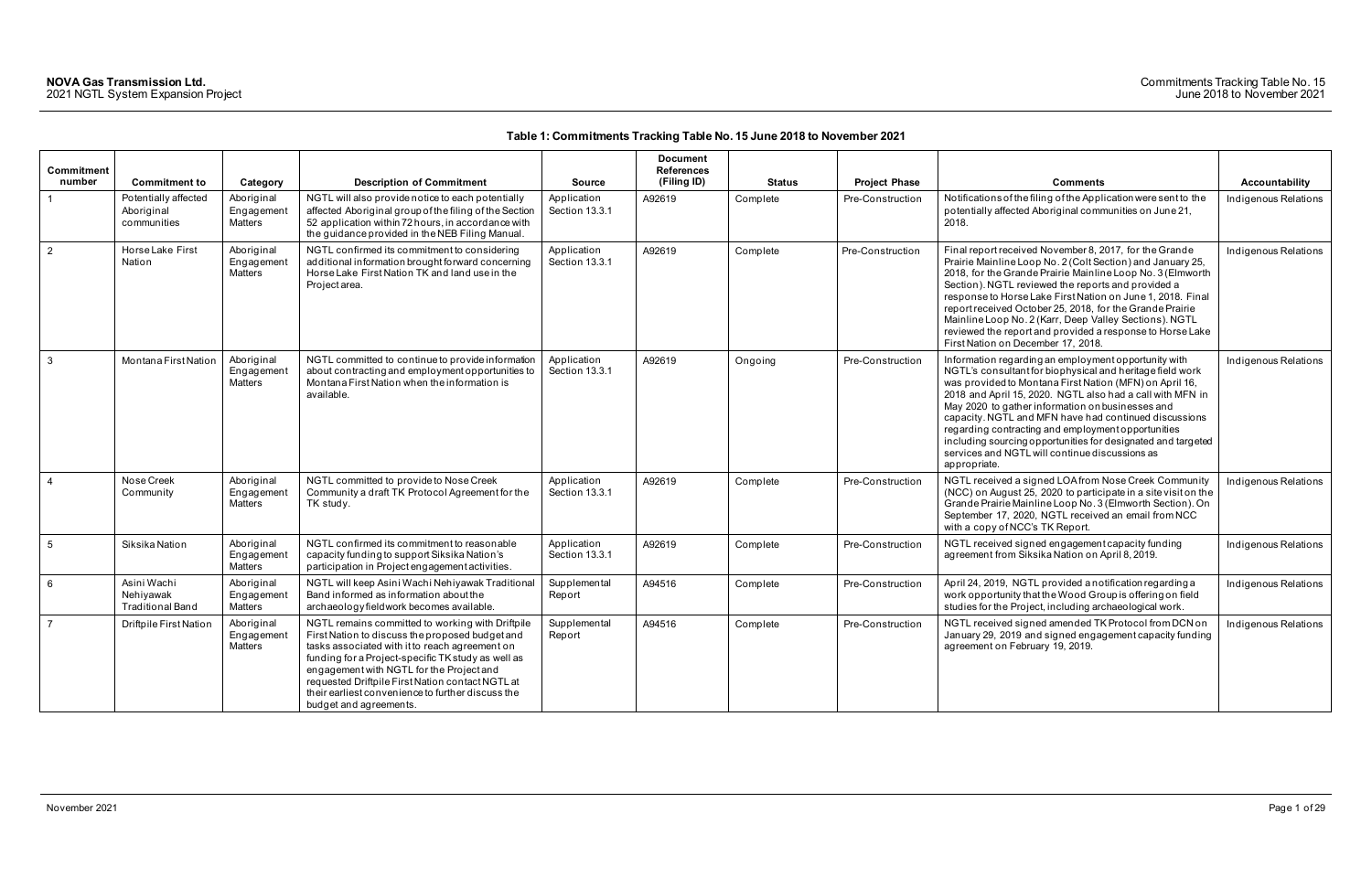### Commitments Tracking Table No. 15 June 2018 to November 2021

| Commitment |                                  |                                            |                                                                                                                                                                                                                                                                                                                                                                                                            |                                                        | <b>Document</b><br><b>References</b> |               |                      |                                                                                                            |                      |
|------------|----------------------------------|--------------------------------------------|------------------------------------------------------------------------------------------------------------------------------------------------------------------------------------------------------------------------------------------------------------------------------------------------------------------------------------------------------------------------------------------------------------|--------------------------------------------------------|--------------------------------------|---------------|----------------------|------------------------------------------------------------------------------------------------------------|----------------------|
| number     | <b>Commitment to</b>             | Category                                   | <b>Description of Commitment</b>                                                                                                                                                                                                                                                                                                                                                                           | <b>Source</b>                                          | (Filing ID)                          | <b>Status</b> | <b>Project Phase</b> | <b>Comments</b>                                                                                            | Accountability       |
| 8          | Aseniwuche<br>Winewak Nation     | Aboriginal<br>Engagement<br>Matters        | NGTL will provide this information (Appendix E,<br>Annex A of the ESA Supplement for Additional<br>Written Evidence Filing: Traditional Knowledge<br>Report - Aboriginal Groups Project-Related<br>Issue Summaries for NGTL's responses and<br>proposed mitigation measures from the Project<br>EPP) to Aseniwuche Winewak Nation and offer<br>to answer any questions or discuss concerns, if<br>any.     | <b>Additional Written</b><br>Evidence (AWE)<br>Section | A96812                               | Complete      | Pre-Construction     | NGTL reviewed the report and provided responses to<br>Aseniwuche Winewak Nation on December 17, 2018.      | Indigenous Relations |
| -9         | East Prairie Métis<br>Settlement | Aboriginal<br>Engagement<br><b>Matters</b> | NGTL will provide this information (Appendix E,<br>Annex A of the ESA Supplement for Additional<br>Written Evidence Filing: Traditional Knowledge<br>Report - Aboriginal Groups Project-Related<br>Issue Summaries for NGTL's responses and<br>proposed mitigation measures from the Project<br>EPP) to East Prairie Métis Settlement and offer<br>to answer any questions or discuss concerns, if<br>any. | <b>Additional Written</b><br>Evidence (AWE)<br>Section | A96812                               | Complete      | Pre-Construction     | NGTL reviewed the report and provided a response to<br>East Prairie Métis Settlement on December 17, 2018. | Indigenous Relations |
| 10         | Gunn Métis Local 55              | Aboriginal<br>Engagement<br><b>Matters</b> | NGTL will provide this information (Appendix E,<br>Annex A of the ESA Supplement for Additional<br>Written Evidence Filing: Traditional Knowledge<br>Report - Aboriginal Groups Project-Related<br>Issue Summaries for NGTL's responses and<br>proposed mitigation measures from the Project<br>EPP) to Gunn Métis Local 55 and offer to<br>answer any questions or discuss concerns, if<br>any.           | <b>Additional Written</b><br>Evidence (AWE)<br>Section | A96812                               | Complete      | Pre-Construction     | NGTL reviewed the report and provided a response to<br>Gunn Métis Local 55 on December 17, 2018.           | Indigenous Relations |
| 11         | Horse Lake First<br>Nation       | Aboriginal<br>Engagement<br><b>Matters</b> | NGTL will provide this information (Appendix E,<br>Annex A of the ESA Supplement for Additional<br>Written Evidence Filing: Traditional Knowledge<br>Report - Aboriginal Groups Project-Related<br>Issue Summaries for NGTL's responses and<br>proposed mitigation measures from the Project<br>EPP) to Horse Lake First Nation and offer to<br>answer any questions or discuss concerns, if<br>any.       | Additional Written<br>Evidence (AWE)<br>Section        | A96812                               | Complete      | Pre-Construction     | NGTL reviewed the report and provided a response to<br>Horse Lake First Nation on December 17, 2018.       | Indigenous Relations |
| 12         | <b>Paul First Nation</b>         | Aboriginal<br>Engagement<br>Matters        | NGTL will provide this information (Appendix E,<br>Annex A of the ESA Supplement for Additional<br>Written Evidence Filing: Traditional Knowledge<br>Report - Aboriginal Groups Project-Related<br>Issue Summaries for NGTL's responses and<br>proposed mitigation measures from the Project<br>EPP) to Paul First Nation and offer to answer<br>any questions or discuss concerns, if any.                | Additional Written<br>Evidence (AWE)<br>Section        | A96812                               | Complete      | Pre-Construction     | NGTL reviewed the report and provided a response to<br>Paul First Nation on December 17, 2018.             | Indigenous Relations |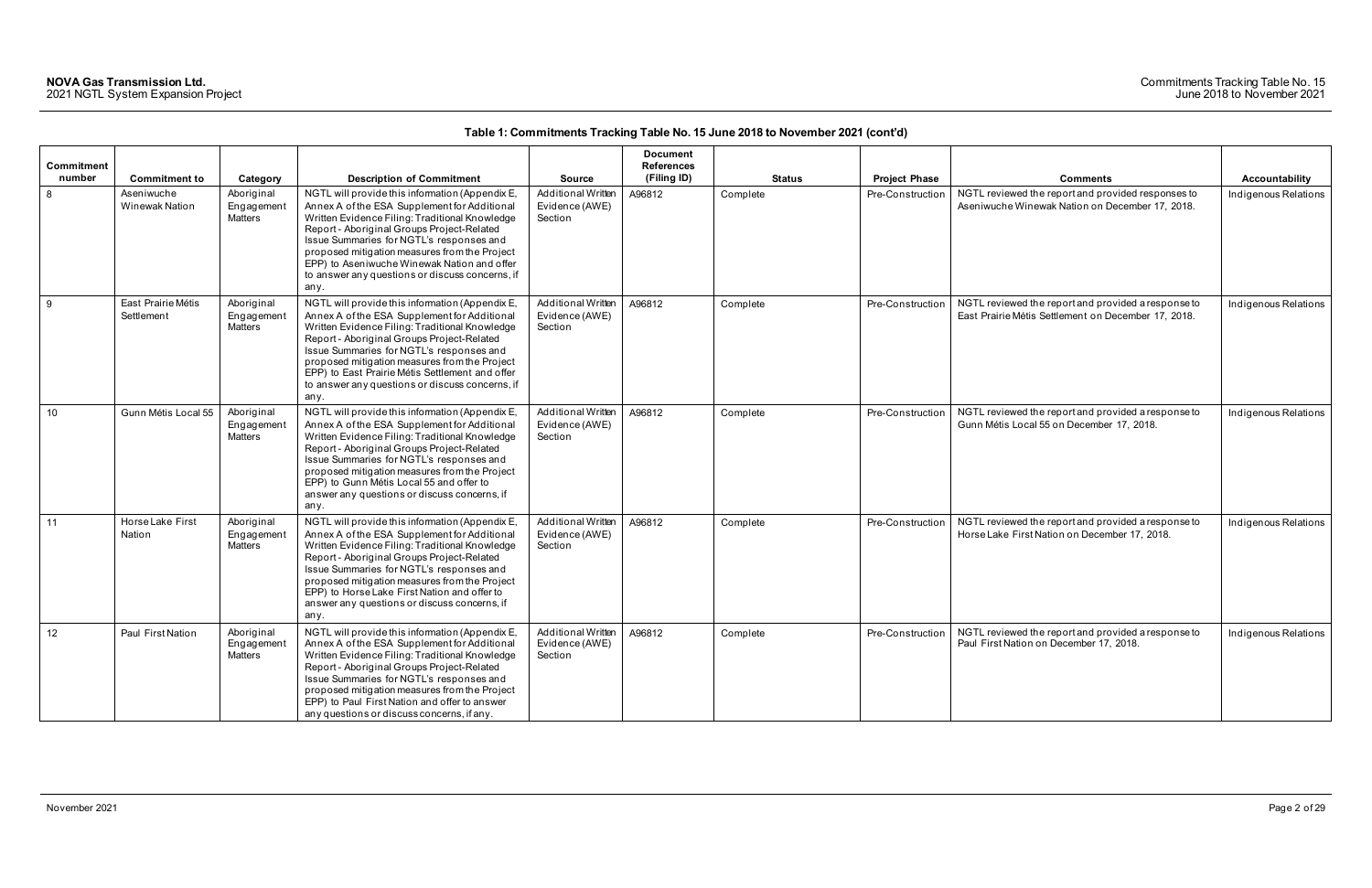### Commitments Tracking Table No. 15 June 2018 to November 2021

| <b>Commitment</b><br>number | <b>Commitment to</b>          | Category                                   | <b>Description of Commitment</b>                                                                                                                                                                                                                                                                                                                                                                       | <b>Source</b>                                          | <b>Document</b><br><b>References</b><br>(Filing ID) | <b>Status</b> | <b>Project Phase</b> | <b>Comments</b>                                                                                                                                                                                                                                                                                                                                                                                                                                                                              | <b>Accountability</b> |
|-----------------------------|-------------------------------|--------------------------------------------|--------------------------------------------------------------------------------------------------------------------------------------------------------------------------------------------------------------------------------------------------------------------------------------------------------------------------------------------------------------------------------------------------------|--------------------------------------------------------|-----------------------------------------------------|---------------|----------------------|----------------------------------------------------------------------------------------------------------------------------------------------------------------------------------------------------------------------------------------------------------------------------------------------------------------------------------------------------------------------------------------------------------------------------------------------------------------------------------------------|-----------------------|
| 13                          | Stoney Nakoda<br>Nations      | Aboriginal<br>Engagement<br><b>Matters</b> | NGTL will provide this information (Appendix E,<br>Annex A of the ESA Supplement for Additional<br>Written Evidence Filing: Traditional Knowledge<br>Report - Aboriginal Groups Project-Related<br>Issue Summaries for NGTL's responses and<br>proposed mitigation measures from the Project<br>EPP) to Stoney Nakoda Nations and offer to<br>answer any questions or discuss concerns, if<br>any.     | <b>Additional Written</b><br>Evidence (AWE)<br>Section | A96812                                              | Complete      | Pre-Construction     | NGTL reviewed the issues and concerns and provided a<br>response to Stoney Nakoda Nations on December 17,<br>2018.                                                                                                                                                                                                                                                                                                                                                                           | Indigenous Relations  |
| 14                          | Sturgeon Lake Cree<br>Nation  | Aboriginal<br>Engagement<br>Matters        | NGTL will provide this information (Appendix E,<br>Annex A of the ESA Supplement for Additional<br>Written Evidence Filing: Traditional Knowledge<br>Report - Aboriginal Groups Project-Related<br>Issue Summaries for NGTL's responses and<br>proposed mitigation measures from the Project<br>EPP) to Sturgeon Lake Cree Nation and offer to<br>answer any questions or discuss concerns, if<br>any. | Additional Written<br>Evidence (AWE)<br>Section        | A96812                                              | Complete      | Pre-Construction     | NGTL reviewed the concerns and provided a response to<br>Sturgeon Lake Cree Nation on December 17, 2018.                                                                                                                                                                                                                                                                                                                                                                                     | Indigenous Relations  |
| 15                          | <b>Sunchild First Nation</b>  | Aboriginal<br>Engagement<br>Matters        | NGTL will provide this information (Appendix E,<br>Annex A of the ESA Supplement for Additional<br>Written Evidence Filing: Traditional Knowledge<br>Report - Aboriginal Groups Project-Related<br>Issue Summaries for NGTL's responses and<br>proposed mitigation measures from the Project<br>EPP) to Sunchild First Nation and offer to<br>answer any questions or discuss concerns, if<br>any.     | <b>Additional Written</b><br>Evidence (AWE)<br>Section | A96812                                              | Complete      | Pre-Construction     | NGTL reviewed the report and provided a response to<br>Sunchild First Nation on December 17, 2018.                                                                                                                                                                                                                                                                                                                                                                                           | Indigenous Relations  |
| 16                          | <b>Foothills First Nation</b> | Aboriginal<br>Engagement<br>Matters        | NGTL stated that it is not in a position to agree<br>to provide separate additional funding to<br>Foothills First Nation however NGTL remains<br>committed to meeting with Foothills First Nation<br>in order to hear and address any issues and<br>concerns related to the proposed Project.                                                                                                          | Additional Written<br>Evidence (AWE)<br>Section 6.2.10 | A96812                                              | Complete      | Pre-Construction     | NGTL met with Foothills First Nation (FFN) on<br>December 14, 2018, and a telephone call on July 26,<br>2019. NGTL emailed FFN the mitigation table with<br>NGTL's responses and proposed mitigation measures for<br>the Project-specific issues and concerns identified in the<br>FFN Traditional Land Use Study filed with the NEB for<br>the Project. NGTL noted that if FFN had any questions or<br>wished to meet to discuss the mitigation table in further<br>detail to contact NGTL. | Indigenous Relations  |
| 17                          | Horse Lake First<br>Nation    | Aboriginal<br>Engagement<br><b>Matters</b> | Should HLFN identify the locations where<br>spraying and herbicide application are of interest<br>to HLFN then NGTL will notify HLFN regarding<br>timing and locations of scheduled spraying and<br>herbicide applications for those locations during<br>construction.                                                                                                                                 | HLFN 1.3e                                              | A98233-9                                            | Planned       | Operations           | To date HLFN has not provided NGTL with any specific<br>locations where spraying or herbicide application are of<br>interest.                                                                                                                                                                                                                                                                                                                                                                | Indigenous Relations  |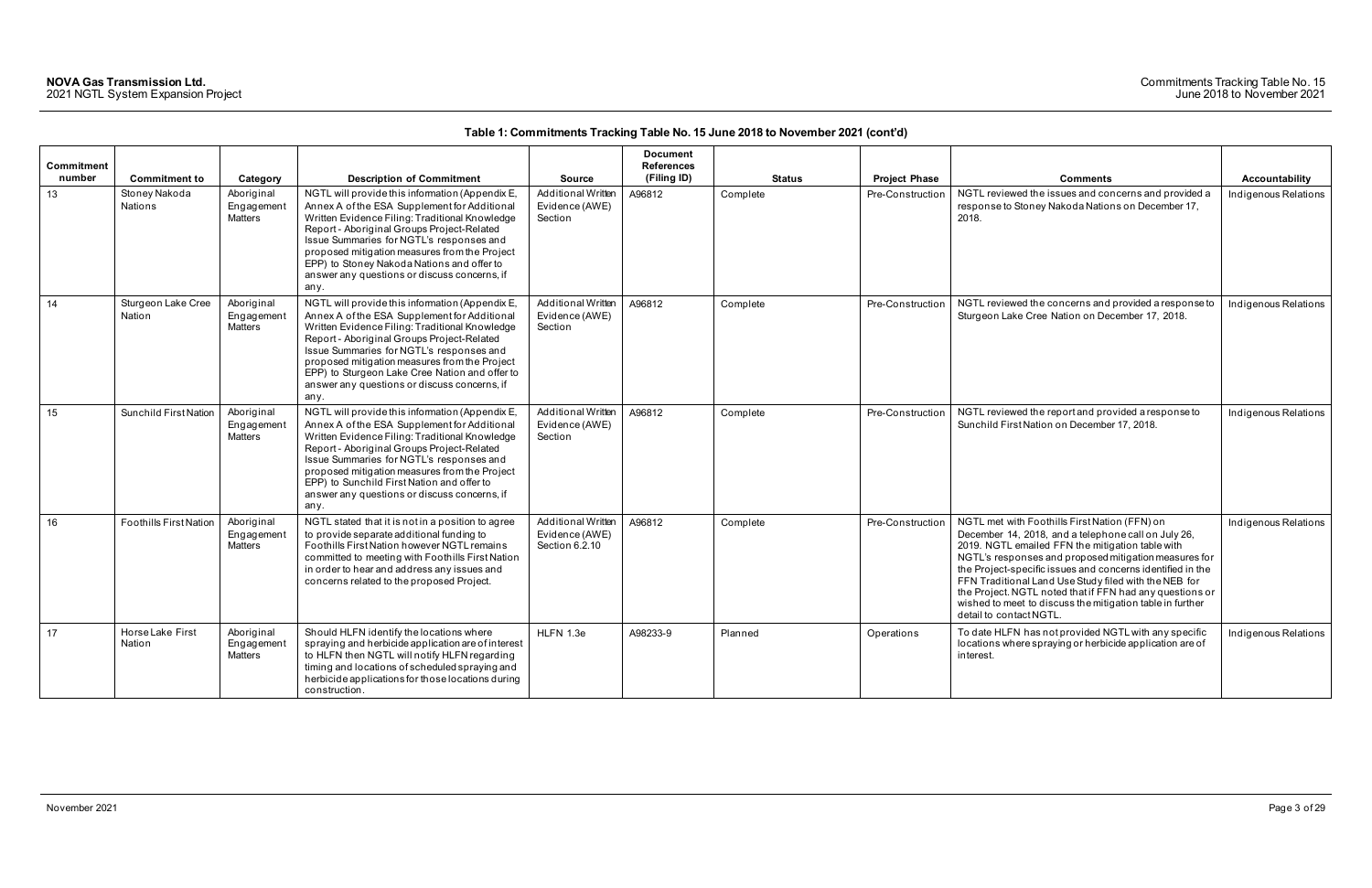|                      |                                     |                                     |                                                                                                                                                                                                                                                                                                                                                                                                                                      |                                                                 | <b>Document</b>                                |               |                      |                                                                                                                                                                                                                                                                                                                                                                                                                                                                                                                            |                      |
|----------------------|-------------------------------------|-------------------------------------|--------------------------------------------------------------------------------------------------------------------------------------------------------------------------------------------------------------------------------------------------------------------------------------------------------------------------------------------------------------------------------------------------------------------------------------|-----------------------------------------------------------------|------------------------------------------------|---------------|----------------------|----------------------------------------------------------------------------------------------------------------------------------------------------------------------------------------------------------------------------------------------------------------------------------------------------------------------------------------------------------------------------------------------------------------------------------------------------------------------------------------------------------------------------|----------------------|
| Commitment<br>number |                                     |                                     |                                                                                                                                                                                                                                                                                                                                                                                                                                      |                                                                 | <b>References</b>                              |               |                      |                                                                                                                                                                                                                                                                                                                                                                                                                                                                                                                            |                      |
|                      | <b>Commitment to</b>                | Category                            | <b>Description of Commitment</b>                                                                                                                                                                                                                                                                                                                                                                                                     | <b>Source</b>                                                   | (Filing ID)                                    | <b>Status</b> | <b>Project Phase</b> | <b>Comments</b>                                                                                                                                                                                                                                                                                                                                                                                                                                                                                                            | Accountability       |
| 18                   | Horse Lake First<br>Nation          | Aboriginal<br>Engagement<br>Matters | NGTL will be developing an Aboriginal<br>Construction Participation Program (ACPP) to<br>provide opportunities for potentially affected<br>Aboriginal groups to develop an understanding<br>of construction and environmental protection<br>activities through observation and discussion of<br>Project construction activities.                                                                                                     | HLFN 1.3 h) and<br>HLFN $1.4 f$ )                               | A98233-9                                       | Complete      | Construction         | NGTL contacted all potentially affected Aboriginal groups<br>regarding the ACPP on March 23, 2020, to determine<br>interest in participation and included a questionnaire to<br>gather additional information to inform the development<br>of the ACPP. Discussions related to the ACPP including<br>regarding the potential for participation in the program<br>has continued with potentially affected Aboriginal groups.<br>NGTL has developed the ACPP pursuant to Certificate<br>Condition 12 and Order Condition 10. | Indigenous Relations |
| 19                   | Samson Cree First<br>Nation         | Aboriginal<br>Engagement<br>Matters | In addition, NGTL will require the Prime<br>Contractors for the Project to provide site-<br>specific orientation where best practices and<br>community engagement expectations are<br>communicated to all personnel.                                                                                                                                                                                                                 | SCN 1.0 a) and<br>b)                                            | A98233-9                                       | Ongoing       | Construction         | Prime Contractor orientations are being provided for<br>workers on section 58 and section 52 activities.                                                                                                                                                                                                                                                                                                                                                                                                                   | Indigenous Relations |
| 20                   | Blood Tribe / DCN /<br>MNA R3 / PKN | Aboriginal<br>Engagement<br>Matters | Should traditional trails be identified through<br>ongoing engagement with potentially affected<br>Aboriginal groups, this information will be<br>considered in Project planning, including the<br>EPP and EAS, as appropriate.                                                                                                                                                                                                      | BT 1.44<br><b>DCN 21</b><br><b>MNA R3 45</b><br><b>PKN 1.44</b> | A98233-3<br>A98233-5<br>A98233-10<br>A98233-12 | Complete      | Pre-Construction     | No trails were identified through ongoing engagement<br>that required consideration as part of Project planning.                                                                                                                                                                                                                                                                                                                                                                                                           | Indigenous Relations |
| 21                   | Duncan's First<br>Nation            | Aboriginal<br>Engagement<br>Matters | The findings of Duncan's First Nation's final TK<br>report will be reviewed in the context of the ESA<br>and considered for incorporation into Project<br>planning, as appropriate. NGTL will also provide<br>responses and proposed mitigation measures<br>from the Project EPP in response to their final<br>TK study and will offer to meet with Duncan's<br>First Nation to answer any questions or discuss<br>concerns, if any. | Attachment BT<br>$1.41 - 1$                                     | A98233-3                                       | Complete      | Pre-Construction     | NGTL reviewed the report and provided a response to<br>Duncan's First Nation on June 19, 2019.                                                                                                                                                                                                                                                                                                                                                                                                                             | Indigenous Relations |
| 22                   | Kelly Lake Cree<br>Nation           | Aboriginal<br>Engagement<br>Matters | The findings of Kelly Lake Cree Nation's TK<br>study will be reviewed in the context of the ESA<br>and considered for incorporation into Project<br>planning, as appropriate. NGTL will also provide<br>responses and proposed mitigation measures<br>from the Project EPP in response to their final<br>TK study and will offer to meet with Kelly Lake<br>Cree Nation to answer any questions or discuss<br>concerns, if any.      | Attachment BT<br>$1.41 - 1$                                     | A98233-3                                       | Complete      | Pre-Construction     | NGTL reviewed the report and provided a response to<br>Kelly Lake Cree Nation on April 16, 2019.                                                                                                                                                                                                                                                                                                                                                                                                                           | Indigenous Relations |
| 23                   | Stoney Nakoda<br>Nations            | Aboriginal<br>Engagement<br>Matters | The findings of Stoney Nakoda Nation's interim<br>TK report will be reviewed in the context of the<br>ESA and considered for incorporation into<br>Project planning, as appropriate. NGTL will also<br>provide responses and proposed mitigation<br>measures from the Project EPP in response to<br>their final TK study and will offer to meet with<br>Stoney Nakoda Nation to answer any questions<br>or discuss concerns, if any. | Attachment BT<br>$1.41 - 1$                                     | A98233-3                                       | Complete      | Pre-Construction     | NGTL reviewed the report and provided responses to<br>Stoney Nakoda Nations on April 9, 2019.                                                                                                                                                                                                                                                                                                                                                                                                                              | Indigenous Relations |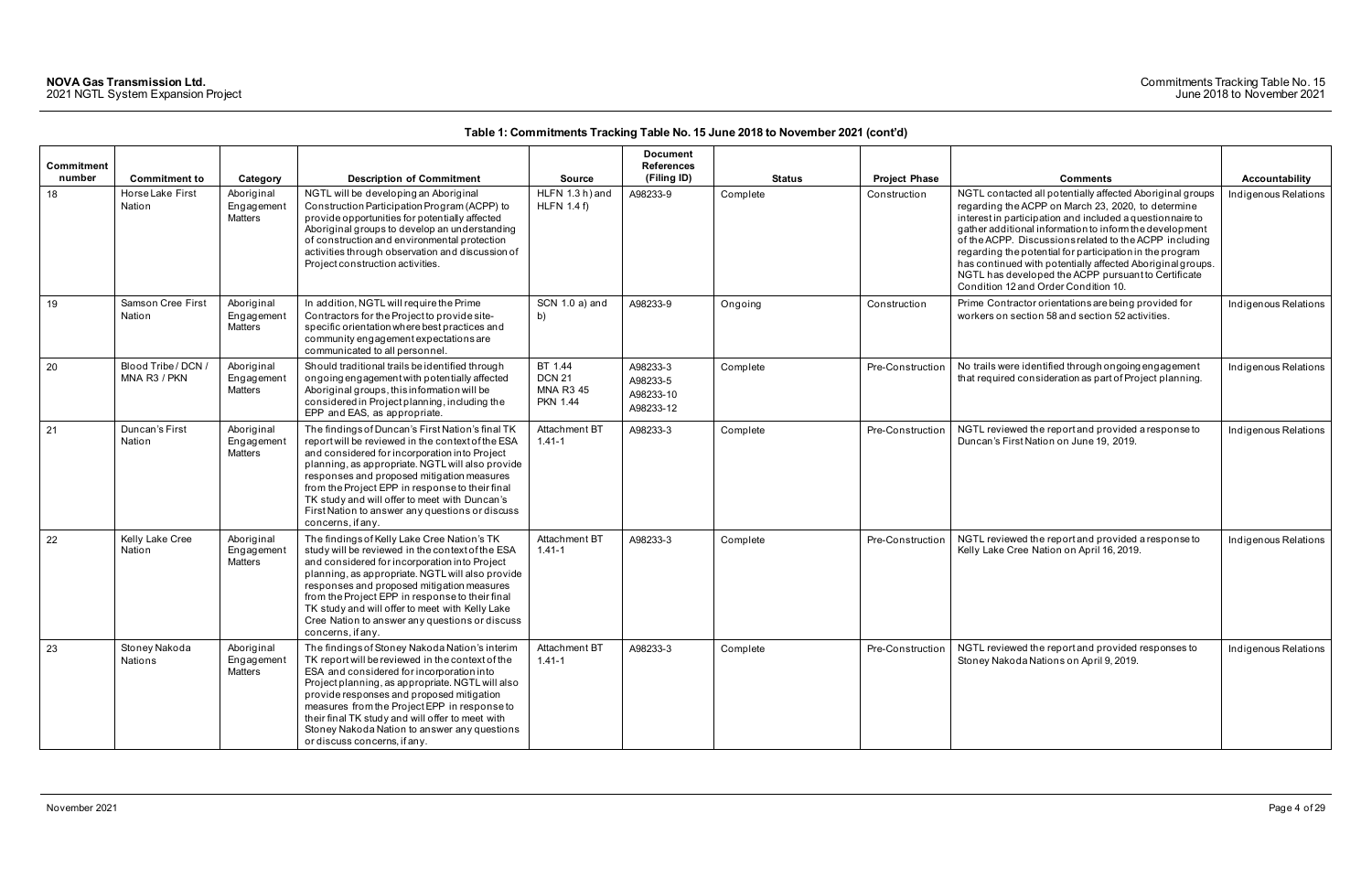| Commitment<br>number | <b>Commitment to</b> |                                                        | <b>Description of Commitment</b>                                                                                                                                                                                                                                                                                                                                                                     | <b>Source</b>                                               | <b>Document</b><br><b>References</b><br>(Filing ID) | <b>Status</b> | <b>Project Phase</b>               | <b>Comments</b>                                                                                                                                                                                                                                                                                                                                                                                                                                                                                                                                                                                                                                                                                                                                                       | Accountability       |
|----------------------|----------------------|--------------------------------------------------------|------------------------------------------------------------------------------------------------------------------------------------------------------------------------------------------------------------------------------------------------------------------------------------------------------------------------------------------------------------------------------------------------------|-------------------------------------------------------------|-----------------------------------------------------|---------------|------------------------------------|-----------------------------------------------------------------------------------------------------------------------------------------------------------------------------------------------------------------------------------------------------------------------------------------------------------------------------------------------------------------------------------------------------------------------------------------------------------------------------------------------------------------------------------------------------------------------------------------------------------------------------------------------------------------------------------------------------------------------------------------------------------------------|----------------------|
| 24                   | <b>ANSN</b>          | Category<br>Aboriginal<br>Engagement<br><b>Matters</b> | NGTL will provide Aboriginal groups with<br>updated schedules and mapping prior to the<br>start of construction to avoid potential conflicts<br>between construction crews and traditional<br>users.                                                                                                                                                                                                 | HLFN 1.1d<br>ANSN 2.1 h)<br>$HLFN$ 2.3 c)<br>Reply Evidence | A98233-9<br>A98655-2<br>A98655-4<br>C00043-1        | Complete      | Pre-Construction                   | On November 9, 2020, NGTL provided Order Condition<br>16 Construction schedules for Section 58 activities<br>(submitted to the CER on November 6, 2020 [C09392-1])<br>to all potentially affected Aboriginal groups, as well as a<br>high-level construction commencement timing update<br>and a link to the Project website for further information<br>and updates. On January 14, 2021, NGTL provided<br>Certificate Condition 18 Construction Schedules for<br>section 52 construction (submitted to the CER on<br>January 11, 2021 [C10858-1]) to all potentially affected<br>Aboriginal groups. NGTL also included the Project fact<br>sheet and associated Project maps as well as links to<br>detailed maps of the Project sections on the Project<br>website. | Indigenous Relations |
| 25                   | <b>HLFN</b>          | Aboriginal<br>Engagement<br>Matters                    | Should cultural and/or ceremonial sites be<br>identified through ongoing engagement with<br>HLFN, this information will be considered in<br>Project planning, including the EPP and EAS, as<br>appropriate.                                                                                                                                                                                          | $HLFN$ 2.1 e)                                               | A98655-4                                            | Complete      | Pre-Construction                   | HLFN has not provided NGTL with any specific locations<br>of cultural and/or ceremonial sites.                                                                                                                                                                                                                                                                                                                                                                                                                                                                                                                                                                                                                                                                        | Indigenous Relations |
| 26                   | <b>ANSN</b>          | Aboriginal<br>Engagement<br>Matters                    | NGTL will consider relevant input provided by<br>Aboriginal groups during ongoing engagement<br>for the Project throughout the finalization of the<br>CHROMP for the Project.                                                                                                                                                                                                                        | ANSN 2.2 a)                                                 | A98655-2                                            | Complete      | Pre-Construction                   | NGTL provided all potentially affected Aboriginal groups<br>notice that NGTL filed a Revised Caribou Habitat<br>Restoration and Offset Measures Plan (CHROMP), which<br>included relevant feedback provided by Aboriginal<br>groups, with the CER, pursuant to Condition 6 of the<br>Certificate on November 12, 2020. The notice contained<br>a link to the revised CHROMP and Filing ID (C09519-1).                                                                                                                                                                                                                                                                                                                                                                 | Indigenous Relations |
| 27                   | <b>ANSN</b>          | Aboriginal<br>Engagement<br>Matters                    | NGTL does not have specific coordinated<br>agreements with third parties for scheduling<br>maintenance or clearing activities in the Little<br>Smoky Caribou Range; however, with respect to<br>Project construction, if known, NGTL will work<br>with third parties conducting activities within<br>similar timeframes to coordinate activities in<br>order to minimize disturbance within an area. | ANSN 2.2 e)                                                 | A98655-2                                            | Ongoing       | Pre-Construction<br>/ Construction | NGTL completed the majority of clearing within the Little<br>Smoky Caribou Range prior to the beginning of the RAP<br>(i.e., NGTL stopped work within the Range on<br>February 14, 2021) and plans to complete clearing as<br>well as construction activities before the start of the RAP<br>in Q1 2022, unless unforeseen events (e.g., weather<br>conditions) cause delays.                                                                                                                                                                                                                                                                                                                                                                                         | Environment          |
| 28                   | <b>ANSN</b>          | Aboriginal<br>Engagement<br>Matters                    | Following the receipt of the results of ANSN's TK<br>study, NGTL will also offer to meet and discuss<br>with ANSN the proposed measures to avoid,<br>mitigate or otherwise manage potential effects of<br>the Project and to address or respond to<br>questions or identified concerns.                                                                                                              | ANSN 2.4 a)                                                 | A98655-2                                            | Complete      | Pre-Construction                   | NGTL reviewed the report and provided a response to<br>Alexis Nakota Sioux Nation on June 19, 2019.                                                                                                                                                                                                                                                                                                                                                                                                                                                                                                                                                                                                                                                                   | Indigenous Relations |
| 29                   | <b>OCFN</b>          | Aboriginal<br>Engagement<br>Matters                    | Upon receipt, the findings of OCFN's TK study<br>will be considered in Project planning, including<br>the EPP and Environmental Alignment Sheets<br>(EAS) filed prior to construction.                                                                                                                                                                                                               | OCFN 2.4 r)                                                 | A98655-5                                            | Complete      | Pre-Construction                   | Inherent and Treaty Rights Assessment Report received<br>by NEB on April 18, 2019. NGTL reviewed the report and<br>provided a response to O'Chiese First Nation on<br>July 22, 2019.<br>NGTL received the final report on April 2, 2020. NGTL<br>reviewed the final report and provided a response to<br>O'Chiese First Nation on July 30, 2020.                                                                                                                                                                                                                                                                                                                                                                                                                      | Indigenous Relations |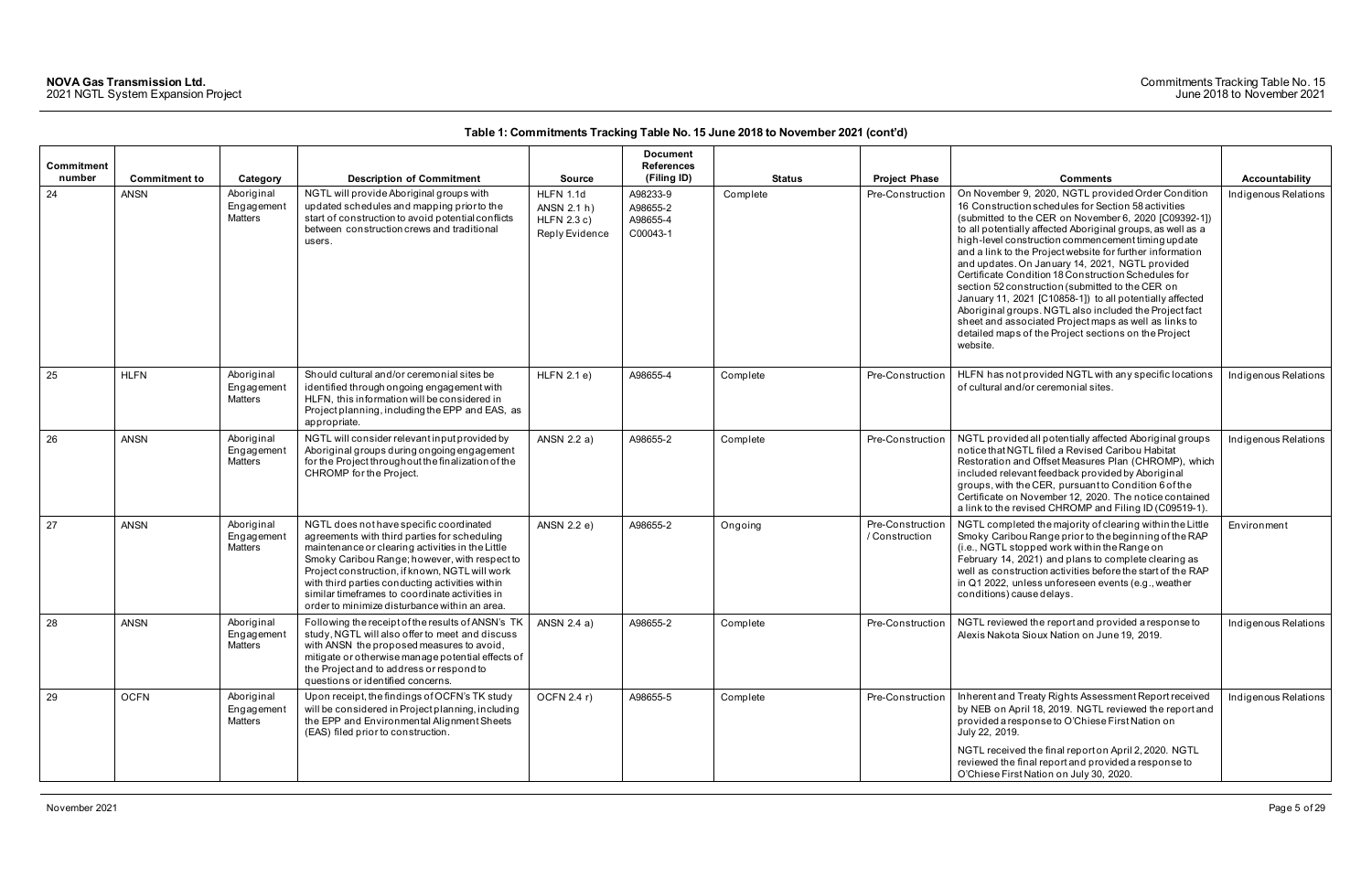|                   |                      |                                            |                                                                                                                                                                                                                                                                                                                                                                                                                           |                | <b>Document</b>   |               |                      |                                                                                                                                                                                                                                                                                                                                                                                                                                                                                                                                                                                                                                                                                                                                                                                                                                                                                                                                                                                                                                                                                                                                                                                                                 |                      |
|-------------------|----------------------|--------------------------------------------|---------------------------------------------------------------------------------------------------------------------------------------------------------------------------------------------------------------------------------------------------------------------------------------------------------------------------------------------------------------------------------------------------------------------------|----------------|-------------------|---------------|----------------------|-----------------------------------------------------------------------------------------------------------------------------------------------------------------------------------------------------------------------------------------------------------------------------------------------------------------------------------------------------------------------------------------------------------------------------------------------------------------------------------------------------------------------------------------------------------------------------------------------------------------------------------------------------------------------------------------------------------------------------------------------------------------------------------------------------------------------------------------------------------------------------------------------------------------------------------------------------------------------------------------------------------------------------------------------------------------------------------------------------------------------------------------------------------------------------------------------------------------|----------------------|
| <b>Commitment</b> |                      |                                            |                                                                                                                                                                                                                                                                                                                                                                                                                           |                | <b>References</b> |               |                      |                                                                                                                                                                                                                                                                                                                                                                                                                                                                                                                                                                                                                                                                                                                                                                                                                                                                                                                                                                                                                                                                                                                                                                                                                 |                      |
| number            | <b>Commitment to</b> | Category                                   | <b>Description of Commitment</b>                                                                                                                                                                                                                                                                                                                                                                                          | <b>Source</b>  | (Filing ID)       | <b>Status</b> | <b>Project Phase</b> | <b>Comments</b>                                                                                                                                                                                                                                                                                                                                                                                                                                                                                                                                                                                                                                                                                                                                                                                                                                                                                                                                                                                                                                                                                                                                                                                                 | Accountability       |
| 30                | SNN                  | Aboriginal<br>Engagement<br><b>Matters</b> | NGTL will consider inputs shared by SNN during<br>ongoing engagement, if and when they are<br>provided. Also, NGTL is willing to meet with<br>SNN, at SNN's earliest convenience, to gain an<br>understanding of what SNN's specific interests<br>are regarding participation in the emergency<br>response measures regarding the DMRCP.                                                                                  | SNN 2.5 d)     | A98655-6          | Ongoing       | Pre-Construction     | On February 3, 2020 NGTL offered to provide SNN with a<br>presentation, meeting and/or further information on<br>NGTL's Emergency Management and/or Pipeline Safety<br>as it pertains to the NGTL System and more directly the<br>Project. NGTL noted that if SNN is interested in learning<br>more about NGTL's Emergency Management and<br>Pipeline Safety to contact NGTL directly. NGTL followed<br>up on this offer on June 15, 2020 and August 12, 2020.<br>NGTL had discussions with SNN through the Public<br>Awareness Program in June 2021 about potential<br>participation in an emergency response exercise. NGTL<br>also met with SNN as part of engagement on another<br>NGTL project to continue to discuss emergency response<br>related matters. During a meeting on September 28,<br>2021. NGTL and SNN agreed to jointly develop a<br>documented summary in conjunction with SNN<br>technicians, on actions to take in the event of an<br>emergency associated with an NGTL pipeline.<br>Discussions with SNN are ongoing and will continue<br>through TC Energy's Regional Engagement Leads.<br>NGTL also remains available to discuss matters at a<br>Project-level with SNN if requested. | Indigenous Relations |
| 31                | All groups           | Aboriginal<br>Engagement<br><b>Matters</b> | NGTL confirms that available TK is considered<br>and incorporated into NGTL's orientation<br>materials i.e., cultural awareness training, as<br>appropriate. NGTL is willing to provide a copy of<br>the orientation materials, upon request from a<br>potentially affected Aboriginal group, and any<br>feedback received by NGTL prior to construction<br>will be considered in the finalization of the<br>orientation. | Reply Evidence | C00043-1          | Complete      | Pre-Construction     | GML55 has requested and NGTL agreed to provide<br>GML55 a copy of the cultural awareness training once it<br>is compiled.<br>On January 6, 2021, NGTL emailed GML55 a copy of<br>NGTL's Draft Indigenous Awareness portion of<br>orientation materials for the Project for GML55's<br>information and review as per GML55's previous request.<br>No feedback has been received to date.<br>On February 3, 2021, NGTL emailed KLFN a copy of the<br>Indigenous Awareness portion of NGTL's Cultural<br>Awareness Training for the Project as per KLFN's<br>request during a meeting between NGTL and KLFN on<br>November 19, 2020. KLFN confirmed receipt of the email<br>on February 12, 2021.                                                                                                                                                                                                                                                                                                                                                                                                                                                                                                                  | Indigenous Relations |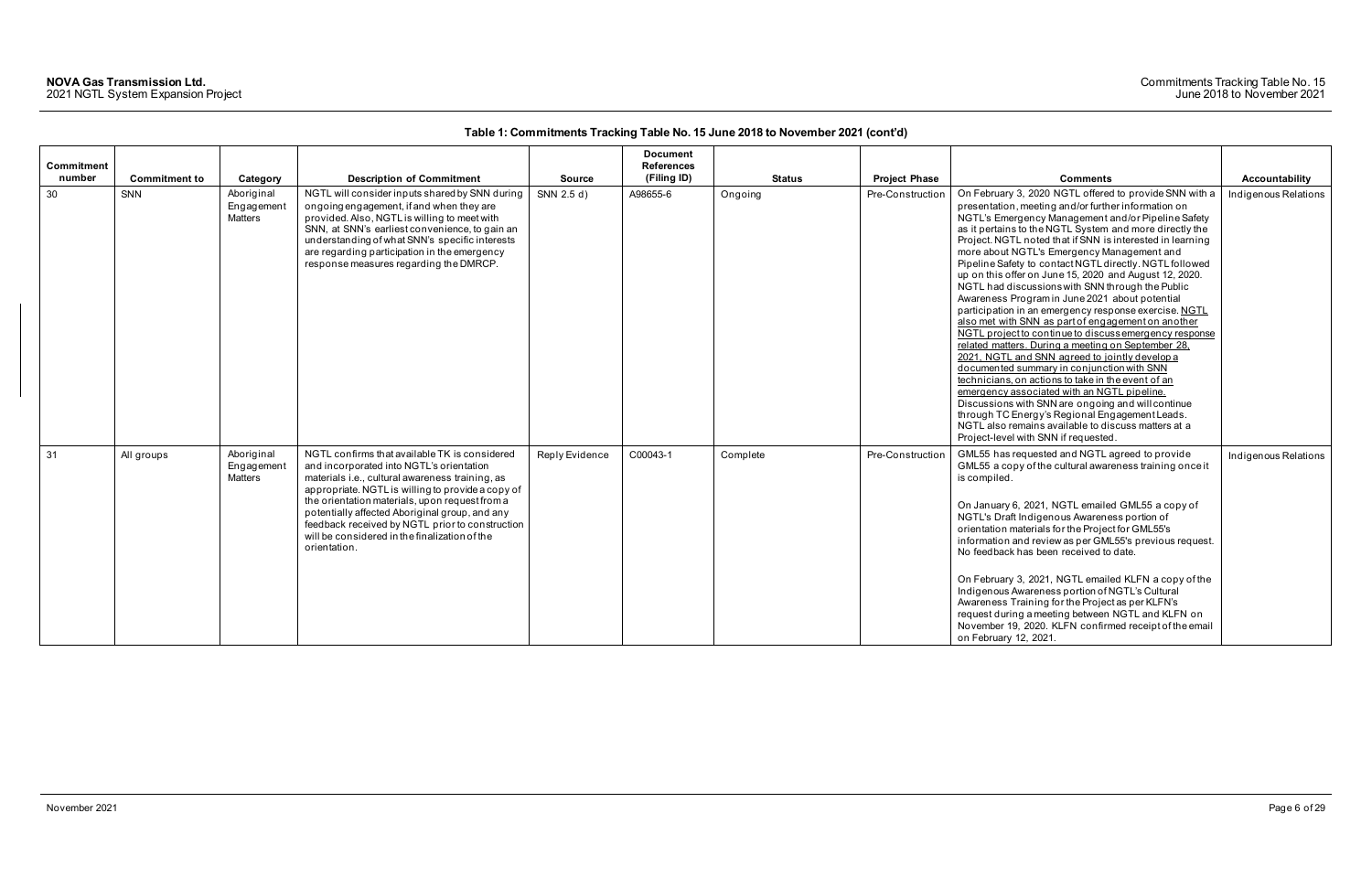| Commitment |                              |                                     |                                                                                                                                                                                                                                                                                                                                                                                                                                                                          |                | <b>Document</b><br><b>References</b> |               |                                       |                                                                                                                                                                                                                                                                                                                                                                                                                                                                                                                                                                                                                                                                                                                                                                                                                                                                                                                                                                                                                                                                                                                                         |                       |
|------------|------------------------------|-------------------------------------|--------------------------------------------------------------------------------------------------------------------------------------------------------------------------------------------------------------------------------------------------------------------------------------------------------------------------------------------------------------------------------------------------------------------------------------------------------------------------|----------------|--------------------------------------|---------------|---------------------------------------|-----------------------------------------------------------------------------------------------------------------------------------------------------------------------------------------------------------------------------------------------------------------------------------------------------------------------------------------------------------------------------------------------------------------------------------------------------------------------------------------------------------------------------------------------------------------------------------------------------------------------------------------------------------------------------------------------------------------------------------------------------------------------------------------------------------------------------------------------------------------------------------------------------------------------------------------------------------------------------------------------------------------------------------------------------------------------------------------------------------------------------------------|-----------------------|
| number     | <b>Commitment to</b>         | Category                            | <b>Description of Commitment</b>                                                                                                                                                                                                                                                                                                                                                                                                                                         | <b>Source</b>  | (Filing ID)                          | <b>Status</b> | <b>Project Phase</b>                  | <b>Comments</b>                                                                                                                                                                                                                                                                                                                                                                                                                                                                                                                                                                                                                                                                                                                                                                                                                                                                                                                                                                                                                                                                                                                         | <b>Accountability</b> |
| 32         | All groups                   | Aboriginal<br>Engagement<br>Matters | NGTL is willing to meet with any Aboriginal<br>group expressing an interest in the Project-<br>specific ERP once it is created, upon request.                                                                                                                                                                                                                                                                                                                            | Reply Evidence | C00043-1                             | Complete      | Pre-Construction                      | NGTL provided all potentially affected Aboriginal groups<br>a redacted copy of the ERPs for the Elmworth section,<br>Karr section, Valhalla section, Beiseker Compressor unit<br>addition, Didsbury Compressor unit addition and Nordegg<br>Compressor unit addition on August 13, 2020. On<br>September 10, 2020, NGTL provided all potentially<br>affected Aboriginal groups copies of the template ERPs<br>for the outstanding pipeline sections. NGTL provided<br>additional Project component ERPs in November and<br>December 2020 and January 2021 as conditioned within,<br>and filed pursuant to Order Condition 4 - Emergency<br>Response Plans. NGTL's subsequent ERP-related<br>discussions with potentially affected Aboriginal groups is<br>detailed, where applicable, in NGTL's Order Condition 11<br>filing (C09392-1) which potentially affected Aboriginal<br>groups were notified of and provided the link to on<br>November 9, 2020, and will be detailed going forward<br>within NGTL's engagement update to be filed pursuant to<br>Certificate Condition 14 and Order Condition 11 as<br>applicable (C09434-1). | Indigenous Relations  |
| 33         | Samson Cree<br>Nation        | Aboriginal<br>Engagement<br>Matters | NGTL committed to providing SCN information<br>regarding NGTL's approach to GHG emissions<br>as well as providing a copy of the CHROMP<br>when it is made available from the Project team.                                                                                                                                                                                                                                                                               | Reply Evidence | C00043-1                             | Ongoing       | Pre-Construction<br>Post-construction | As stated in NGTL's Final Argument, NGTL's assessment<br>of Project-related GHG emissions can be found in section<br>14 of the ESA, which was provided to SCN in June 2018.<br>NGTL provided Samson Cree Nation a draft of the<br>revised CHROMP for feedback on August 13, 2020, and<br>a link to the revised CHROMP submitted to the CER on<br>November 12, 2020, (C09519-1). NGTL will also provide<br>SCN with NGTL's Quantification of Construction-related<br>Greenhouse Gas (GHG) Emissions filing pursuant to<br>Certificate Condition 26 upon filing with the CER.                                                                                                                                                                                                                                                                                                                                                                                                                                                                                                                                                             | Indigenous Relations  |
| 34         | All groups                   | Aboriginal<br>Engagement<br>Matters | NGTL continues to work with Aboriginal groups<br>to identify employment opportunities during the<br>pre-construction, construction, and post-<br>construction phases of the Project, and any<br>associated training requirements. NGTL will<br>prepare an Aboriginal and local participation plan<br>for the Project. This plan will include the<br>processes used to make contracting and<br>employment opportunities available to Aboriginal<br>and local contractors. | Reply Evidence | C00043-1                             | Complete      | Pre-Construction                      | On September 22, 2020, NGTL filed its Appendix I,<br>Condition 13 and Appendix III, Condition 12-<br>Employment, Contracting, and Procurement Plan Update<br>with the CER. NGTL provided a link to the plan to all<br>potentially affected Aboriginal groups on<br>September 23, 2020.                                                                                                                                                                                                                                                                                                                                                                                                                                                                                                                                                                                                                                                                                                                                                                                                                                                  | Indigenous Relations  |
| 35         | Sturgeon Lake Cree<br>Nation | Aboriginal<br>Engagement<br>Matters | NGTL will work with the registered trap line<br>owner to determine mitigation and will continue<br>engagement with the Sturgeon Lake Cree Nation<br>on measures to address this site.                                                                                                                                                                                                                                                                                    | Reply Evidence | C00043-1                             | Complete      | Pre-Construction                      | NGTL has been in discussion with the trap line owner<br>and Sturgeon Lake Cree Nation since July 2019. In<br>November 2019 NGTL confirmed that the distance from<br>the edge of the Project ROW and TWS to the edge of the<br>identified trapper's cabin is more than SLCN's requested<br>100 m.                                                                                                                                                                                                                                                                                                                                                                                                                                                                                                                                                                                                                                                                                                                                                                                                                                        | Indigenous Relations  |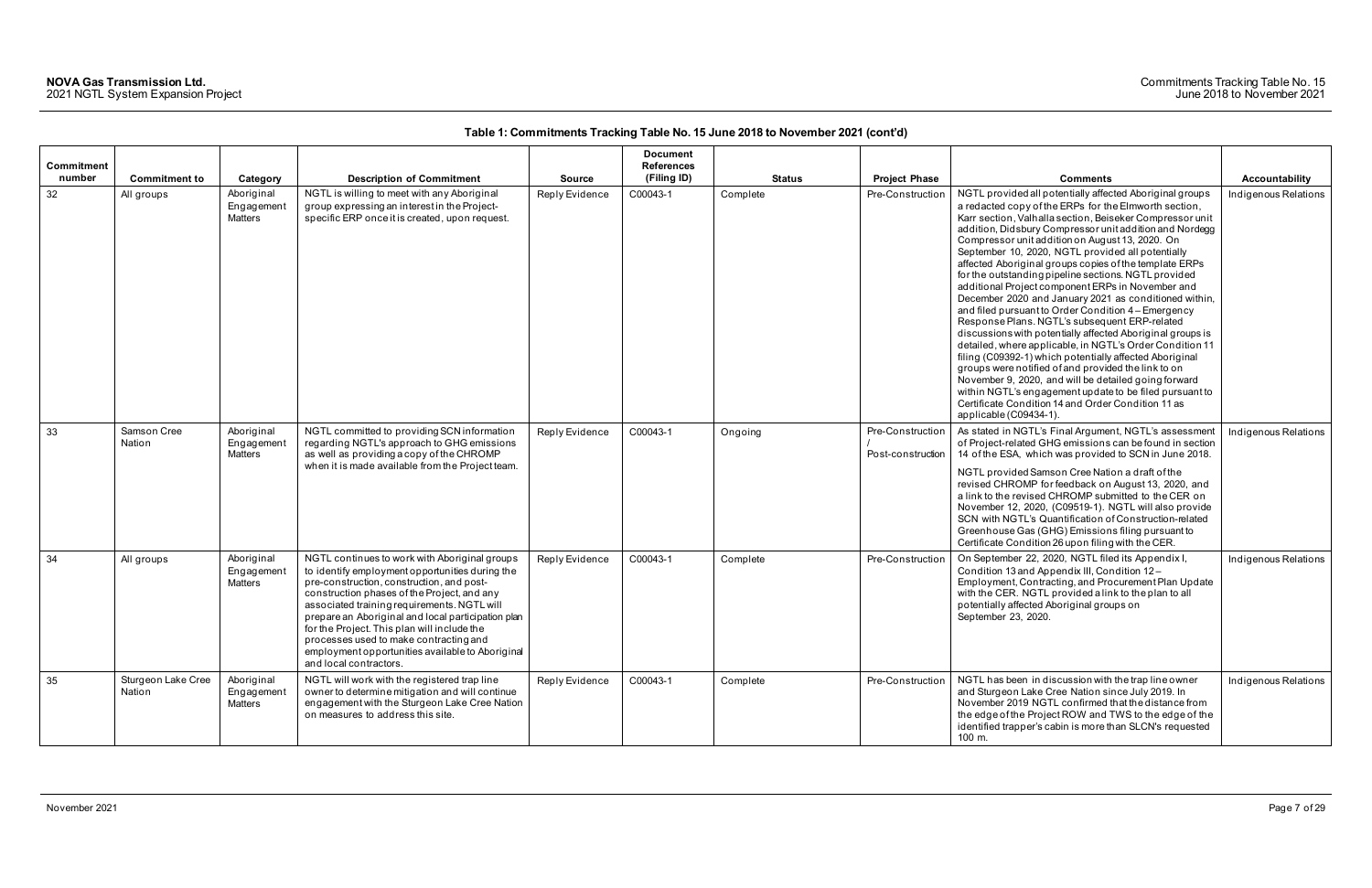| Commitment<br>number | <b>Commitment to</b>                                     | Category                                   | <b>Description of Commitment</b>                                                                                                                                                                                | <b>Source</b>   | <b>Document</b><br><b>References</b><br>(Filing ID) | <b>Status</b> | <b>Project Phase</b> | <b>Comments</b>                                                                                                                                                                                                                     | Accountability       |
|----------------------|----------------------------------------------------------|--------------------------------------------|-----------------------------------------------------------------------------------------------------------------------------------------------------------------------------------------------------------------|-----------------|-----------------------------------------------------|---------------|----------------------|-------------------------------------------------------------------------------------------------------------------------------------------------------------------------------------------------------------------------------------|----------------------|
| 36                   | Driftpile Cree Nation                                    | Aboriginal<br>Engagement<br><b>Matters</b> | NGTL will provide a proposed response and<br>mitigations to Driftpile Cree Nation's TK Report.                                                                                                                  | Reply Evidence  | C00043-1                                            | Complete      | Pre-Construction     | NGTL reviewed the final report and provided a response<br>to Driftpile Cree Nation on January 9, 2020.                                                                                                                              | Indigenous Relations |
| 37                   | Duncan's First<br>Nation                                 | Aboriginal<br>Engagement<br>Matters        | NGTL will provide a proposed response and<br>mitigations to Duncan's First Nation's TK Report                                                                                                                   | Reply Evidence  | C00043-1                                            | Complete      | Pre-Construction     | NGTL reviewed the final report and provided a response<br>to Duncan's First Nation on June 19, 2019.                                                                                                                                | Indigenous Relations |
| 38                   | Ermineskin Cree<br>Nation                                | Aboriginal<br>Engagement<br>Matters        | NGTL noted it would provide ECN NGTL's<br>proposed responses and mitigation in response<br>to ECN's final TK Report for ECN's review and<br>consideration.                                                      | Reply Evidence  | C00043-1                                            | Complete      | Pre-Construction     | On June 30, 2020, NGTL emailed ECN NGTL's<br>responses and proposed mitigation from the Project EPP<br>in response to the concerns raised in ECN's TK Report.<br>NGTL requested ECN follow up with NGTL regarding any<br>questions. | Indigenous Relations |
| 39                   | Samson Cree<br>Nation                                    | Aboriginal<br>Engagement<br><b>Matters</b> | NGTL will provide a proposed response and<br>mitigations to Samson Cree Nation's TK Report.                                                                                                                     | Reply Evidence  | C00043-1                                            | Complete      | Pre-Construction     | NGTL reviewed the final report and provided a response<br>to Samson Cree Nation on January 6, 2020.                                                                                                                                 | Indigenous Relations |
| 40                   | Sturgeon Lake Cree<br>Nation                             | Aboriginal<br>Engagement<br>Matters        | NGTL will provide a proposed response and<br>mitigations to Sturgeon Lake Cree Nation's TK<br>Report.                                                                                                           | Reply Evidence  | C00043-1                                            | Complete      | Pre-Construction     | NGTL reviewed the report and provided a response to<br>Sturgeon Lake Cree Nation on June 19, 2019.                                                                                                                                  | Indigenous Relations |
| 41                   | Tsuu T'ina Nation                                        | Aboriginal<br>Engagement<br><b>Matters</b> | NGTL will provide a proposed response and<br>mitigations to Tsuu T'ina Nation's TK Report.                                                                                                                      | Reply Evidence  | C00043-1                                            | Complete      | Pre-Construction     | NGTL reviewed the final report and provided a response<br>to Tsuu T'ina Nation on June 19, 2019.                                                                                                                                    | Indigenous Relations |
| 42                   | <b>Whitefish Lake First</b><br>Nation #128<br>(Goodfish) | Aboriginal<br>Engagement<br>Matters        | NGTL will provide a proposed response and<br>mitigations to Whitefish Lake First Nation #128<br>(Goodfish)'s TK Report.                                                                                         | Reply Evidence  | C00043-1                                            | Complete      | Pre-Construction     | NGTL reviewed the report and provided a response to<br>Whitefish Lake First Nation #128 (Goodfish) on June 19,<br>2019.                                                                                                             | Indigenous Relations |
| 43                   | <b>Blood Tribe</b>                                       | Aboriginal<br>Engagement<br>Matters        | NGTL will implement a notification process to<br>those Aboriginal groups interested in the<br>implementation of wildlife species of concern<br>contingency plans and where feasible include<br>community input. | <b>NEB 3.14</b> | A99941-1                                            | Planned       | Construction         |                                                                                                                                                                                                                                     | Indigenous Relations |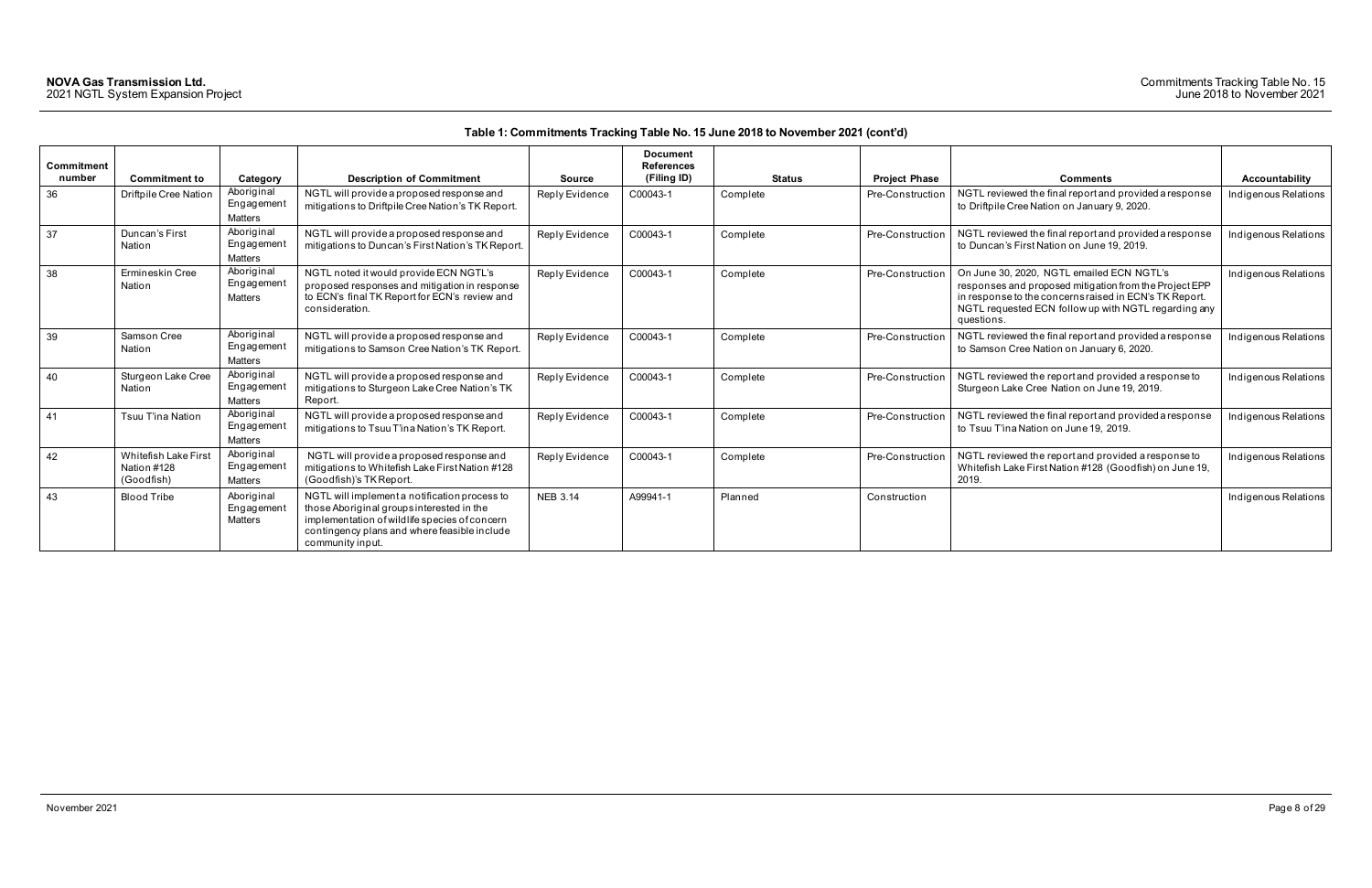November 2021 Page 9 of 29

<span id="page-9-0"></span>

|            |                      |                                            |                                                                                                                                                                                                                                                                                                                                                                       |                 | <b>Document</b>   |               |                      |                                                                                                                                                                                                                                                                                                                                                                                                                                                                                                                                                                                                                                                                                                                                                                                                                                                                                                                                                                                                                                                                                                                            |                      |
|------------|----------------------|--------------------------------------------|-----------------------------------------------------------------------------------------------------------------------------------------------------------------------------------------------------------------------------------------------------------------------------------------------------------------------------------------------------------------------|-----------------|-------------------|---------------|----------------------|----------------------------------------------------------------------------------------------------------------------------------------------------------------------------------------------------------------------------------------------------------------------------------------------------------------------------------------------------------------------------------------------------------------------------------------------------------------------------------------------------------------------------------------------------------------------------------------------------------------------------------------------------------------------------------------------------------------------------------------------------------------------------------------------------------------------------------------------------------------------------------------------------------------------------------------------------------------------------------------------------------------------------------------------------------------------------------------------------------------------------|----------------------|
| Commitment |                      |                                            |                                                                                                                                                                                                                                                                                                                                                                       |                 | <b>References</b> |               |                      |                                                                                                                                                                                                                                                                                                                                                                                                                                                                                                                                                                                                                                                                                                                                                                                                                                                                                                                                                                                                                                                                                                                            |                      |
| number     | <b>Commitment to</b> | Category                                   | <b>Description of Commitment</b>                                                                                                                                                                                                                                                                                                                                      | <b>Source</b>   | (Filing ID)       | <b>Status</b> | <b>Project Phase</b> | <b>Comments</b>                                                                                                                                                                                                                                                                                                                                                                                                                                                                                                                                                                                                                                                                                                                                                                                                                                                                                                                                                                                                                                                                                                            | Accountability       |
| 44         | All groups           | Aboriginal<br>Engagement<br><b>Matters</b> | NGTL is committed to supporting local Aboriginal<br>groups by providing contracting and employment<br>opportunities to qualified Aboriginal and local<br>businesses and individuals.                                                                                                                                                                                  | <b>NEB 3.14</b> | A99941-1          | Ongoing       | Construction         | NGTL continues to gather information from Aboriginal<br>groups on businesses, capacity and partnerships. On<br>September 22, 2020, NGTL filed its Appendix I, Condition<br>13 and Appendix III, Condition 12 - Employment,<br>Contracting, and Procurement Plan Update with the CER.<br>NGTL provided a link to the plan to all potentially affected<br>Aboriginal groups on September 23, 2020. On August 19,<br>2021, NGTL filed Prime Contractors' Aboriginal<br>Participation Plans in accordance with Certificate<br>Condition 13 and Order Condition 12 Employment,<br>Contracting and Procurement Plan and the CER's Ruling<br>No. 2 - Condition Compliance (Filing ID: C14550-1).<br>NGTL provided a link to the plans to all potentially<br>affected Aboriginal groups on August 20, 2021.<br>Additionally, NGTL notified all potentially affected<br>Aboriginal groups on September 29, 2021, that on<br>September 24, 2021, NGTL filed updated copies of its<br>Prime Contractor's Aboriginal Participation Plans for the<br>Project <sup>1</sup> per direction received from the CER on<br>September 16, 2021. | Indigenous Relations |
| 45         | All groups           | Aboriginal<br>Engagement<br><b>Matters</b> | NGTL has committed to consider all information<br>gathered through ongoing engagement (e.g., TK<br>studies and concerns and recommendations), in<br>the context of the ESA, in the EPPs and EAS<br>filed prior to construction, as appropriate, and<br>will continue to address questions and concerns<br>through its ongoing engagement efforts should<br>any arise. | <b>NEB 3.14</b> | A99941-1          | Ongoing       | Pre-Construction     | An update on engagement related discussions with<br>potentially affected Aboriginal groups for the period of<br>October 1, 2020, to April 167 to October 11, 2021 is<br>detailed within NGTL's Report on Engagement with<br>Indigenous Peoples Report No. 23, filed pursuant to<br>Certificate Condition 14 and Order Condition 11 (Filing<br>ID: C4297715989-1). Filings pursuant to Certificate<br>Condition 14 and Order Condition 11 will continue to be<br>filed with the CER as required by the timing stipulated<br>within conditions. The updated EPP filed November 9,<br>2020 for Certificate Condition 5 included, in Table 1,<br>additional site-specific measures for TK sites identified<br>and shared with NGTL by potentially affected Aboriginal<br>groups during engagement where required.                                                                                                                                                                                                                                                                                                              | Indigenous Relations |

<sup>&</sup>lt;sup>1</sup> CER Filing ID: C15091.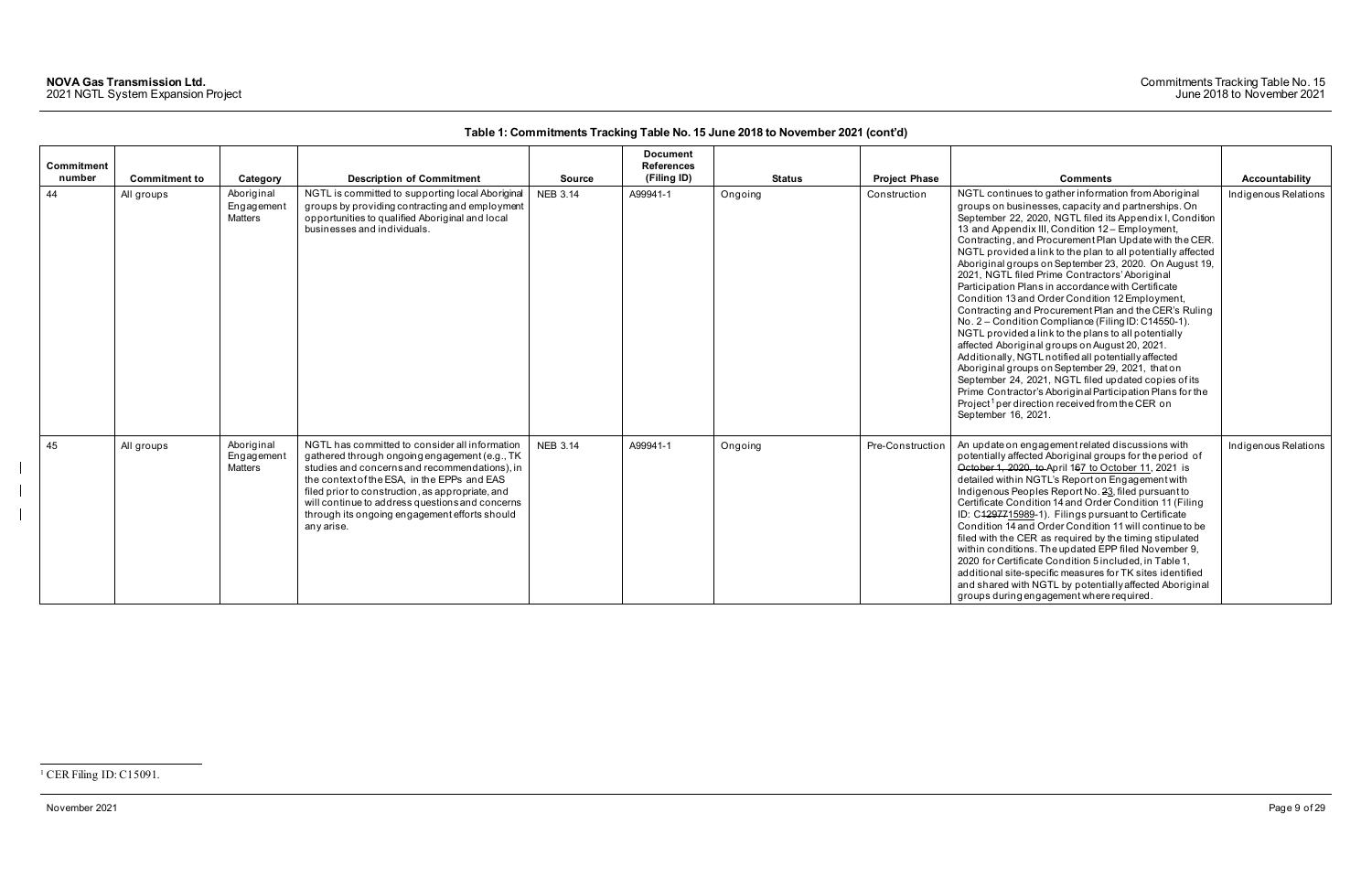| Commitment |                               |                                     |                                                                                                                                                                                                                                                                                                                                                                                                                                                |                                                       | <b>Document</b><br><b>References</b> |               |                                   |                                                                                                                                                                                                                                                                                                                                                                                                                                                                                                                                                                                                                                                                                                                                                                                                                                                                                                                                                                                                                                                                                                                                                                                                                                                |                      |
|------------|-------------------------------|-------------------------------------|------------------------------------------------------------------------------------------------------------------------------------------------------------------------------------------------------------------------------------------------------------------------------------------------------------------------------------------------------------------------------------------------------------------------------------------------|-------------------------------------------------------|--------------------------------------|---------------|-----------------------------------|------------------------------------------------------------------------------------------------------------------------------------------------------------------------------------------------------------------------------------------------------------------------------------------------------------------------------------------------------------------------------------------------------------------------------------------------------------------------------------------------------------------------------------------------------------------------------------------------------------------------------------------------------------------------------------------------------------------------------------------------------------------------------------------------------------------------------------------------------------------------------------------------------------------------------------------------------------------------------------------------------------------------------------------------------------------------------------------------------------------------------------------------------------------------------------------------------------------------------------------------|----------------------|
| number     | <b>Commitment to</b>          | Category                            | <b>Description of Commitment</b>                                                                                                                                                                                                                                                                                                                                                                                                               | <b>Source</b>                                         | (Filing ID)                          | <b>Status</b> | <b>Project Phase</b>              | <b>Comments</b>                                                                                                                                                                                                                                                                                                                                                                                                                                                                                                                                                                                                                                                                                                                                                                                                                                                                                                                                                                                                                                                                                                                                                                                                                                | Accountability       |
| 46         | <b>Blood Tribe</b>            | Aboriginal<br>Engagement<br>Matters | NGTL is willing to meet with BT, upon request, to<br>discuss water withdrawal and for BT to identify<br>any locations or water sources of specific<br>interest or concern to BT. Information shared by<br>BT will be considered when finalizing water<br>source locations and mitigations for water<br>withdrawal.                                                                                                                             | <b>NEB 3.14</b>                                       | A99941-1                             | Ongoing       | Pre-Construction                  | On August 16, 2019 NGTL provided all potentially<br>affected Aboriginal groups, including BT, information and<br>maps outlining the proposed water source locations and<br>noted that additional water sources may be added as the<br>Project continues construction planning NGTL noted that<br>if the communities have any questions, concerns or<br>feedback related to the proposed water source locations<br>to contact NGTL directly. On November 10, 2020, NGTL<br>notified all potentially affected Aboriginal groups of its<br>Finalized Watercourse Crossing Inventory filing pursuant<br>to Certificate Condition 20. NGTL has continued to notify<br>all potentially affected Aboriginal groups of related filings<br>including notice provided on May 20, 2021 of NGTL's<br>request to the CER for review related to project water<br>withdrawal locations filed May 18, 2021 and subsequent<br>CER response issued on June 15, 2021 (Filing ID:<br>C13550-1) as well as notice of hydrostatic testing plan<br>filings which contained water source mapping filed with<br>the CER on August 27 and September 17, 2021 (Filing<br>IDs: C14631-1 and C14941-1 respectively). NGTL has<br>not received any feedback from BT to date. | Indigenous Relations |
| 47         | All groups                    | Aboriginal<br>Engagement<br>Matters | NGTL will provide the opportunity to participate<br>in the ACPP to all potentially affected Aboriginal<br>groups that identify interest in participating.                                                                                                                                                                                                                                                                                      | <b>ANSN 3.3</b>                                       | C00514-2                             | Complete      | Pre-Construction                  | NGTL contacted all potentially affected Aboriginal groups<br>regarding the ACPP on March 23, 2020 to determine<br>interest in participation. NGTL offered opportunities to<br>participate in the ACPP to all groups that confirmed<br>interest on June 29, 2020.                                                                                                                                                                                                                                                                                                                                                                                                                                                                                                                                                                                                                                                                                                                                                                                                                                                                                                                                                                               | Indigenous Relations |
| 48         | ANSN / HLFN / SNN             | Aboriginal<br>Engagement<br>Matters | Given the ACPP and PCM are informed by<br>engagement with Aboriginal groups and the<br>input received where applicable, ANSN's input<br>into the ACPP and PCM, including ANSN's<br>requests and needs, will be considered should it<br>be provided by ANSN.                                                                                                                                                                                    | ANSN 3.3a-c<br>HLFN 3.3a<br><b>SNN 3.2k</b>           | C00514-2<br>C00514-4<br>C00514-8     | Ongoing       | Pre-Construction<br>to Operations | NGTL contacted all potentially affected Aboriginal groups<br>regarding the ACPP on March 23, 2020 to determine<br>interest in participation and included a questionnaire to<br>gather additional information to inform the development<br>of the ACPP. ANSN and NGTL discussed the timing of<br>ANSN's response to the ACPP clarification questionnaire<br>during NGTL and ANSN's May 20, 2020 meeting. NGTL<br>notified all potentially affected Aboriginal groups and<br>provided a link to its Order Condition 10: Construction<br>Monitoring Plan for Indigenous Peoples filing on<br>November 9, 2020 (C09434-1). NGTL reiterates that<br>ANSN's input into the PCM, including ANSN's requests<br>and needs, will be considered should it be provided by<br>ANSN.                                                                                                                                                                                                                                                                                                                                                                                                                                                                         | Indigenous Relations |
| 49         | Gift Lake Métis<br>Settlement | Aboriginal<br>Engagement<br>Matters | NGTL committed to ensure that they [Gift Lake<br>Métis Settlement] received all of the information<br>that we have filed for this Project, as well as to<br>meet with them to discuss any questions they<br>have, as well as how and with regards to our<br>mitigation or the information we've provided, as<br>well as then determine the next steps based on<br>that conversation of what engagement activities<br>might contain after that. | Hearing<br>Transcript<br>Volume 12,<br>Paragraph 6042 | C01035                               | Complete      | Pre-Construction                  | NGTL sent Gift Lake Métis Settlement Project materials<br>on August 19, 2019 and October 8, 2019. NGTL met with<br>Gift Lake Métis Settlement on February 4, 2020.                                                                                                                                                                                                                                                                                                                                                                                                                                                                                                                                                                                                                                                                                                                                                                                                                                                                                                                                                                                                                                                                             | Indigenous Relations |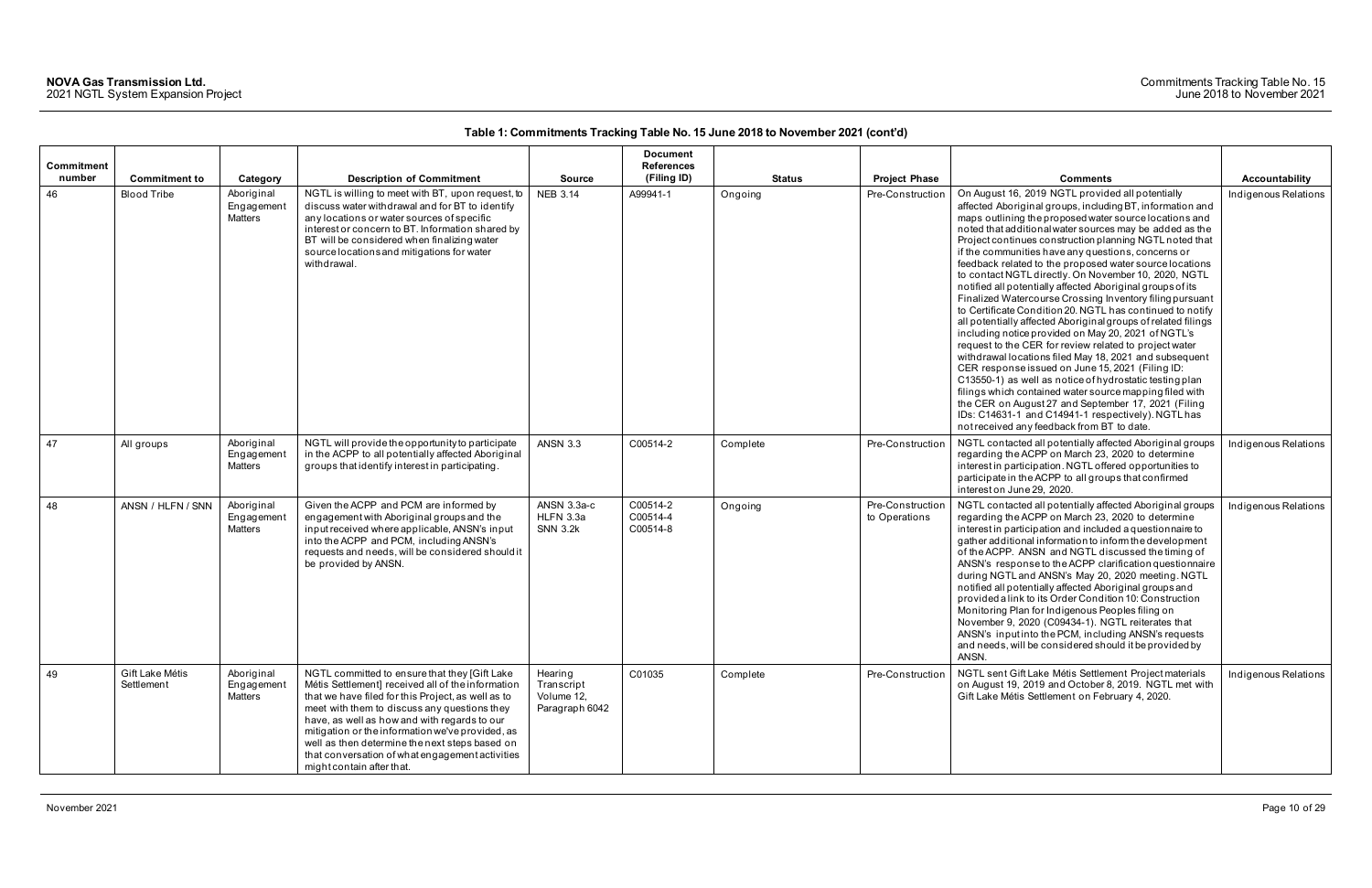|                      |                                    |                                            |                                                                                                                                                                                                                                                                                                                                                                                                                                         |                                                       | <b>Document</b>                  |                  |                      |                                                                                                                                                                                                                                                                                                                                                                                                                                                                                                                                                                                                                                                                                                                                                                                                        |                       |
|----------------------|------------------------------------|--------------------------------------------|-----------------------------------------------------------------------------------------------------------------------------------------------------------------------------------------------------------------------------------------------------------------------------------------------------------------------------------------------------------------------------------------------------------------------------------------|-------------------------------------------------------|----------------------------------|------------------|----------------------|--------------------------------------------------------------------------------------------------------------------------------------------------------------------------------------------------------------------------------------------------------------------------------------------------------------------------------------------------------------------------------------------------------------------------------------------------------------------------------------------------------------------------------------------------------------------------------------------------------------------------------------------------------------------------------------------------------------------------------------------------------------------------------------------------------|-----------------------|
| Commitment<br>number | <b>Commitment to</b>               | Category                                   | <b>Description of Commitment</b>                                                                                                                                                                                                                                                                                                                                                                                                        | <b>Source</b>                                         | <b>References</b><br>(Filing ID) | <b>Status</b>    | <b>Project Phase</b> | <b>Comments</b>                                                                                                                                                                                                                                                                                                                                                                                                                                                                                                                                                                                                                                                                                                                                                                                        | <b>Accountability</b> |
| 50                   | Samson Cree<br>Nation              | Aboriginal<br>Engagement<br>Matters        | NGTL committed to ongoing discussion<br>regarding the mitigation measures proposed in<br>Samson Cree's interim TK study and cumulative<br>effects assessment report.                                                                                                                                                                                                                                                                    | Hearing<br>Transcript<br>Volume 10,<br>Paragraph 4685 | C00982                           | Ongoing Complete | Pre-Construction     | NGTL met with SCN on October 24, 2019, re-provided<br>the responses to the CEA report on October 29, 2019.<br>NGTL provided a copy of NGTL's responses and<br>proposed mitigation measures for the Project-specific<br>issues and concerns identified in SCN's final TK Study<br>report on January 6, 2020. NGTL met with SCN on<br>February 12, 2020, March 11, 2020 and multiple times in<br>July and August which included discussions on topics<br>regarding SCN's recommendations. SCN is participating<br>in the Indigenous Working Group (IWG) related to<br>caribou. SCN is participating in the ACPP on the Deep<br>Valley South/Colt Section. Any further discussion<br>regarding the mitigation measures proposed in SCN's<br>interim report will be addressed through these<br>mechanisms. | Indigenous Relations  |
| 51                   | <b>Natural Resources</b><br>Canada | Aboriginal<br>Engagement<br><b>Matters</b> | NGTL committed to engage on the caribou<br>habitat restoration and offset measurement plan<br>with interested Aboriginal groups.                                                                                                                                                                                                                                                                                                        | NRCan 1.1                                             | C00514-5                         | Complete         | Pre-construction     | NGTL provided all potentially affected Aboriginal groups<br>a draft of the revised CHROMP for feedback on August<br>18, 2020. NGTL provided all potentially affected<br>Aboriginal groups notice that NGTL filed a Revised<br>Caribou Habitat Restoration and Offset Measures Plan<br>(CHROMP), which included relevant feedback provided<br>by Aboriginal groups, with the CER, pursuant to<br>Condition 6 of the Certificate on November 12, 2020. The<br>notice contained a link to the revised CHROMP and Filing<br>ID (C09519-1). NGTL will also seek to establish an IWG<br>in accordance with Certificate Condition 35.                                                                                                                                                                         | Indigenous Relations  |
| 52                   | <b>Natural Resources</b><br>Canada | Aboriginal<br>Engagement<br><b>Matters</b> | NGTL is willing to meet with any Aboriginal<br>group expressing an interest in potential<br>contracting, employment, and training<br>opportunities, where NGTL can discuss its<br>contracting process and develop an<br>understanding of the Aboriginal group's<br>capacities.                                                                                                                                                          | NRCan 1.2                                             | C00514-5                         | Ongoing          | Pre-construction     | Meetings have and continue to occur with Aboriginal<br>groups and information has been shared with groups that<br>have expressed interest.                                                                                                                                                                                                                                                                                                                                                                                                                                                                                                                                                                                                                                                             | Indigenous Relations  |
| 53                   | <b>Natural Resources</b><br>Canada | Aboriginal<br>Engagement<br>Matters        | NGTL has committed to ongoing engagement<br>throughout all phases of the Project and<br>Aboriginal groups will have an opportunity to<br>provide feedback post-construction through<br>ongoing engagement with Regional Liaisons and<br>TC Energy's Public Awareness (PA) Program.<br>NGTL has committed to respond to any<br>Aboriginal group's concerns post-construction<br>and address potential issues on a case-by-case<br>basis. | NRCan 3                                               | C00514-5                         | Planned          | Post-construction    |                                                                                                                                                                                                                                                                                                                                                                                                                                                                                                                                                                                                                                                                                                                                                                                                        | Indigenous Relations  |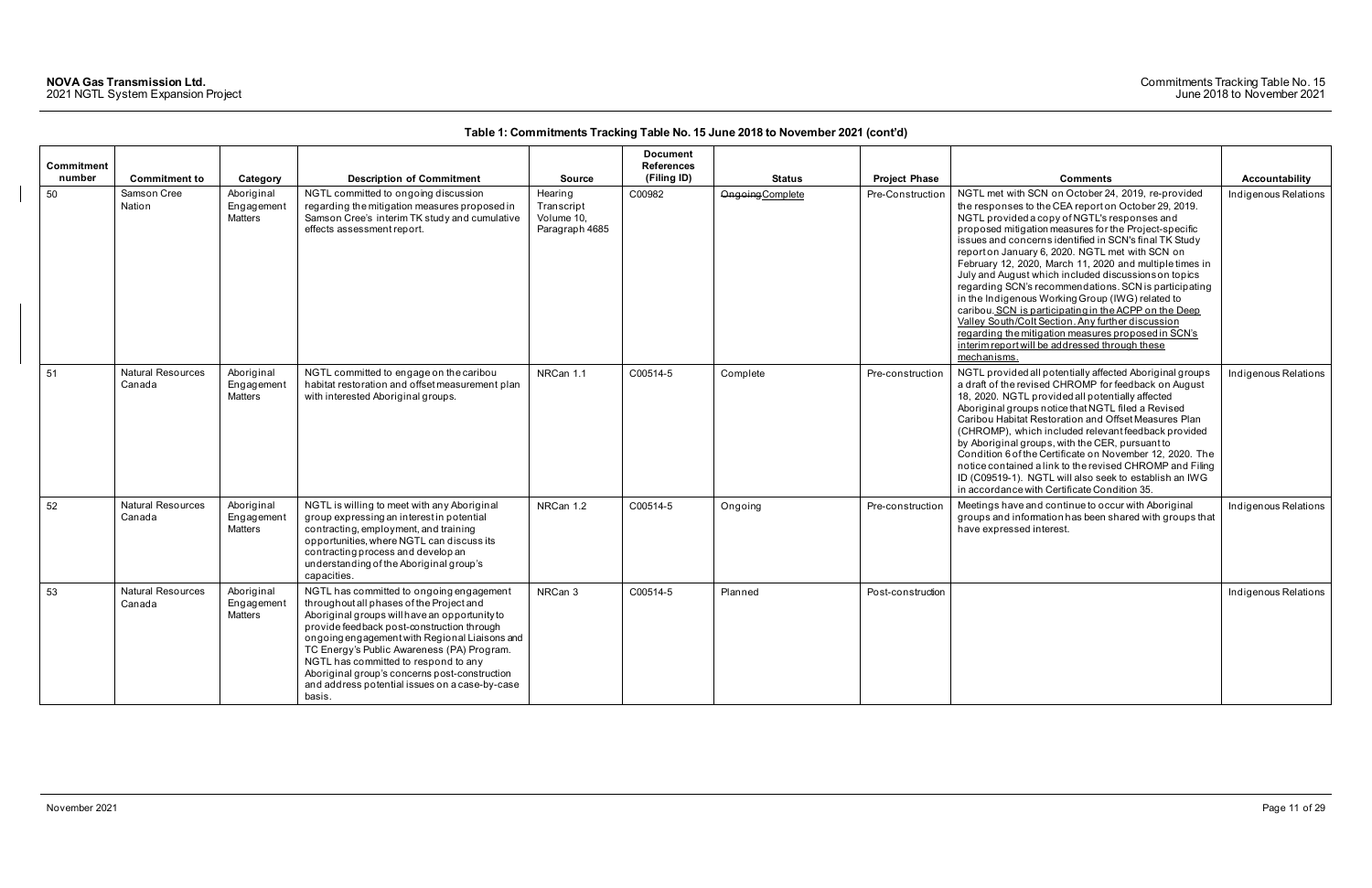| Commitment |                               |                                            |                                                                                                                                                                                                                 |                                                       | <b>Document</b><br><b>References</b> |                  |                      |                                                                                                                                                                                                                                                                                                                                                                                                                                                                                                                                                                                                                                                                                                                                                                                                                                                                                                                                                                                                                                                                                                                                                                                                                                                                                                                                    |                      |
|------------|-------------------------------|--------------------------------------------|-----------------------------------------------------------------------------------------------------------------------------------------------------------------------------------------------------------------|-------------------------------------------------------|--------------------------------------|------------------|----------------------|------------------------------------------------------------------------------------------------------------------------------------------------------------------------------------------------------------------------------------------------------------------------------------------------------------------------------------------------------------------------------------------------------------------------------------------------------------------------------------------------------------------------------------------------------------------------------------------------------------------------------------------------------------------------------------------------------------------------------------------------------------------------------------------------------------------------------------------------------------------------------------------------------------------------------------------------------------------------------------------------------------------------------------------------------------------------------------------------------------------------------------------------------------------------------------------------------------------------------------------------------------------------------------------------------------------------------------|----------------------|
| number     | <b>Commitment to</b>          | Category                                   | <b>Description of Commitment</b>                                                                                                                                                                                | <b>Source</b>                                         | (Filing ID)                          | <b>Status</b>    | <b>Project Phase</b> | <b>Comments</b>                                                                                                                                                                                                                                                                                                                                                                                                                                                                                                                                                                                                                                                                                                                                                                                                                                                                                                                                                                                                                                                                                                                                                                                                                                                                                                                    | Accountability       |
| 54         | <b>ANSN</b>                   | Aboriginal<br>Engagement<br><b>Matters</b> | Continue to have discussions with NGTL about<br>the route and to together review some of what<br>we've heard today and have NGTL hear their<br>serious concerns and try to work together to find<br>a solution. | Hearing<br>Transcript<br>Volume 11,<br>Paragraph 5407 | C01007                               | Ongoing Complete | Pre-Construction     | NGTL has been working with ANSN since August 2019<br>regarding routing through the Little Smoky Caribou<br>Range and working collaboratively in regard to caribou<br>mitigation, and the planning and implementation of the<br>CHROMP. NGTL and ANSN have continued meeting and<br>sharing information regarding the routing through the<br>caribou range and potential ANSN involvement in the<br>CHROMP since October 2019, most recently on May 20,<br>2020. NGTL provided ANSN a draft of the revised<br>CHROMP for feedback on August 18, 2020. To date,<br>ANSN has not provided NGTL feedback on the draft<br>revised CHROMP. ANSN is participating in the Project<br>IWG and NGTL notified all potentially affected Aboriginal<br>groups engaged on the Project that it filed its IWG for the<br>Little Smoky Caribou Range Progress Report No. 1 on<br>June 23, 2021 (Filing ID: C13705-1) and relatedly, that it<br>filed its CER IR No. 15 response (Filing ID: C14398-1) on<br>August 10, 2021. IWG-related updates will continue to be<br>filed with the CER pursuant to the required timing<br>stipulated in Certificate Condition 35. ANSN concerns<br>regarding the route through the Little Smoky Caribou<br>Range will be addressed through the discussions in the<br>IWG on mitigation, monitoring and offsets. | Indigenous Relations |
| 55         | <b>Enoch Cree Nation</b>      | Aboriginal<br>Engagement<br><b>Matters</b> | Upon receipt, NGTL will review the final report<br>results and provide a response to Enoch Cree<br>Nation.                                                                                                      | Condition<br>Compliance: s52<br>Condition 10          | C07968-1                             | Complete         | Pre-Construction     | Final report received July 8, 2020 for the Grande Prairie<br>Mainline Loop No. 2 (Karr, Deep Valley and Colt<br>Sections) and Edson Mainline Loop No. 2 (Robb<br>Section), Edson Mainline Loop No. 4 (Dismal Creek and<br>Brewster Sections), and Nordegg Compressor Station<br>Unit Addition. NGTL reviewed the final report and<br>provided a response to Enoch Cree Nation on<br>October 22, 2020.                                                                                                                                                                                                                                                                                                                                                                                                                                                                                                                                                                                                                                                                                                                                                                                                                                                                                                                              | Indigenous Relations |
| 56         | Gift Lake Métis<br>Settlement | Aboriginal<br>Engagement<br>Matters        | Upon receipt, NGTL will review the report results<br>and provide a response to Gift Lake Métis<br>Settlement.                                                                                                   | Condition<br>Compliance: s52<br>Condition 10          | C07968-1                             | Ongoing          | Pre-Construction     | A LOA for the Grande Prairie Mainline Loop No. 2 (Karr<br>and Deep Valley sections) was sent to Gift Lake Métis<br>Settlement (GLMS) on August 13, 2020. On October 27,<br>2021. GLMS confirmed that they completed their<br>fieldwork.                                                                                                                                                                                                                                                                                                                                                                                                                                                                                                                                                                                                                                                                                                                                                                                                                                                                                                                                                                                                                                                                                            | Indigenous Relations |
| 57         | Kapawe'no First<br>Nation     | Aboriginal<br>Engagement<br><b>Matters</b> | Upon receipt, NGTL will review the TK report<br>and provide a response to Kapawe'no First<br>Nation.                                                                                                            | Condition<br>Compliance: s52<br>Condition 10          | C07968-1                             | Complete         | Pre-Construction     | The TK Protocol agreement with Kapawe'no First Nation<br>and NGTL was finalized on October 14, 2020. Kapawe'no<br>First Nation completed TK fieldwork in 2020. Final report<br>received March 24, 2021 and Letter from Chief to<br>approve the final report and provide additional TK<br>information was received March 26, 2021 for Valhalla,<br>Elmworth and Karr sections. NGTL reviewed the final<br>report and a Letter from Chief, and provided a response<br>to Kapawe'no First Nation on May 4, 2021.                                                                                                                                                                                                                                                                                                                                                                                                                                                                                                                                                                                                                                                                                                                                                                                                                      | Indigenous Relations |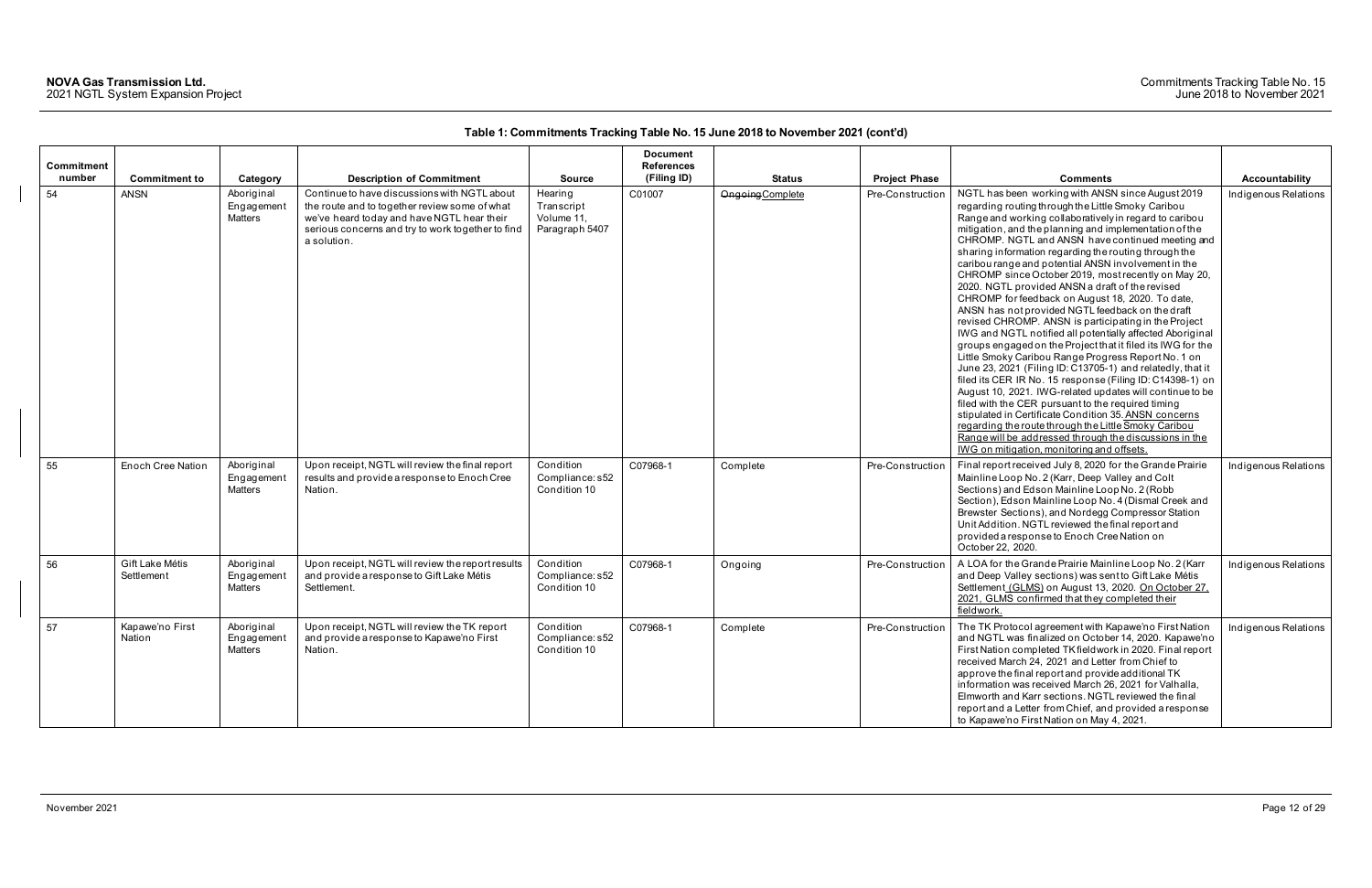| Commitment |                                     |                                     |                                                                                                                                                     |                                              | <b>Document</b><br><b>References</b> |               |                      |                                                                                                                                                                                                                                                                                                                                                                                                                                                                                                                                                                              |                      |
|------------|-------------------------------------|-------------------------------------|-----------------------------------------------------------------------------------------------------------------------------------------------------|----------------------------------------------|--------------------------------------|---------------|----------------------|------------------------------------------------------------------------------------------------------------------------------------------------------------------------------------------------------------------------------------------------------------------------------------------------------------------------------------------------------------------------------------------------------------------------------------------------------------------------------------------------------------------------------------------------------------------------------|----------------------|
| number     | <b>Commitment to</b>                | Category                            | <b>Description of Commitment</b>                                                                                                                    | <b>Source</b>                                | (Filing ID)                          | <b>Status</b> | <b>Project Phase</b> | <b>Comments</b>                                                                                                                                                                                                                                                                                                                                                                                                                                                                                                                                                              | Accountability       |
| 58         | Kelly Lake First<br>Nation          | Aboriginal<br>Engagement<br>Matters | Upon receipt, NGTL will review the final TK<br>report and provide a response to Kelly Lake First<br>Nation.                                         | Condition<br>Compliance: s52<br>Condition 10 | C07968-1                             | Complete      | Pre-Construction     | Kelly Lake First Nation completed TK fieldwork in<br>October 2020. Final report received March 8, 2021 for the<br>Grande Prairie Mainline Loop No. 2 (Karr, and Deep<br>Valley Sections); GPML Loop No. 3 (Elmworth Section);<br>and Edson Mainline Loop No. 4 (Dismal Creek Section).<br>NGTL reviewed the final report and provided a response<br>to Kelly Lake First Nation on April 30, 2021.                                                                                                                                                                            | Indigenous Relations |
| 59         | Montana First<br>Nation             | Aboriginal<br>Engagement<br>Matters | NGTL awaits Montana First Nation's final TK<br>report. Upon receipt, NGTL will review the report<br>and provide a response to Montana First Nation. | Condition<br>Compliance: s52<br>Condition 10 | C07968-1                             | Ongoing       | Pre-Construction     |                                                                                                                                                                                                                                                                                                                                                                                                                                                                                                                                                                              | Indigenous Relations |
| 60         | Nakcowinewak<br>Nation of Canada    | Aboriginal<br>Engagement<br>Matters | Upon receipt of a TK report, NGTL will review<br>the report and provide a response to<br>Nakcowinewak Nation of Canada.                             | Condition<br>Compliance: s52<br>Condition 10 | C07968-1                             | Complete      | Pre-Construction     | Nakcowinewak Nation of Canada' final report received<br>December 1, 2020 for the for the Grande Prairie Mainline<br>Loop No. 2 (Karr, Deep Valley and Colt Sections) and<br>Edson Mainline Loop No. 2 (Robb Section), and Edson<br>Mainline Loop No. 4 (Dismal Creek and Brewster<br>Sections), NGTL reviewed the final report and provided a<br>response to Nakcowinewak Nation of Canada on<br>February 22, 2021.                                                                                                                                                          | Indigenous Relations |
| 61         | Nose Creek<br>Community             | Aboriginal<br>Engagement<br>Matters | Upon receipt, NGTL will review the TK report<br>and provide a response to Nose Creek<br>Community.                                                  | Condition<br>Compliance: s52<br>Condition 10 | C07968-1                             | Complete      | Pre-Construction     | Nose Creek Community's final report received<br>September 17, 2020, for the Grande Prairie Mainline<br>Loop No. 3 (Valhalla and Elmworth sections). NGTL<br>reviewed the report and provided a response to Nose<br>Creek Community on October 27, 2020. NGTL received<br>an email with four additional mitigation questions from<br>Nose Creek Community related to the Elmworth section<br>on October 28, 2020. NGTL provided a response to Nose<br>Creek Community's questions on November 17, 2020                                                                        | Indigenous Relations |
| 62         | Paul First Nation                   | Aboriginal<br>Engagemen<br>Matters  | Upon receipt of a Final TK report, NGTL will<br>review the report and provide a response to Paul<br>First Nation.                                   | Condition<br>Compliance: s52<br>Condition 10 | C07968-1                             | Complete      | Pre-Construction     | NGTL received a Letter of No Concern on August 27,<br>2020 and a request to close off the TK project related to<br>the Colt, Deep Valley and Brewster sections. NGTL<br>remains committed to provide responses to Paul First<br>Nation upon receipt of additional information, should any<br>arise.<br>NGTL reviewed additional field information received from<br>Paul First Nation on June 2, 2020 for the GPML Loop No.<br>3 (Valhalla and Elmworth Sections) and GPML Loop No.<br>2 (Karr Section) and provided a response to Paul First<br>Nation on November 10, 2020. | Indigenous Relations |
| 63         | Saddle Lake Cree<br>Nation          | Aboriginal<br>Engagement<br>Matters | Upon receipt of a Final TK report, NGTL will<br>review the report and provide a response to<br>Saddle Lake Cree Nation                              | Condition<br>Compliance: s52<br>Condition 10 | C07968-1                             | Ongoing       | Pre-Construction     |                                                                                                                                                                                                                                                                                                                                                                                                                                                                                                                                                                              | Indigenous Relations |
| 64         | <b>Sucker Creek First</b><br>Nation | Aboriginal<br>Engagement<br>Matters | Upon receipt of a Final TK report, NGTL will<br>review the report and provide a response to<br>Sucker Creek First Nation.                           | Condition<br>Compliance: s52<br>Condition 10 | C07968-1                             | Complete      | Pre-Construction     | NGTL received the final TK report for the GPML Loop No.<br>2 (Karr Section) on September 2, 2020 and provided a<br>response to Sucker Creek First Nation on<br>October 27, 2020.                                                                                                                                                                                                                                                                                                                                                                                             | Indigenous Relations |
| 65         |                                     |                                     |                                                                                                                                                     |                                              |                                      |               |                      | Duplicate to Commitment 106.                                                                                                                                                                                                                                                                                                                                                                                                                                                                                                                                                 |                      |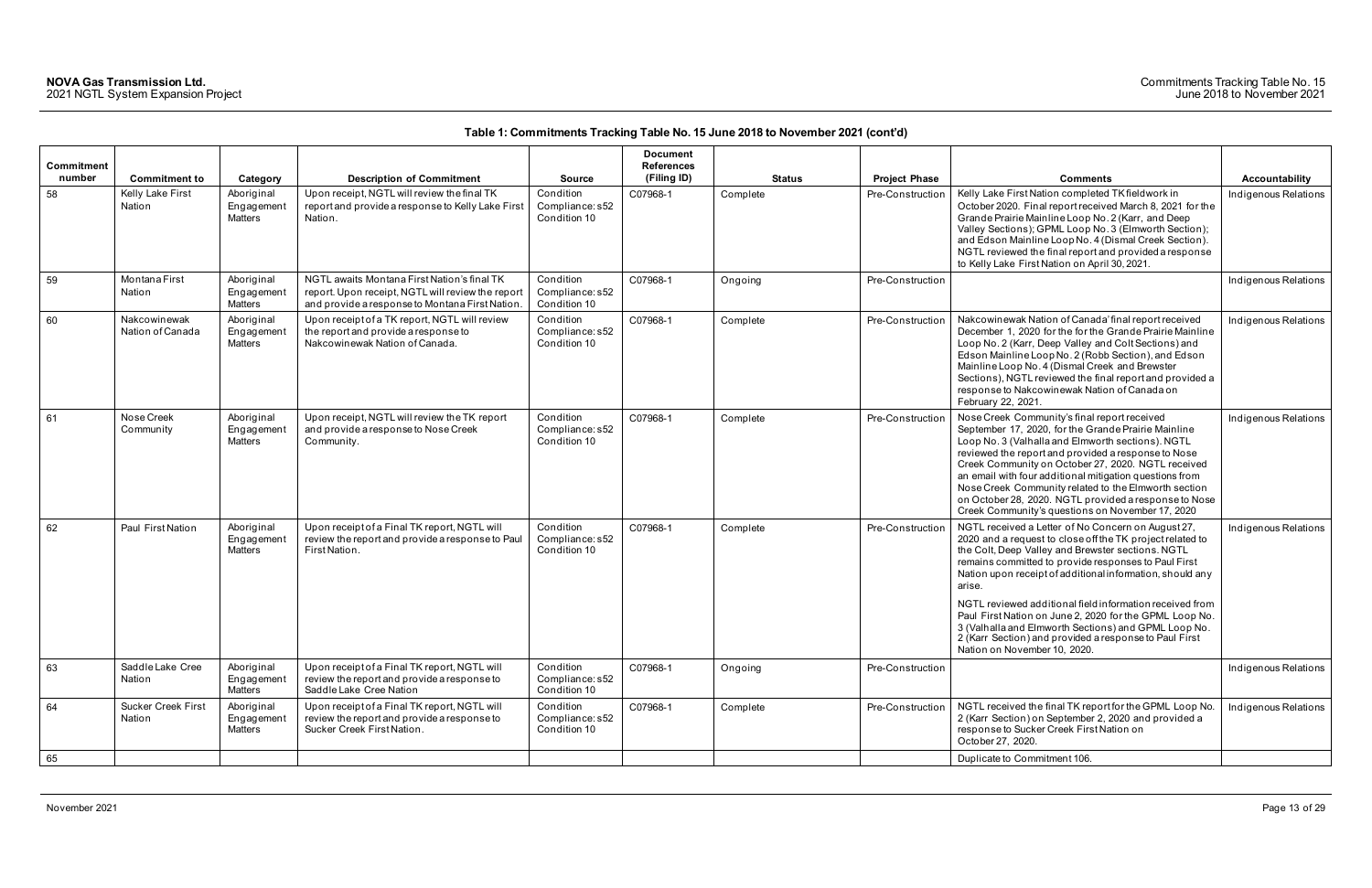| <b>Comments</b>                                                                                                                                                                                                                                                               | <b>Accountability</b>          |
|-------------------------------------------------------------------------------------------------------------------------------------------------------------------------------------------------------------------------------------------------------------------------------|--------------------------------|
| Duplicate to Commitment 106.                                                                                                                                                                                                                                                  |                                |
| Duplicate to Commitment 106.                                                                                                                                                                                                                                                  |                                |
|                                                                                                                                                                                                                                                                               | Project Engineering            |
|                                                                                                                                                                                                                                                                               | Project Engineering            |
|                                                                                                                                                                                                                                                                               | Pipeline Project<br>Management |
|                                                                                                                                                                                                                                                                               | Project Engineering            |
|                                                                                                                                                                                                                                                                               | Project Engineering            |
|                                                                                                                                                                                                                                                                               | Pipeline Project<br>Management |
| Pipe ordered includes abrasion coated pipe based on<br>planned bored pipe installation. Additional quantities of<br>abrasion coated pipe have also been included in the<br>event that a bored pipe installation not previously<br>identified is required during construction. | Project Engineering            |
|                                                                                                                                                                                                                                                                               | Project Engineering            |

| Commitment<br>number |                          |                         | <b>Description of Commitment</b>                                                                                                                                                                                                                                                                                                                                  |                              | <b>Document</b><br><b>References</b><br>(Filing ID) |               |                                    | <b>Comments</b>                                                                                                                                                                                                                                                               |                                |
|----------------------|--------------------------|-------------------------|-------------------------------------------------------------------------------------------------------------------------------------------------------------------------------------------------------------------------------------------------------------------------------------------------------------------------------------------------------------------|------------------------------|-----------------------------------------------------|---------------|------------------------------------|-------------------------------------------------------------------------------------------------------------------------------------------------------------------------------------------------------------------------------------------------------------------------------|--------------------------------|
| 66                   | <b>Commitment to</b>     | Category                |                                                                                                                                                                                                                                                                                                                                                                   | <b>Source</b>                |                                                     | <b>Status</b> | <b>Project Phase</b>               | Duplicate to Commitment 106.                                                                                                                                                                                                                                                  | Accountability                 |
| 67                   |                          |                         |                                                                                                                                                                                                                                                                                                                                                                   |                              |                                                     |               |                                    | Duplicate to Commitment 106.                                                                                                                                                                                                                                                  |                                |
| 68                   | National Energy<br>Board | Design<br>Matters       | TransCanada will provide technical oversight for<br>pipeline engineering and technical activities, and<br>will also ensure coordination with prime<br>contractors and other third-party engineering<br>consultants to ensure that TransCanada's<br>engineering specifications and project<br>requirements are met.                                                | Application<br>Section 7.2.3 | A92619                                              | Ongoing       | Pre-Construction<br>/ Construction |                                                                                                                                                                                                                                                                               | Project Engineering            |
| 69                   | National Energy<br>Board | Design<br>Matters       | All purchased items and contracted services will<br>be obtained from suppliers and contractors of<br>assessed capabilities who have been pre-<br>qualified in accordance with TransCanada's<br>internal supplier management and pre-<br>qualification procedures or have been pre-<br>qualified by a prime contractor to TransCanada.                             | Application<br>Section 7.2.3 | A92619                                              | Complete      | Pre-Construction                   |                                                                                                                                                                                                                                                                               | Project Engineering            |
| 70                   | National Energy<br>Board | Construction<br>Matters | During construction, each prime contractor will<br>be responsible for ensuring the work performed<br>is in accordance with contract documents,<br>Project design, applicable standards,<br>specifications and procedures, and the Project-<br>specific quality plan. Trans Canada inspectors<br>will monitor all construction activities to ensure<br>compliance. | Application<br>Section 7.2.3 | A92619                                              | Ongoing       | Construction                       |                                                                                                                                                                                                                                                                               | Pipeline Project<br>Management |
| 71                   | National Energy<br>Board | Engineering<br>Matters  | Design changes during construction will be<br>managed in accordance with the appropriate<br>change management procedures and in<br>accordance with TransCanada's standard<br>engineering practices.                                                                                                                                                               | Application<br>Section 7.2.3 | A92619                                              | Ongoing       | Construction                       |                                                                                                                                                                                                                                                                               | Project Engineering            |
| 72                   | National Energy<br>Board | Engineering<br>Matters  | The primary coating for the external surface of<br>the below ground pipe will be fusion-bonded<br>epoxy (FBE). Field girth welds will be protected<br>with a liquid applied coating                                                                                                                                                                               | Application<br>Section 7.5.1 | A92619                                              | Ongoing       | Pre-construction                   |                                                                                                                                                                                                                                                                               | Project Engineering            |
| 73                   | National Energy<br>Board | Construction<br>Matters | An additional mechanical protection system,<br>such as sand padding or rock shield, will be<br>used if large and/or angular backfill material is<br>encountered.                                                                                                                                                                                                  | Application<br>Section 7.5.1 | A92619                                              | Ongoing       | Construction                       |                                                                                                                                                                                                                                                                               | Pipeline Project<br>Management |
| 74                   | National Energy<br>Board | Engineering<br>Matters  | Abrasion-resistant coating will be used where<br>pipe is installed using boring, HDD or other<br>methods that could cause abrasion to the<br>coating during installation.                                                                                                                                                                                         | Application<br>Section 7.5.1 | A92619                                              | Ongoing       | Pre-construction<br>/ Construction | Pipe ordered includes abrasion coated pipe based on<br>planned bored pipe installation. Additional quantities of<br>abrasion coated pipe have also been included in the<br>event that a bored pipe installation not previously<br>identified is required during construction. | Project Engineering            |
| 75                   | National Energy<br>Board | Engineering<br>Matters  | Below-ground assembly piping will be protected<br>with a liquid applied coating. Above-ground<br>piping will be primed and painted.                                                                                                                                                                                                                               | Application<br>Section 7.5.1 | A92619                                              | Ongoing       | Pre-construction<br>/ Construction |                                                                                                                                                                                                                                                                               | Project Engineering            |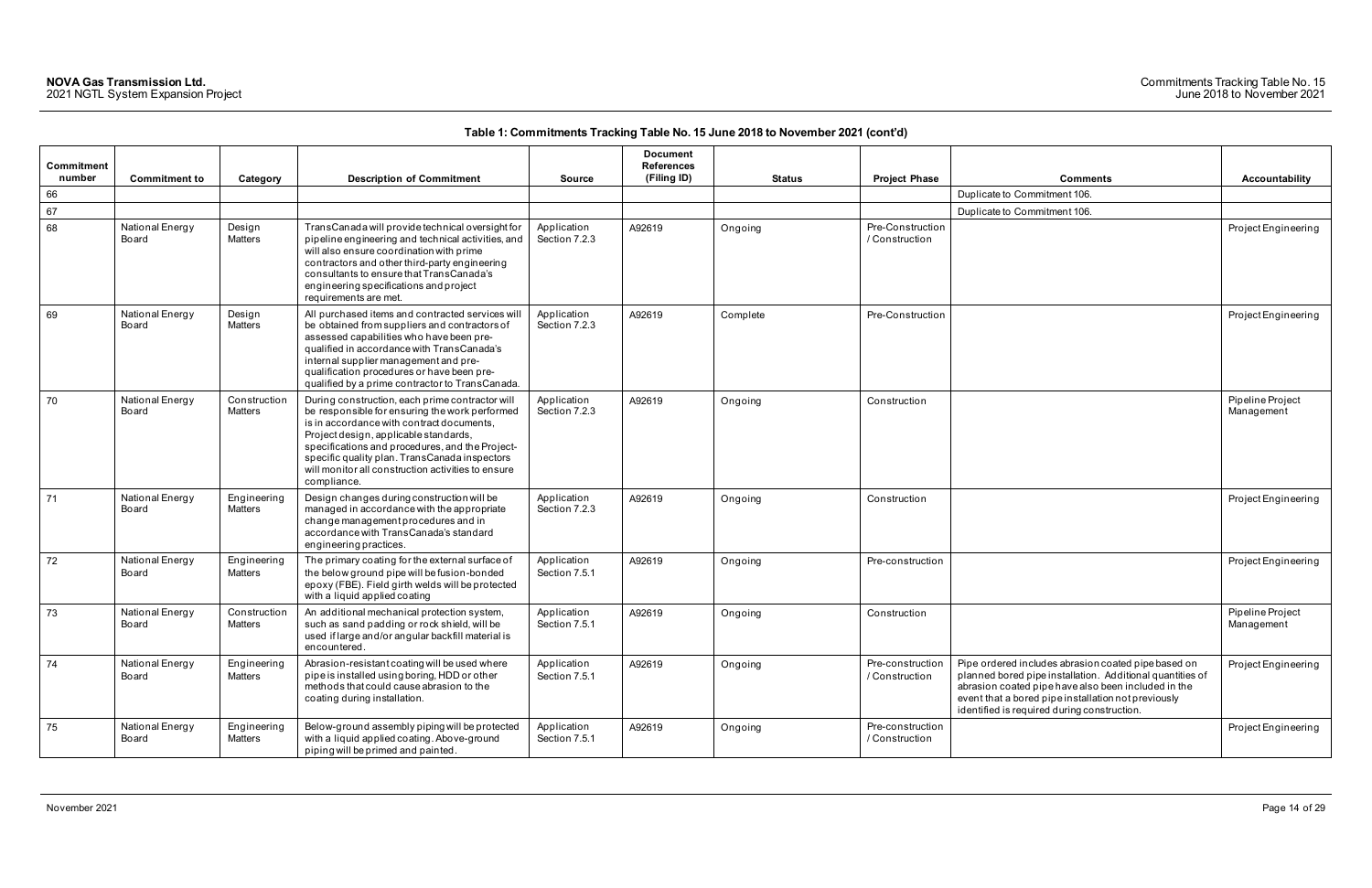| <b>Commitment</b><br>number | <b>Commitment to</b>     | Category                      | <b>Description of Commitment</b>                                                                                                                                                                                                                                             | <b>Source</b>                | <b>Document</b><br><b>References</b><br>(Filing ID) | <b>Status</b> | <b>Project Phase</b>               | <b>Comments</b>                                                                                                                                           | Accountability                 |
|-----------------------------|--------------------------|-------------------------------|------------------------------------------------------------------------------------------------------------------------------------------------------------------------------------------------------------------------------------------------------------------------------|------------------------------|-----------------------------------------------------|---------------|------------------------------------|-----------------------------------------------------------------------------------------------------------------------------------------------------------|--------------------------------|
| 76                          | National Energy<br>Board | Engineering<br>Matters        | In addition to the pipe coating, CP will be<br>provided through impressed current CP systems,<br>which may consist of existing CP systems as<br>well as new CP systems if required, and will<br>include groundbeds and rectifiers as determined<br>during detailed design.   | Application<br>Section 7.5.2 | A92619                                              | Ongoing       | Pre-construction<br>/ Construction |                                                                                                                                                           | Project Engineerin             |
| 77                          | National Energy<br>Board | Engineering<br>Matters        | CP test points will be installed, where required,<br>along the pipeline and at road, foreign pipeline<br>and utility crossings.                                                                                                                                              | Application<br>Section 7.5.2 | A92619                                              | Ongoing       | Pre-construction<br>/ Construction |                                                                                                                                                           | Project Engineerin             |
| 78                          | National Energy<br>Board | Engineering<br><b>Matters</b> | NGTL will install launchers and receivers on the<br>pipeline sections, for the purposes of ILI, during<br>construction                                                                                                                                                       | Application<br>Section 7.5.2 | A92619                                              | Ongoing       | Pre-construction<br>/ Construction |                                                                                                                                                           | Project Engineerin             |
| 79                          |                          |                               |                                                                                                                                                                                                                                                                              |                              |                                                     |               |                                    | Duplicate to Commitment 106.                                                                                                                              |                                |
| 80                          | National Energy<br>Board | Engineering<br>Matters        | The geotechnical reports will be provided to the<br>Board in supplemental filings.                                                                                                                                                                                           | Application<br>Section 7.6   | A92619                                              | Complete      | Pre-construction                   | NGTL filed the geotechnical reports in Certificate<br>Condition 8 on November 5, 2020 (C09392-1).                                                         | Project Engineerin             |
| 81                          | National Energy<br>Board | Engineering<br>Matters        | Mitigation measures will be implemented in<br>organic terrain locations that pose risk to the<br>pipeline sections.                                                                                                                                                          | Application<br>Section 7.6.2 | A92619                                              | Ongoing       | Pre-construction<br>/ Construction |                                                                                                                                                           | Project Engineerin             |
| 82                          | National Energy<br>Board | Construction<br>Matters       | NGTL will award separate contracts for portions<br>of the Project work outside the scope of the<br>prime contractor construction contracts, such as<br>construction surveying, inspection and NDE.                                                                           | Application<br>Section 8.1.1 | A92619                                              | Ongoing       | Construction                       | Confirmed, requisition activities for other non-Prime<br>services and activities are ongoing.                                                             | Pipeline Project<br>Management |
| 83                          | National Energy<br>Board | Construction<br>Matters       | Pipeline construction activities will progress in a<br>manner that will avoid applicable wildlife timing<br>restrictions, where feasible. Where wildlife timing<br>restrictions cannot be avoided, NGTL will work<br>with the appropriate agencies to develop<br>mitigation. | Application<br>Section 8.2   | A92619                                              | Ongoing       | Construction                       |                                                                                                                                                           | Pipeline Project<br>Management |
| 84                          | National Energy<br>Board | Construction<br>Matters       | The pipeline ROW will be assessed during<br>spring/summer following construction to evaluate<br>reclamation requirements.                                                                                                                                                    | Application<br>Section 8.2   | A92619                                              | Planned       | Post-<br>Construction              |                                                                                                                                                           | Environment                    |
| 85                          | National Energy<br>Board | Construction<br>Matters       | Construction access will maximize the use of<br>existing public roads as well as privately owned<br>and maintained all-season and seasonal industry<br>roads                                                                                                                 | Application<br>Section 8.4   | A92619                                              | Ongoing       | Pre-construction<br>/ Construction | Confirmed plan.                                                                                                                                           | Project Engineerin             |
| 86                          | National Energy<br>Board | Construction<br>Matters       | NGTL will develop a Safety Management Plan<br>(SMP) that provides details on the roles and<br>responsibilities of the project/construction<br>management teams and other, relevant safety<br>information associated with the Project.                                        | Application<br>Section 8.6   | A92619                                              | Complete      |                                    | Pre-Construction   Safety Management Plans are in place for the Project.                                                                                  | Pipeline Project<br>Management |
| 87                          | National Energy<br>Board | Construction<br>Matters       | NGTL will consult with regional emergency<br>response agencies to ensure that appropriate<br>communications, understanding and cooperation<br>are in place for the Project during construction.                                                                              | Application<br>Section 8.6   | A92619                                              | Complete      | Pre-Construction                   | Notifications were sent to emergency response partners<br>prior to construction and NGTL continues to consult with<br>these agencies on an ongoing basis. | Pipeline Project<br>Management |

| <b>Comments</b>                                                                                                                                           | <b>Accountability</b>          |
|-----------------------------------------------------------------------------------------------------------------------------------------------------------|--------------------------------|
|                                                                                                                                                           | Project Engineering            |
|                                                                                                                                                           | Project Engineering            |
|                                                                                                                                                           | Project Engineering            |
| Duplicate to Commitment 106.                                                                                                                              |                                |
| NGTL filed the geotechnical reports in Certificate<br>Condition 8 on November 5, 2020 (C09392-1).                                                         | Project Engineering            |
|                                                                                                                                                           | Project Engineering            |
| Confirmed, requisition activities for other non-Prime<br>services and activities are ongoing.                                                             | Pipeline Project<br>Management |
|                                                                                                                                                           | Pipeline Project<br>Management |
|                                                                                                                                                           | Environment                    |
| Confirmed plan.                                                                                                                                           | Project Engineering            |
| Safety Management Plans are in place for the Project.                                                                                                     | Pipeline Project<br>Management |
| Notifications were sent to emergency response partners<br>prior to construction and NGTL continues to consult with<br>these agencies on an ongoing basis. | Pipeline Project<br>Management |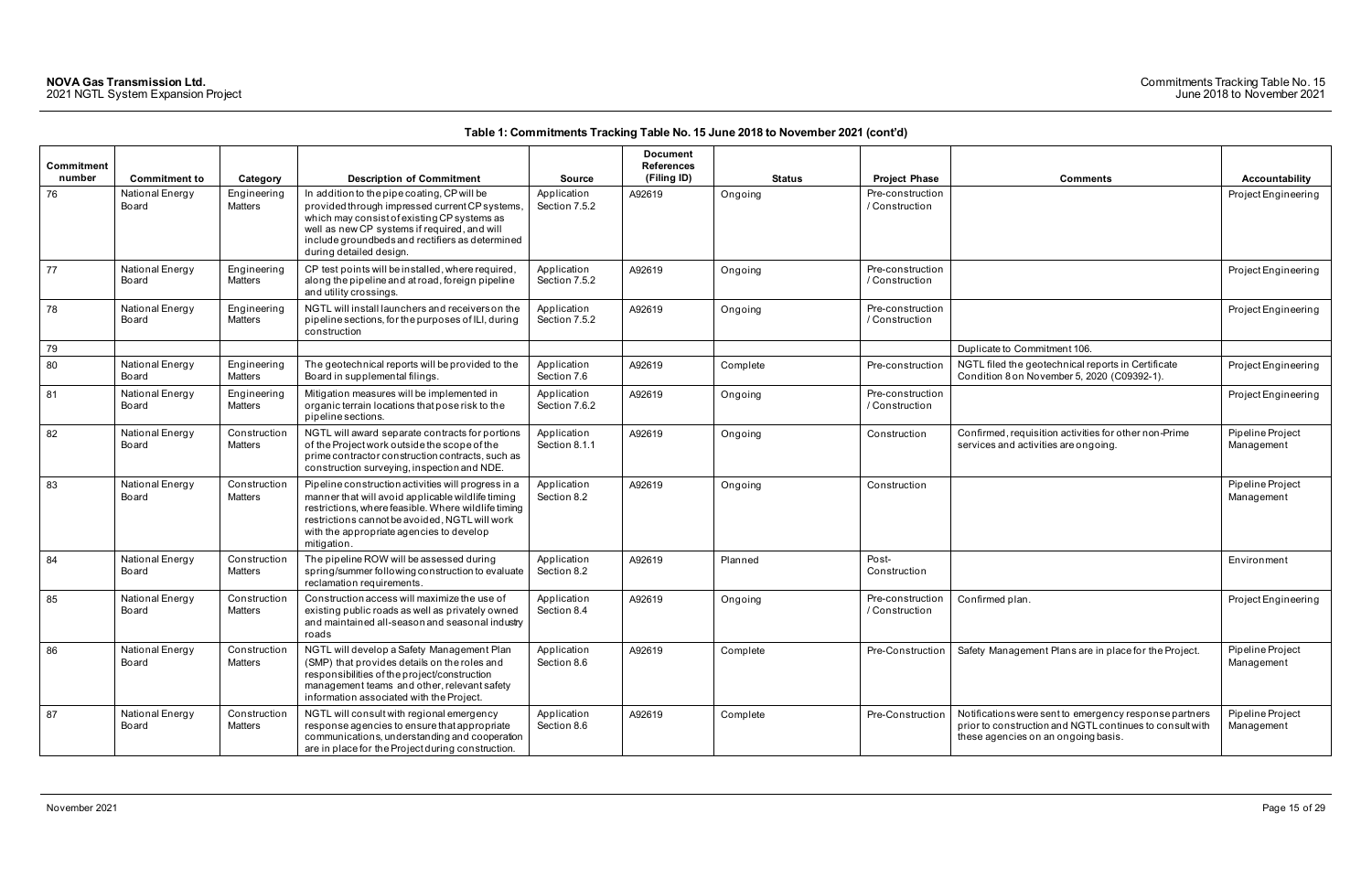|                      |                          |                               |                                                                                                                                                                                                                                                                                                             |                                                            | <b>Document</b>                  |               |                      |                                                                                                                                                                                                                                            |                                                                                      |
|----------------------|--------------------------|-------------------------------|-------------------------------------------------------------------------------------------------------------------------------------------------------------------------------------------------------------------------------------------------------------------------------------------------------------|------------------------------------------------------------|----------------------------------|---------------|----------------------|--------------------------------------------------------------------------------------------------------------------------------------------------------------------------------------------------------------------------------------------|--------------------------------------------------------------------------------------|
| Commitment<br>number | <b>Commitment to</b>     | Category                      | <b>Description of Commitment</b>                                                                                                                                                                                                                                                                            | <b>Source</b>                                              | <b>References</b><br>(Filing ID) | <b>Status</b> | <b>Project Phase</b> | <b>Comments</b>                                                                                                                                                                                                                            | Accountability                                                                       |
| 88                   | National Energy<br>Board | Construction<br>Matters       | A hydrostatic test plan will be prepared during<br>detailed design and submitted to the Board<br>before hydrotesting of the pipeline sections.                                                                                                                                                              | Application<br>Section 8.8.5                               | A92619                           | Ongoing       | Pre-Construction     | NGTL filed the hydrostatic test plans for the Valhalla and<br>Elmworth Sections on August 25, 2021 (C14631) and for<br>the Karr, Dismal Creek and Brewster Sections on<br>September 15, 2021 (C14941).                                     | Pipeline Project<br>Management                                                       |
| 89                   | National Energy<br>Board | Engineering<br><b>Matters</b> | The compressor station unit additions will be<br>designed, constructed and operated in<br>accordance with CSA Z662-15 and the OPR, as<br>well as other industry standards and<br><b>TransCanada specifications</b>                                                                                          | Application<br>Section 9.3                                 | A92619                           | Complete      | Pre-Construction     | The Project is designed in accordance with CSA Z662-19<br>and OPR SOR/99-294. CSA Z662-15 has been<br>superseded by CSA Z662-19 as committed to by NGTL<br>in Commitment 106. Compressor station unit addition<br>engineering is complete. | Pipeline Project<br>Management                                                       |
| 90                   |                          |                               |                                                                                                                                                                                                                                                                                                             |                                                            |                                  |               |                      | Duplicate to Commitment 86.                                                                                                                                                                                                                |                                                                                      |
| 91                   | National Energy<br>Board | Engineering<br>Matters        | NGTL will review each prime contractor's SSSP<br>before construction to ensure compliance with<br>TransCanada and regulatory requirements.                                                                                                                                                                  | Application<br>Section 9.5.4                               | A92619                           | Complete      | Pre-Construction     | NGTL filed Order Condition 9 on October 20, 2020<br>(C09011).                                                                                                                                                                              | Pipeline Project<br>Management, Safety<br>Representative                             |
| 92                   |                          |                               |                                                                                                                                                                                                                                                                                                             |                                                            |                                  |               |                      | Duplicate to Commitment 106.                                                                                                                                                                                                               |                                                                                      |
| 93                   |                          |                               |                                                                                                                                                                                                                                                                                                             |                                                            |                                  |               |                      | Duplicate to Commitment 106.                                                                                                                                                                                                               |                                                                                      |
| 94                   | National Energy<br>Board | Engineering<br>Matters        | The prime contractor for each unit addition will<br>prepare a field ERP that will be reviewed by<br>NGTL and will be implemented in the event of an<br>emergency during construction.                                                                                                                       | Application<br>Section 9.5.15                              | A92619                           | Complete      | Pre-construction     | NGTL submitted the ERPs for the Compressor Station<br>Unit Additions on August 6, 2020.                                                                                                                                                    | Pipeline Project<br>Management, TC<br>Energy emergency<br>response<br>representative |
| 95                   |                          |                               |                                                                                                                                                                                                                                                                                                             |                                                            |                                  |               |                      | Duplicate to Commitment 107.                                                                                                                                                                                                               |                                                                                      |
| 96                   | National Energy<br>Board | Engineering<br>Matters        | The geotechnical program for the remaining<br>proposed trenchless crossings i.e., Smoky River,<br>Little Smoky River, McLeod River, Pembina<br>River and North Saskatchewan River, is<br>ongoing. NGTL will submit updated trenchless<br>feasibility reports when they become available.                    | <b>Additional Written</b><br>Evidence (AWE)<br>Section 2.4 | A96812                           | Complete      | Pre-Construction     | Certificate Condition 9 was filed on October 27, 2020<br>(C09149).                                                                                                                                                                         | Pipeline Project<br>Management                                                       |
| 97                   | National Energy<br>Board | Engineering<br>Matters        | It is NGTL's intention to carry out a Phase II<br>assessment of the identified areas in Q2 2019<br>(via field reconnaissance) and verify the desktop<br>assessment. Findings of the Phase II<br>assessment and mitigation measures identified<br>will be shared with the Board following its<br>completion. | <b>NEB 1.2a</b>                                            | A96810                           | Complete      | Pre-Construction     | NGTL filed the geotechnical reports in Certificate<br>Condition 8 on November 5, 2020 (C09392-1).                                                                                                                                          | Pipeline Project<br>Management                                                       |
| 98                   | National Energy<br>Board | Engineering<br>Matters        | Preliminary work has been undertaken to<br>determine the potential for scour of watercourses<br>along all the Project's pipeline routes. A<br>complete scour report is anticipated to be<br>provided to the Board in Q2 2019.                                                                               | <b>NEB 1.2c</b>                                            | A96810                           | Complete      | Pre-Construction     | NGTL provided the scour reports in its Project Update<br>$(C00044)$ .                                                                                                                                                                      | Pipeline Project<br>Management                                                       |
| 99                   |                          |                               |                                                                                                                                                                                                                                                                                                             |                                                            |                                  |               |                      | Duplicate to Commitment 106.                                                                                                                                                                                                               |                                                                                      |
| 100                  | National Energy<br>Board | Engineering<br>Matters        | Upon completion of the geotechnical fieldwork<br>portion in Q2 2019, geotechnical reports for the<br>remaining trenchless crossings and further, final<br>feasibility studies for the proposed HDD<br>crossings will be completed by Q3 2019.                                                               | <b>NEB 2.1</b>                                             | A98232                           | Complete      | Pre-Construction     | NGTL updated this commitment in its Project Update<br>(NEB Filing ID: C00044), to provide the final feasibility<br>studies to the Board by Q3 2019.<br>Certificate Condition 9 was filed on October 27, 2020<br>$(C09149)$ .               | Pipeline Project<br>Management                                                       |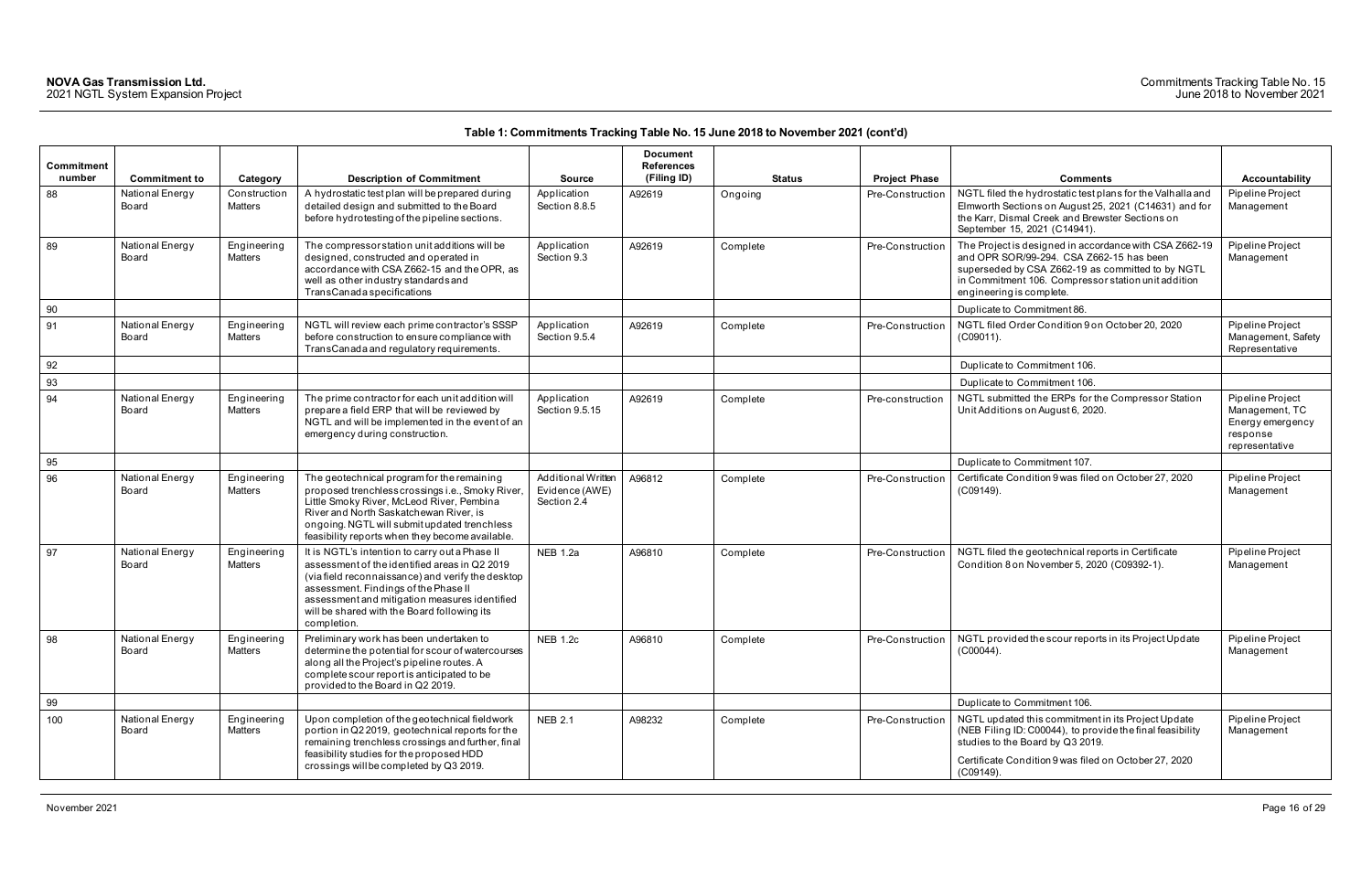| <b>Commitment</b><br>number | <b>Commitment to</b>     | Category                      | <b>Description of Commitment</b>                                                                                                                                                                                                                                                                                                                                                                                 | <b>Source</b>                | <b>Document</b><br><b>References</b><br>(Filing ID) | <b>Status</b> | <b>Project Phase</b>                              | <b>Comments</b>                                                                                                                                                                                                                           | <b>Accountability</b>          |
|-----------------------------|--------------------------|-------------------------------|------------------------------------------------------------------------------------------------------------------------------------------------------------------------------------------------------------------------------------------------------------------------------------------------------------------------------------------------------------------------------------------------------------------|------------------------------|-----------------------------------------------------|---------------|---------------------------------------------------|-------------------------------------------------------------------------------------------------------------------------------------------------------------------------------------------------------------------------------------------|--------------------------------|
| 101                         | National Energy<br>Board | Engineering<br>Matters        | Upon determination of a feasible contingency<br>method and corresponding crossing alignment,<br>NGTL will conduct a geohazard and risk<br>assessment to identify hazards and risks specific<br>to the alignment and contingency crossing<br>method chosen. NGTL plans to finalize this<br>analysis in Q3 2019 upon completion of<br>geotechnical analyses.                                                       | NEB 2.3c and d               | A98232                                              | Complete      | Pre-Constructio                                   | NGTL updated this commitment in its Project Update<br>(C00044), to provide the final feasibility studies to the<br>Board by Q3 2019.<br>NGTL filed the geotechnical reports in Certificate<br>Condition 8 on November 5, 2020 (C09392-1). | Pipeline Project<br>Management |
| 102                         | National Energy<br>Board | Engineering<br><b>Matters</b> | NGTL will work with Project contractors to<br>determine, where practical, emission mitigation<br>measures that can be implemented on older<br>specialized equipment.                                                                                                                                                                                                                                             | Reply Evidence               | C00043-1                                            | Complete      | Pre-Construction                                  |                                                                                                                                                                                                                                           | Pipeline Project<br>Management |
| 103                         | National Energy<br>Board | Engineering<br><b>Matters</b> | NGTL will work with each contractor to ensure<br>vehicle and equipment maintenance programs<br>are in place and adhere to programs that include<br>routine manufacturer recommended<br>maintenance and repairs to parts such as spark<br>plugs and air filters that influence air emissions<br>and are implemented per the OEM (Original<br>Equipment Manufacturer), operator manuals and<br>guidance documents. | Reply Evidence               | C00043-1                                            | Complete      | Pre-Construction                                  | NGTL's Prime Contractor's have vehicle and equipment<br>maintenance programs in place.                                                                                                                                                    | Pipeline Project<br>Management |
| 104                         | National Energy<br>Board | Engineering<br>Matters        | NGTL will minimize the construction footprint to<br>the extent possible and will, limit construction<br>activities on the slopes to what is necessary to<br>install the pipeline.                                                                                                                                                                                                                                | NEB 3.1c.1<br>through c.4    | A99941-1                                            | Ongoing       | Construction                                      | Confirmed                                                                                                                                                                                                                                 | Pipeline Project<br>Management |
| 105                         | National Energy<br>Board | Engineering<br>Matters        | NGTL will work with construction contractors and<br>is prepared to ask in the request for proposal<br>(RFP), during the bid process, to identify and<br>propose methods and technology to reduce or<br>minimize construction related noise without<br>compromising safety.                                                                                                                                       | <b>NEB 3.14</b>              | A99941-1                                            | Complete      | Pre-Construction                                  |                                                                                                                                                                                                                                           | Pipeline Project<br>Management |
| 106                         | National Energy<br>Board | Engineering<br>Matters        | NGTL confirms that the Project design and<br>construction phases will comply with CSAZ662-<br>19.                                                                                                                                                                                                                                                                                                                | <b>NEB 4.4</b>               | C00542-1                                            | Ongoing       | Pre-Construction<br>Construction                  |                                                                                                                                                                                                                                           | Pipeline Project<br>Management |
| 107                         | <b>Blood Tribe</b>       | Engineering<br><b>Matters</b> | NGTL will implement TransCanada's<br>comprehensive Integrity Management Program<br>(IMP) to monitor and ensure the integrity of the<br>Project.                                                                                                                                                                                                                                                                  | BT 1.36                      | A98233-3                                            | Planned       | Post-<br>Construction                             |                                                                                                                                                                                                                                           | Pipeline Integrity             |
| 108                         | National Energy<br>Board | Environmental<br>Matters      | NGTL accepts the findings of the ESA and will<br>adhere to the recommendations and mitigation<br>measures identified in the ESA and the EPPs.                                                                                                                                                                                                                                                                    | Application<br>Section 14.10 | A92619                                              | Complete      | Pre-Construction<br>through Post-<br>Construction |                                                                                                                                                                                                                                           | Environment                    |
| 109                         | National Energy<br>Board | Environmental<br>Matters      | However, if temporary construction camps for<br>pipeline construction activities are determined to<br>be required, NGTL will undertake the necessary<br>desktop studies, as well as any necessary field<br>studies, to confirm the conclusions of the ESA.                                                                                                                                                       | <b>NEB 1.7c</b>              | A96810                                              | Complete      | Pre-Construction                                  | Order Conditions 7 (C08400) and 8 (C08407) were filed<br>with the CER on September 17, 2020.                                                                                                                                              | Environment                    |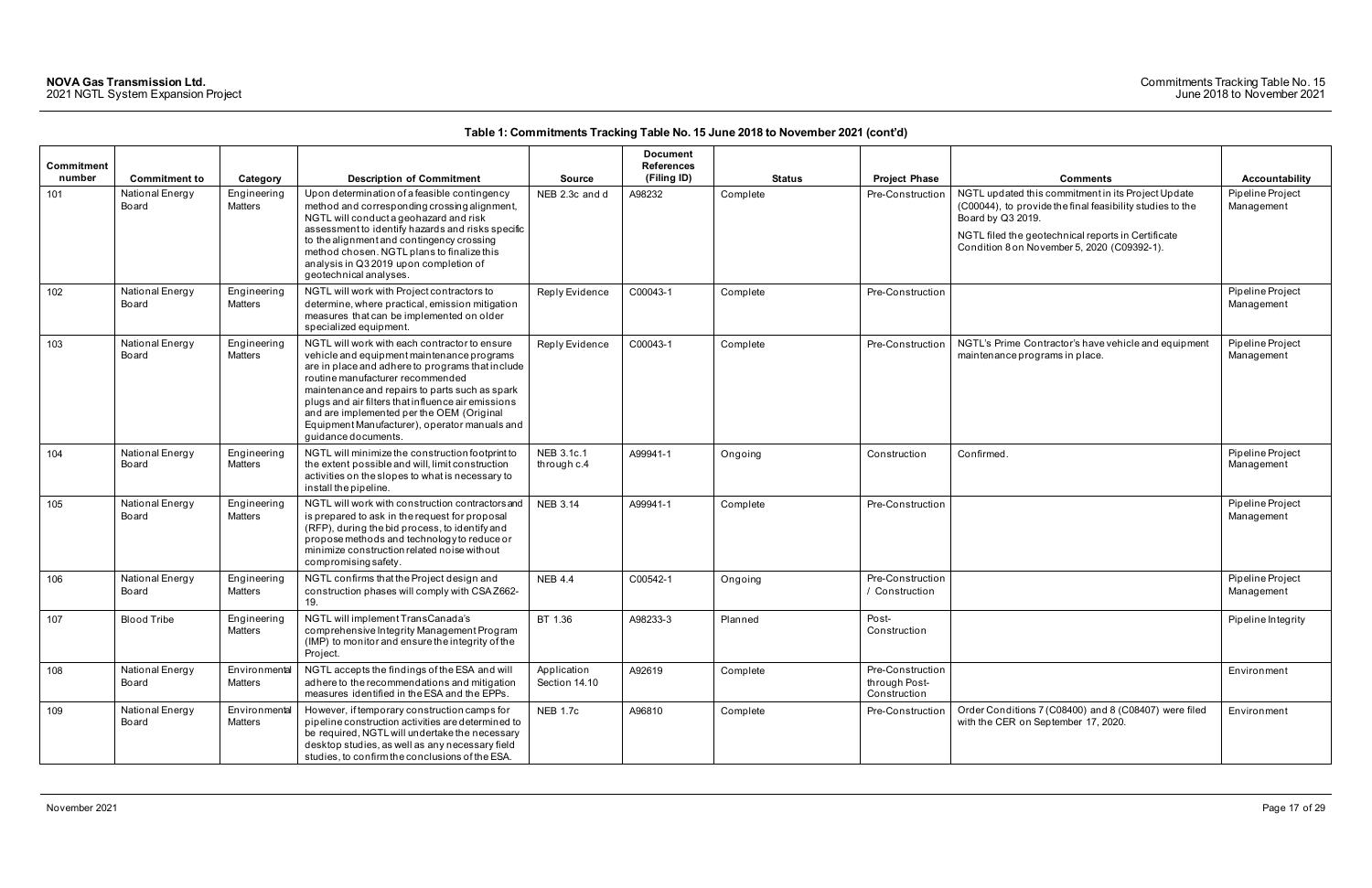| <b>Commitment</b><br>number | <b>Commitment to</b>     | Category                        | <b>Description of Commitment</b>                                                                                                                                                                                                                                                                                                                    | <b>Source</b>                                                   | <b>Document</b><br><b>References</b><br>(Filing ID) | <b>Status</b> | <b>Project Phase</b>                  | <b>Comments</b>                                                                                                                                                                                                                                                                                                                  | Accountability       |
|-----------------------------|--------------------------|---------------------------------|-----------------------------------------------------------------------------------------------------------------------------------------------------------------------------------------------------------------------------------------------------------------------------------------------------------------------------------------------------|-----------------------------------------------------------------|-----------------------------------------------------|---------------|---------------------------------------|----------------------------------------------------------------------------------------------------------------------------------------------------------------------------------------------------------------------------------------------------------------------------------------------------------------------------------|----------------------|
| 110                         | National Energy<br>Board | Environmental<br>Matters        | NGTL confirms that the stand-alone EPP for<br>Section 58 activities will be submitted to the<br>Board                                                                                                                                                                                                                                               | <b>NEB 1.8</b>                                                  | A96810                                              | Complete      | Pre-Construction                      | NGTL submitted the Section 58 EPP on August 14, 2020<br>(C07842). NGTL submitted an update to the Section 58<br>EPP on February 1, 2020 (C11358).<br>Section 52 and 58 EPP Update July 13, 2021 (C14059)<br>Spawning Deterrent Plan August 23, 2021 (C14599)                                                                     | Environment          |
| 111                         | National Energy<br>Board | Environmental<br><b>Matters</b> | However, should further HRIA work or additional<br>mitigation be required, NGTL will follow guidance<br>from ACT regarding the completion of this work.<br>NGTL will determine interest and potential<br>opportunities for Aboriginal participation, if any,<br>following the receipt of decisions from ACT.                                        | <b>NEB 1.29</b>                                                 | A96810                                              | Ongoing       | Pre-<br>Construction,<br>Construction | Note ACT (Alberta Culture and Tourism) is now ACMSW<br>(Alberta Culture, Multiculturalism and Status of Women).<br>Condition 15 was filed with the CER on December 17,<br>2020 (C10487). HRA approval for TWS for access and<br>additional construction workspace ongoing.                                                       | Environment          |
| 112                         | National Energy<br>Board | Environmental<br><b>Matters</b> | Historical Resources Impact Assessment (HRIA)<br>reports from Stantec Consulting Ltd. and Wood<br>Environment and Infrastructure Solutions are<br>currently being prepared and will be submitted to<br>Alberta Culture and Tourism (ACT) by April of<br>this year. Responses from ACT to those reports<br>are anticipated in May 2019.              | <b>NEB 2.5</b>                                                  | A98232                                              | Complete      | Pre-Construction                      | ACT (now ACMSW) confirmed mitigation requirements<br>and additional HRIA components which were<br>implemented in 2019 and 2020 as well as 2021. Order<br>Condition 13 was filed on October 7, 2020 (C08789) and<br>Condition 15 on December 17, 2020 (C10487).                                                                   | Environment          |
| 113                         | <b>Blood Tribe</b>       | Environmental<br><b>Matters</b> | In addition to following the COP for its<br>requirements regarding water sources, NGTL<br>will apply for Temporary Diversion Licenses for<br>water use, where required.                                                                                                                                                                             | BT 1.9                                                          | A98223-3                                            | Planned       | Construction                          | Anticipated for mainline construction and hydrostatic<br>testing starting in Q3, 2021 and continuing through to end<br>of Q1 2022.                                                                                                                                                                                               | Environment          |
| 114                         | <b>Blood Tribe</b>       | Environmental<br><b>Matters</b> | If shallow groundwater is encountered during<br>trenching activities, mitigation will be<br>implemented to ensure subsurface ground water<br>flow is maintained across the trench through the<br>use of ditch plugs, sub-drains or other<br>impermeable barriers to prevent the pipeline<br>trench from becoming a conduit for groundwater<br>flow. | BT 1.13<br><b>DCN 50</b><br><b>MNA R3 13</b><br><b>PKN 1.13</b> | A98233-3<br>A98233-5<br>A98233-10<br>A98233-12      | Ongoing       | Construction                          |                                                                                                                                                                                                                                                                                                                                  | Environment          |
| 115                         | HLFN / SNN               | Environmental<br><b>Matters</b> | NGTL will also seek the input of a Qualified<br>Aquatic Environmental Specialist (QAES) if a<br>Fisheries Act Authorization is required for the<br>contingency method.                                                                                                                                                                              | HLFN 2.2 d)<br>SNN 2.6 c)                                       | A98655-4<br>A98655-6                                | Ongoing       | Construction                          | NGTL continues to use QAES's for input to construction<br>planning. They are participating and providing input on an<br>ongoing basis throughout the construction phases as well<br>as the DFO current<br>Fisheries Act Authorization process of selected crossings<br>identified by the CER in the letter of February 18, 2020. | Environment          |
| 116                         | Samson Cree<br>Nation    | Environmental<br>Matters        | The final CHROMP will include a detailed offset<br>plan, including the final plan for the GPML offset<br>measures, and will be implemented once the<br>plan has been finalized through ongoing<br>engagement with regulators and stakeholders.                                                                                                      | <b>SCN 3.2d</b>                                                 | A98223-13                                           | Complete      | Pre-Construction                      | Amendments to Certificate Condition 6 recommended by<br>the Government of Canada negates the requirement for a<br>detailed offset plan and has been replaced with a<br>mandated threshold. The Revised CHROMP was filed on<br>November 12, 2020 (C09519-1) as the final CHROMP.                                                  | Environment          |
| 117                         | Samson Cree<br>Nation    | Environmental<br><b>Matters</b> | The FOV will be provided in the Final CHROMP.                                                                                                                                                                                                                                                                                                       | SCN 3.5a                                                        | C00514-7                                            | Complete      | Post-<br>Construction                 | Amendments to Certificate Condition 6 recommended by<br>the Government of Canada negates the need for an<br>NGTL FOV. The Revised CHROMP was filed on<br>November 12, 2020 (C09519-1).                                                                                                                                           | Indigenous Relations |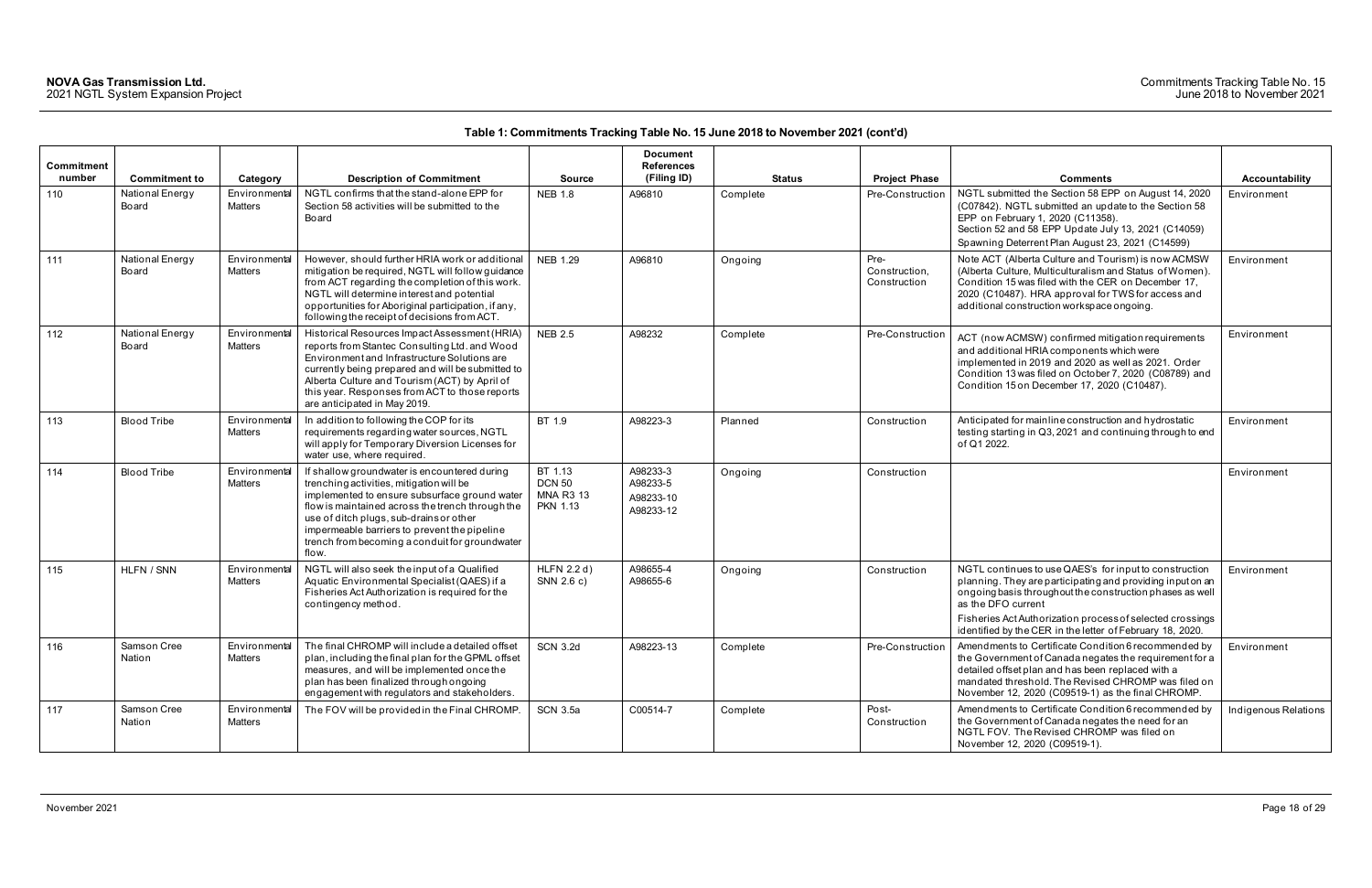### Commitments Tracking Table No. 15 June 2018 to November 2021

| Commitment<br>number | <b>Commitment to</b>     | Category                 | <b>Description of Commitment</b>                                                                                                                                                                                                                                                                                                                                                                                                          | <b>Source</b>   | <b>Document</b><br><b>References</b><br>(Filing ID) | <b>Status</b> | <b>Project Phase</b>                    | <b>Comments</b>                                                                                                                                                                                                                                                                                      | Accountability |
|----------------------|--------------------------|--------------------------|-------------------------------------------------------------------------------------------------------------------------------------------------------------------------------------------------------------------------------------------------------------------------------------------------------------------------------------------------------------------------------------------------------------------------------------------|-----------------|-----------------------------------------------------|---------------|-----------------------------------------|------------------------------------------------------------------------------------------------------------------------------------------------------------------------------------------------------------------------------------------------------------------------------------------------------|----------------|
| 118                  | Samson Cree<br>Nation    | Environmental<br>Matters | Vegetation management will be implemented in<br>accordance with the TransCanada Integrated<br>Vegetation Management Program (TransCanada<br>2009) and TransCanada's Procedure for<br>Invasive Vegetation Weed Control Management<br>Canada (TransCanada 2013) during the<br>construction and operations of the Project.                                                                                                                   | <b>SCN 7.1d</b> | A98223-13                                           | Planned       | Post-<br>Construction and<br>Operations |                                                                                                                                                                                                                                                                                                      | Environment    |
| 119                  | SNN                      | Environmental<br>Matters | NGTL will consider information gathered during<br>ongoing engagement with SNN in Project<br>planning, including the EPP, which includes the<br>Bear Management Plan and Wildlife Species of<br>Concern Discovery Contingency Plan and<br>Environmental Alignment Sheets (EAS) filed<br>prior to construction, and will continue to address<br>questions and concerns from SNN through its<br>ongoing engagement efforts should any arise. | SNN 2.6 c)      | A98655-6                                            | Ongoing       | Pre-Construction                        | NGTL reviewed the final reports and provided responses<br>to Stoney Nakoda Nations on April 9, 2019.                                                                                                                                                                                                 | Environment    |
| 120                  | National Energy<br>Board | Environmental<br>Matters | NGTL will implement an early in/early out<br>approach to Project construction in Little Smoky<br>Caribou Range.                                                                                                                                                                                                                                                                                                                           | <b>NEB 3.4a</b> | A99941-1                                            | Ongoing       | Construction                            | NGTL stopped work within the Little Smoky Caribou<br>Range on February 14, 2021. Clearing activities within<br>the Little Smoky Caribou Range resumed<br>September 13, 2021, and will be followed by construction<br>which is anticipated to be completed before the start of<br>the RAP in Q1 2022. | Environment    |
| 121                  | National Energy<br>Board | Environmental<br>Matters | Should any activities be required in the Range<br>during the RAP, NGTL will consult with AEP to<br>determine the appropriate course of action and<br>mitigation.                                                                                                                                                                                                                                                                          | <b>NEB 3.4a</b> | A99941-1                                            | Ongoing       | Construction                            | Additional information and approval required as per<br>Certificate Condition 23.                                                                                                                                                                                                                     | Environment    |
| 122                  | National Energy<br>Board | Environmental<br>Matters | NGTL will comply with any requirements issued<br>under the Historical Resources Act (HRA) for<br>future ground disturbance activities (e.g.,<br>integrity digs).                                                                                                                                                                                                                                                                          | <b>NEB 3.14</b> | A99941-1                                            | Planned       | Post-<br>Construction                   |                                                                                                                                                                                                                                                                                                      | Environment    |
| 123                  | National Energy<br>Board | Environmental<br>Matters | During operation, NGTL has committed to<br>comply with the AER Directive 038 noise<br>guidance and, therefore, predicted residual<br>effects of the Project on the acoustic<br>environment are not significant.                                                                                                                                                                                                                           | <b>NEB 3.14</b> | A99941-1                                            | Planned       | Operations                              |                                                                                                                                                                                                                                                                                                      | Environment    |
| 124                  | National Energy<br>Board | Environmental<br>Matters | NGTL will also adhere to the Alberta Wildlife Act.                                                                                                                                                                                                                                                                                                                                                                                        | <b>NEB 3.14</b> | A99941-1                                            | Ongoing       | Construction/<br>Operations             |                                                                                                                                                                                                                                                                                                      | Environment    |
| 125                  | National Energy<br>Board | Environmental<br>Matters | Further, NGTL will not be making withdrawals<br>from groundwater sources for use in construction<br>of the Project.                                                                                                                                                                                                                                                                                                                       | <b>NEB 3.14</b> | A99941-1                                            | Planned       | Construction                            |                                                                                                                                                                                                                                                                                                      | Environment    |
| 126                  | National Energy<br>Board | Environmental<br>Matters | NGTL does not agree with the recommendation<br>that upstream GHG emissions are a best<br>practice nor should they be included as part of<br>the NEB process, however, NGTL will comply<br>with federal agency direction for GHG<br>assessment.                                                                                                                                                                                            | <b>NEB 3.14</b> | A99941-1                                            | Complete      | Pre-Construction                        | NGTL submitted an upstream GHG assessment to ECCC<br>on November 1, 2019 and revised it for submission<br>March 19, 2020 based on comments from ECCC.                                                                                                                                                | Environment    |

| Comments                                                                                                                                                                                                                                                                                             | Accountability |
|------------------------------------------------------------------------------------------------------------------------------------------------------------------------------------------------------------------------------------------------------------------------------------------------------|----------------|
|                                                                                                                                                                                                                                                                                                      | Environment    |
| NGTL reviewed the final reports and provided responses<br>to Stoney Nakoda Nations on April 9, 2019.                                                                                                                                                                                                 | Environment    |
| NGTL stopped work within the Little Smoky Caribou<br>Range on February 14, 2021. Clearing activities within<br>the Little Smoky Caribou Range resumed<br>September 13, 2021, and will be followed by construction<br>which is anticipated to be completed before the start of<br>the RAP in Q1 2022. | Environment    |
| Additional information and approval required as per<br>Certificate Condition 23.                                                                                                                                                                                                                     | Environment    |
|                                                                                                                                                                                                                                                                                                      | Environment    |
|                                                                                                                                                                                                                                                                                                      | Environment    |
|                                                                                                                                                                                                                                                                                                      | Environment    |
|                                                                                                                                                                                                                                                                                                      | Environment    |
| NGTL submitted an upstream GHG assessment to ECCC<br>on November 1, 2019 and revised it for submission<br>March 19, 2020 based on comments from ECCC.                                                                                                                                                | Environment    |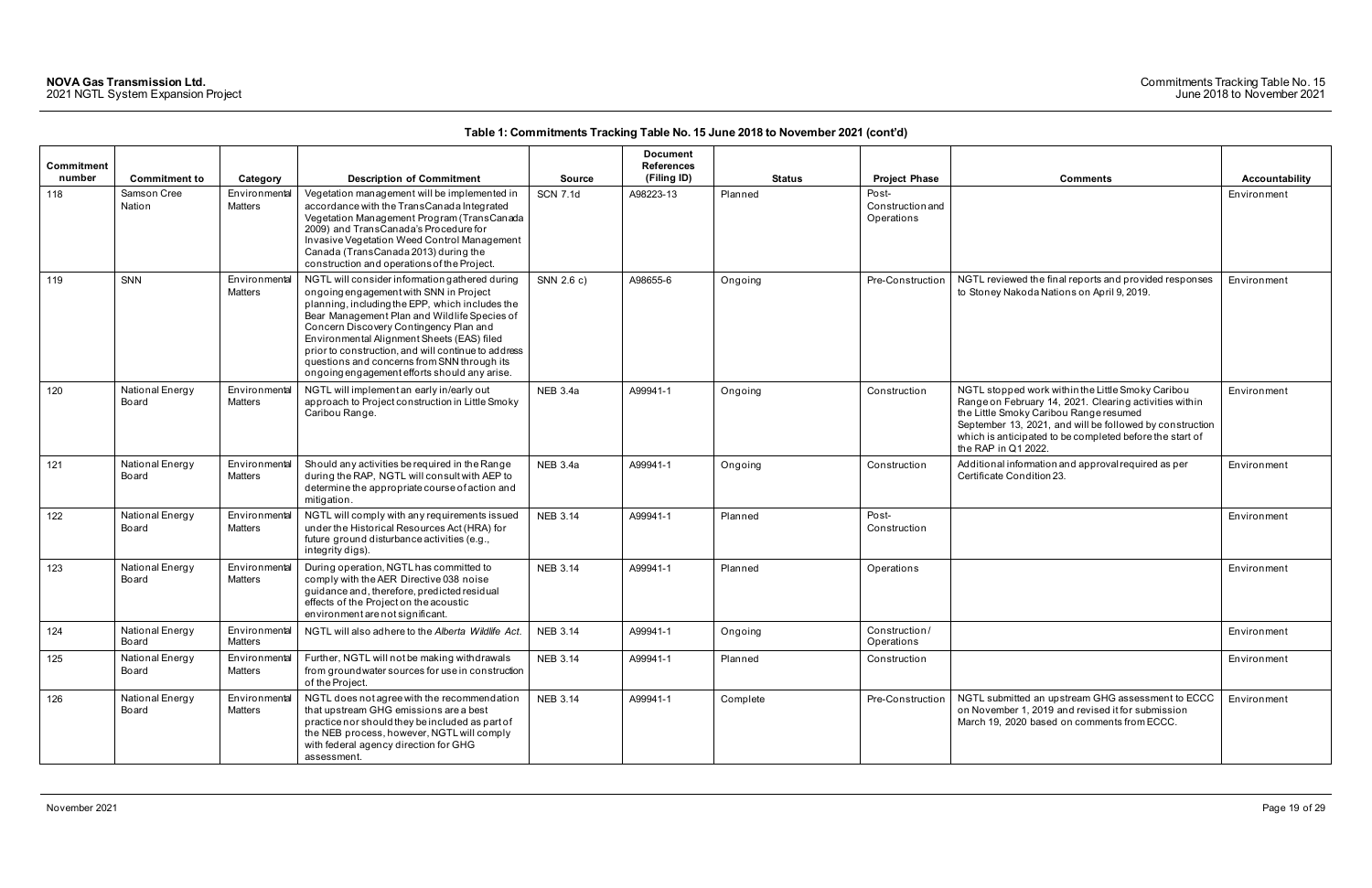|                   |                          |                                 |                                                                                                                                                                                                                                                                                                                                             |                 | <b>Document</b>   |               |                                              |                                                                                                                                                                                                                                                                                                                                                        |                |
|-------------------|--------------------------|---------------------------------|---------------------------------------------------------------------------------------------------------------------------------------------------------------------------------------------------------------------------------------------------------------------------------------------------------------------------------------------|-----------------|-------------------|---------------|----------------------------------------------|--------------------------------------------------------------------------------------------------------------------------------------------------------------------------------------------------------------------------------------------------------------------------------------------------------------------------------------------------------|----------------|
| <b>Commitment</b> |                          |                                 |                                                                                                                                                                                                                                                                                                                                             |                 | <b>References</b> |               |                                              |                                                                                                                                                                                                                                                                                                                                                        |                |
| number            | <b>Commitment to</b>     | Category                        | <b>Description of Commitment</b>                                                                                                                                                                                                                                                                                                            | <b>Source</b>   | (Filing ID)       | <b>Status</b> | <b>Project Phase</b>                         | <b>Comments</b>                                                                                                                                                                                                                                                                                                                                        | Accountability |
| 127               | National Energy<br>Board | Environmental<br><b>Matters</b> | A camp management plan will be developed<br>closer to the start of construction.                                                                                                                                                                                                                                                            | <b>NEB 3.14</b> | A99941-1          | Complete      | Pre-Construction                             | Order Condition 7 was submitted on September 17, 2020<br>$(C08400)$ .                                                                                                                                                                                                                                                                                  | Environment    |
| 128               | National Energy<br>Board | Environmental<br><b>Matters</b> | TC Energy is currently developing a Fugitive<br>Emission Management Plan for the Canadian<br>Gas Operations system and NGTL plans to<br>submit a synopsis of the plan relative to the<br>Project prior to the commencement of<br>operations.                                                                                                | Reply Evidence  | C00043-1          | Planned       | Pre-construction<br>or before<br>operations. |                                                                                                                                                                                                                                                                                                                                                        | Environment    |
| 129               | National Energy<br>Board | Environmental<br><b>Matters</b> | NGTL will continue to engage AEP and ECCC<br>on its planned offsets for the Project.                                                                                                                                                                                                                                                        | <b>NEB 4.12</b> | C00542-1          | Ongoing       | Post-construction                            | NGTL will continue to engage with AEP and ECCC on<br>the planned offsets for the Project for caribou. A Revised<br>Condition 6 has altered the requirements and is currently<br>under review by NGTL as to next steps with AEP and<br>ECCC as well as several Indigenous groups. The<br>Revised CHROMP was filed on November 12, 2020<br>$(C09519-1).$ | Environment    |
| 130               | National Energy<br>Board | Environmental<br><b>Matters</b> | Any additional site-specific mitigation resulting<br>from these surveys will be included in the EPP<br>and Environmental Alignment Sheets as filed<br>prior to construction.                                                                                                                                                                | <b>NEB 4.7</b>  | C00542-1          | Complete      | Construction                                 | The information from the surveys was incorporated as<br>appropriate into the EPP and Environmental Alignment<br>Sheets submitted pursuant to Condition 5 of the Order<br>(C07842) and EPP and Environmental Alignment Sheets<br>submitted pursuant to Condition 5 of the Certificate<br>$(C09447)$ .                                                   | Environment    |
| 131               | <b>Blood Tribe</b>       | Environmental<br><b>Matters</b> | The design and installation of vehicle crossings<br>by NGTL will meet the Province of Alberta's<br>Water Act Codes of Practice and notification<br>process.                                                                                                                                                                                 | BT 1.8          | A98233-3          | Ongoing       | Pre-Construction                             |                                                                                                                                                                                                                                                                                                                                                        | Environment    |
| 132               |                          |                                 |                                                                                                                                                                                                                                                                                                                                             |                 |                   |               |                                              | Duplicate to Commitment 113                                                                                                                                                                                                                                                                                                                            |                |
| 133               | <b>Blood Tribe</b>       | Environmental<br>Matters        | If springs and/or excessive groundwater are<br>encountered within the Project construction<br>footprint, NGTL will review the area and<br>determine the appropriate mitigation.                                                                                                                                                             | BT 1.14e        | A98233-3          | Ongoing       | Construction                                 |                                                                                                                                                                                                                                                                                                                                                        | Environment    |
| 134               | All groups               | Environmental<br><b>Matters</b> | NGTL will further incorporate input or issues<br>identified during construction into the Post<br>Construction Monitoring (PCM) activities. For<br>example, sites or resources of concern will be<br>appropriately mitigated during construction,<br>clean up and reclamation, and success will be<br>measured in following growing seasons. | BT 1.39         | A98233-3          | Ongoing       | Pre-Construction<br>/ Post-<br>Construction  |                                                                                                                                                                                                                                                                                                                                                        | Environment    |
| 135               | ECCC                     | Environmental<br>Matters        | NGTL is willing to work with ECCC outside the<br>NEB hearing process to assist ECCC in<br>estimating upstream GHG emissions, consistent<br>with ECCC's approach to past NEB-regulated<br>projects under the Interim Measures for Major<br>Project Reviews                                                                                   | ECCC 1          | C00514-3          | Complete      | Pre-construction                             | See Commitment 126.                                                                                                                                                                                                                                                                                                                                    | Environment    |
| 136               |                          |                                 |                                                                                                                                                                                                                                                                                                                                             |                 |                   |               |                                              | Duplicate to Commitment 128.                                                                                                                                                                                                                                                                                                                           |                |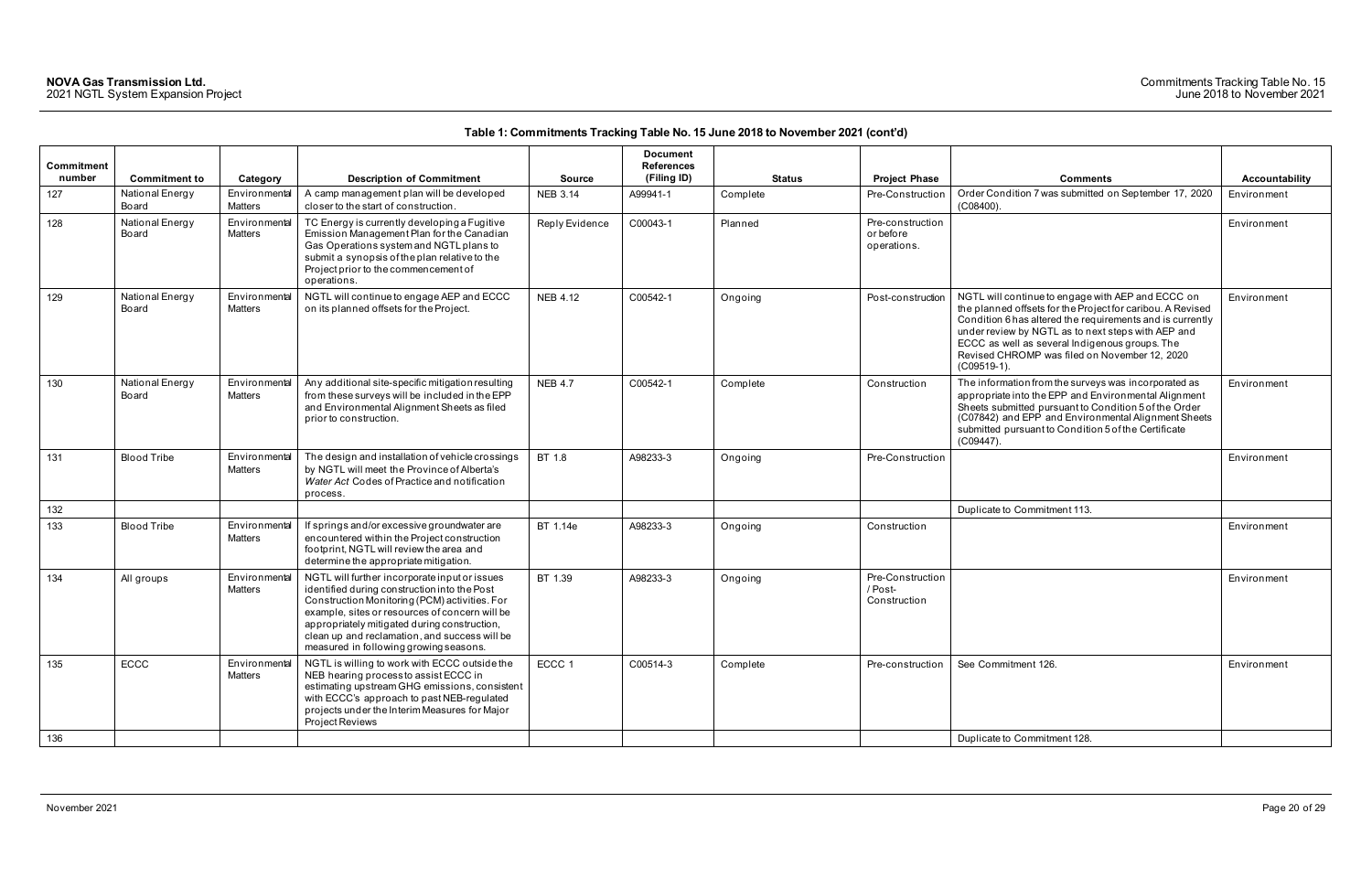| Commitment<br>number | <b>Commitment to</b>       | Category                 | <b>Description of Commitment</b>                                                                                                                                                                                                                                         | <b>Source</b>                                               | <b>Document</b><br>References<br>(Filing ID) | <b>Status</b> | <b>Project Phase</b>                              | <b>Comments</b>                                                                                                                                                                                                                                                                                                                                                                                                                                                                                                                        | Accountability                                                |
|----------------------|----------------------------|--------------------------|--------------------------------------------------------------------------------------------------------------------------------------------------------------------------------------------------------------------------------------------------------------------------|-------------------------------------------------------------|----------------------------------------------|---------------|---------------------------------------------------|----------------------------------------------------------------------------------------------------------------------------------------------------------------------------------------------------------------------------------------------------------------------------------------------------------------------------------------------------------------------------------------------------------------------------------------------------------------------------------------------------------------------------------------|---------------------------------------------------------------|
| 137                  | National Energy<br>Board   | Environmental<br>Matters | NGTL commits to implementing zipper planting<br>pending the restoration measures implemented<br>on the footprint.                                                                                                                                                        | Hearing<br>Transcript<br>Volume 12.<br>Paragraph 5883       | C01035                                       | Planned       | Post-construction                                 |                                                                                                                                                                                                                                                                                                                                                                                                                                                                                                                                        | Environment                                                   |
| 138                  | Landowners                 | <b>Land Matters</b>      | Notices pursuant to section 87(1) of the NEB Act<br>will be served on owners of lands proposed to be<br>acquired for the Project, as defined in sections<br>75 and 85 of the NEB Act.                                                                                    | Application<br>Section 11.5                                 | A92619                                       | Complete      | Pre-Construction                                  |                                                                                                                                                                                                                                                                                                                                                                                                                                                                                                                                        | Land Department                                               |
| 139                  | Landowners                 | <b>Land Matters</b>      | Prior to the start of construction, NGTL will have<br>site-specific traffic management plans in place to<br>minimize the effects of construction traffic.                                                                                                                | <b>Additional Written</b><br>Evidence Section<br>4.7        | A96812                                       | Complete      | Pre-Construction                                  |                                                                                                                                                                                                                                                                                                                                                                                                                                                                                                                                        | Environment/Project<br>Management/<br>Construction<br>Manager |
| 140                  | Landowners                 | <b>Land Matters</b>      | In areas where the presence of clubroot disease<br>has been identified during pre-project<br>consultation, NGTL will follow provincial and<br>industry management objectives with regards to<br>clubroot.                                                                | <b>Additional Written</b><br><b>Evidence Section</b><br>4.7 | A96812                                       | Ongoing       | Construction                                      |                                                                                                                                                                                                                                                                                                                                                                                                                                                                                                                                        | Environment                                                   |
| 141                  | National Energy<br>Board   | Commercial               | TransCanada will have the financial resources to<br>ensure that it can financially sustain<br>management of all potential risks including those<br>liabilities that may arise from an accident or<br>malfunction during the construction or operation<br>of the Project. | Application<br>Section 6.6                                  | A92619                                       | Ongoing       | Pre-Construction<br>through Post-<br>Construction |                                                                                                                                                                                                                                                                                                                                                                                                                                                                                                                                        | Commercial                                                    |
| 142                  | Canada Energy<br>Regulator | Regulatory<br>Conditions | Certificate Condition 1: Condition Compliance                                                                                                                                                                                                                            | Certificate<br>GC-129                                       | C09098                                       | In Progress   | Pre-Construction<br>through Post-<br>Construction |                                                                                                                                                                                                                                                                                                                                                                                                                                                                                                                                        | Project Manager                                               |
| 143                  | Canada Energy<br>Regulator | Regulatory<br>Conditions | Certificate Condition 2: Section 52 Pipeline and<br>Related Facilities Design, Location, Construction<br>and Operation                                                                                                                                                   | Certificate<br>GC-129                                       | C09098                                       | Planned       | Pre-Construction<br>through Post-<br>Construction |                                                                                                                                                                                                                                                                                                                                                                                                                                                                                                                                        | Project Manager /<br>Construction<br>Manager                  |
| 144                  | Canada Energy<br>Regulator | Regulatory<br>Conditions | Certificate Condition 3: Environmental Protection                                                                                                                                                                                                                        | Certificate<br>GC-129                                       | C09098                                       | Planned       | Pre-Construction<br>through Post-<br>Construction |                                                                                                                                                                                                                                                                                                                                                                                                                                                                                                                                        | Environment                                                   |
| 145                  | Canada Energy<br>Regulator | Regulatory<br>Conditions | Certificate Condition 4: Construction Emergency<br>Management Preparedness and Response<br>Planning                                                                                                                                                                      | Certificate<br>GC-129                                       | C09098                                       | Ongoing       | Construction                                      | In CER IR No. 7 (C10848) NGTL confirmed that all ERPs<br>for section 52 and section 58 activities have been<br>submitted to the CER with the exception of the Dismal<br>Creek section. On January 20, 2021 NGTL submitted the<br>ERP for the HDD casing installation on the Dismal Creek<br>section. NGTL filed confirmation of notice to Indigenous<br>groups on January 20, 2021 pursuant to Condition 4(b)<br>(C11048).<br>May 7, 2021 Condition 4 for the mainline component of<br>the Dismal Creek section (Filed via Email only) | Project Manager /<br>Safety<br>Representative                 |
| 146                  | Canada Energy<br>Regulator | Regulatory<br>Conditions | Certificate Condition 5: Updated Environmental<br>Protection Plan for Section 52 Pipeline and<br><b>Related Facilities</b>                                                                                                                                               | Certificate<br>GC-129                                       | C09098                                       | Complete      | Construction<br>through Post-<br>Construction     | Certificate Condition 5 was filed on November 9, 2020<br>$(C09447)$ .<br>July 13, 2021 Updated EPP (C14059)<br>August 23, 2021 (C14599)                                                                                                                                                                                                                                                                                                                                                                                                | Environment                                                   |

| Comments                                                                                                                                                                                                                                                                                                                                                                                                                                                                                                                               | <b>Accountability</b>                                         |
|----------------------------------------------------------------------------------------------------------------------------------------------------------------------------------------------------------------------------------------------------------------------------------------------------------------------------------------------------------------------------------------------------------------------------------------------------------------------------------------------------------------------------------------|---------------------------------------------------------------|
|                                                                                                                                                                                                                                                                                                                                                                                                                                                                                                                                        | Environment                                                   |
|                                                                                                                                                                                                                                                                                                                                                                                                                                                                                                                                        | Land Department                                               |
|                                                                                                                                                                                                                                                                                                                                                                                                                                                                                                                                        | Environment/Project<br>Management/<br>Construction<br>Manager |
|                                                                                                                                                                                                                                                                                                                                                                                                                                                                                                                                        | Environment                                                   |
|                                                                                                                                                                                                                                                                                                                                                                                                                                                                                                                                        | Commercial                                                    |
|                                                                                                                                                                                                                                                                                                                                                                                                                                                                                                                                        | Project Manager                                               |
|                                                                                                                                                                                                                                                                                                                                                                                                                                                                                                                                        | Project Manager /<br>Construction<br>Manager                  |
|                                                                                                                                                                                                                                                                                                                                                                                                                                                                                                                                        | Environment                                                   |
| In CER IR No. 7 (C10848) NGTL confirmed that all ERPs<br>for section 52 and section 58 activities have been<br>submitted to the CER with the exception of the Dismal<br>Creek section. On January 20, 2021 NGTL submitted the<br>ERP for the HDD casing installation on the Dismal Creek<br>section. NGTL filed confirmation of notice to Indigenous<br>groups on January 20, 2021 pursuant to Condition 4(b)<br>(C11048).<br>May 7, 2021 Condition 4 for the mainline component of<br>the Dismal Creek section (Filed via Email only) | Project Manager /<br>Safety<br>Representative                 |
| Certificate Condition 5 was filed on November 9, 2020<br>(C09447).<br>July 13, 2021 Updated EPP (C14059)<br>August 23, 2021 (C14599)                                                                                                                                                                                                                                                                                                                                                                                                   | Environment                                                   |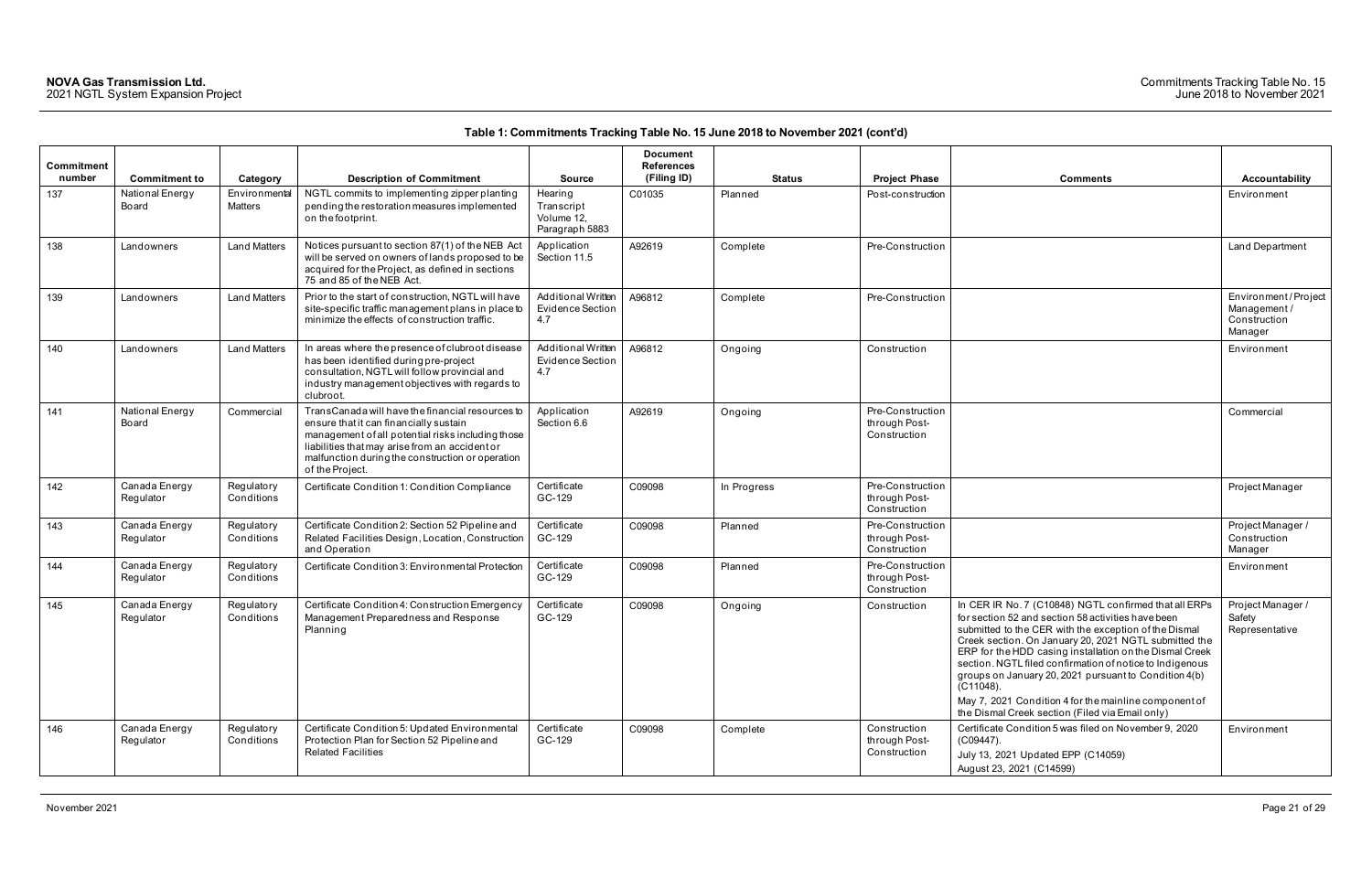| <b>Commitment</b><br>number | <b>Commitment to</b>       | Category                 | <b>Description of Commitment</b>                                                                      | <b>Source</b>         | <b>Document</b><br><b>References</b><br>(Filing ID) | <b>Status</b> | <b>Project Phase</b>                          | <b>Comments</b>                                                                                                                                                                                                                                                                                                                                                                                                                                                                                       | <b>Accountability</b>                                 |
|-----------------------------|----------------------------|--------------------------|-------------------------------------------------------------------------------------------------------|-----------------------|-----------------------------------------------------|---------------|-----------------------------------------------|-------------------------------------------------------------------------------------------------------------------------------------------------------------------------------------------------------------------------------------------------------------------------------------------------------------------------------------------------------------------------------------------------------------------------------------------------------------------------------------------------------|-------------------------------------------------------|
| 147                         | Canada Energy<br>Regulator | Regulatory<br>Conditions | Certificate Condition 6: Revised Caribou Habitat<br>Restoration and Offset Measures Plan<br>(CHR&OMP) | Certificate<br>GC-129 | C09098                                              | Complete      | Construction<br>through Post-<br>Construction | Certificate Condition 6 was filed on November 12, 2020<br>$(C09519)$ .                                                                                                                                                                                                                                                                                                                                                                                                                                | Environment                                           |
| 148                         | Canada Energy<br>Regulator | Regulatory<br>Conditions | Certificate Condition 7: Wildlife and Rare Plant<br>Surveys                                           | Certificate<br>GC-129 | C09098                                              | Complete      | Pre-Construction                              | Certificate Condition 7 was filed on September 15, 2020<br>$(C08314)$ .                                                                                                                                                                                                                                                                                                                                                                                                                               | Environment                                           |
| 149                         | Canada Energy<br>Regulator | Regulatory<br>Conditions | Certificate Condition 8: Geological hazards                                                           | Certificate<br>GC-129 | C09098                                              | Complete      | Pre-Construction                              | Certificate Condition 8 was filed on November 5, 2020<br>(C09392)                                                                                                                                                                                                                                                                                                                                                                                                                                     | Project Manager                                       |
| 150                         | Canada Energy<br>Regulator | Regulatory<br>Conditions | Certificate Condition 9: Trenchless Crossing<br>Reports                                               | Certificate<br>GC-129 | C09098                                              | Complete      | Pre-Construction                              | Certificate Condition 9 was filed on October 27, 2020<br>(C09149).                                                                                                                                                                                                                                                                                                                                                                                                                                    | Project Manager                                       |
| 151                         | Canada Energy<br>Regulator | Regulatory<br>Conditions | Certificate Condition 10: Outstanding Traditional<br>Land and Resource Use Investigations             | Certificate<br>GC-129 | C09098                                              | Complete      | Pre-Construction                              | Certificate Condition 10 was filed on August 19, 2020<br>(C07968)                                                                                                                                                                                                                                                                                                                                                                                                                                     | Indigenous Relations                                  |
| 152                         | Canada Energy<br>Regulator | Regulatory<br>Conditions | Certificate Condition 11: Programs and Manuals<br>- Safety                                            | Certificate<br>GC-129 | C09098                                              | Complete      | Pre-Construction                              | Certificate Condition 11 was filed on December 18, 2020<br>(C10510)<br>February 1, 2021 Construction Safety Manual - Dismal<br>Creek (C11383)<br>Condition 11 was filed May 7, 2021 for the mainline<br>component of the Dismal Creek section (C12990).                                                                                                                                                                                                                                               | Project Manager /<br>Safety<br>Representative         |
| 153                         | Canada Energy<br>Regulator | Regulatory<br>Conditions | Certificate Condition 12: Construction Monitoring<br>Plan for Indigenous Peoples                      | Certificate<br>GC-129 | C09098                                              | Complete      | Pre-Construction                              | Certificate Condition 12 was filed on November 20, 2020<br>(C09777)                                                                                                                                                                                                                                                                                                                                                                                                                                   | Indigenous Relations                                  |
| 154                         | Canada Energy<br>Regulator | Regulatory<br>Conditions | Certificate Condition 13: Employment,<br>Contracting, and Procurement Plan Update                     | Certificate<br>GC-129 | C09098                                              | Complete      | Pre-Construction                              | Certificate Condition 13 was filed on September 23, 2020<br>$(C08480)$ .<br>March 2, 2021 Response to ANSN Letter (C11778)<br>May 3, 2021 Ruling No. 1 Response (C12816)<br>August 19, 2021 Ruling No. 2 Response (C14550)                                                                                                                                                                                                                                                                            | Indigenous Relations<br><b>Business</b><br>Engagement |
| 155                         | Canada Energy<br>Regulator | Regulatory<br>Conditions | Certificate Condition 14: Report on Engagement<br>with Indigenous Peoples                             | Certificate<br>GC-129 | C09098                                              | Complete      | Pre-Construction                              | Certificate Condition 14 was filed on November 20, 2020<br>(C09777).<br>Certificate Condition 14 Update was filed on May 6, 2021<br>(C12977).<br>Certificate Condition 11 Update was filed on November 5,<br>2021 (C15989)                                                                                                                                                                                                                                                                            | Indigenous Relations                                  |
| 156                         | Canada Energy<br>Regulator | Regulatory<br>Conditions | Certificate Condition 15: Heritage Resource<br>Clearances                                             | Certificate<br>GC-129 | C09098                                              | Complete      | Pre-Construction                              | Certificate Condition 15 was filed on December 17, 2020<br>$(C10487)$ .<br>May 7, 2021, Condition 15 HRA Update (C13001)<br>May 14, 2021, Condition 15 Timing Relief Request<br>(C13105)<br>June 1, 2021 Condition 15 Timing Relief Request<br>(C13347)<br>June 4, 2021 Condition 15 and 13 Response to<br>Compliance Letter No. 11 C13415.<br>June 16, 2021 Bi-monthly Report No. 1 (C13581)<br>August 9, 2021 Bi-monthly Report No. 2 (C14382)<br>October 7, 2021 Bi-monthly Report No. 3 (C15307). | Environment                                           |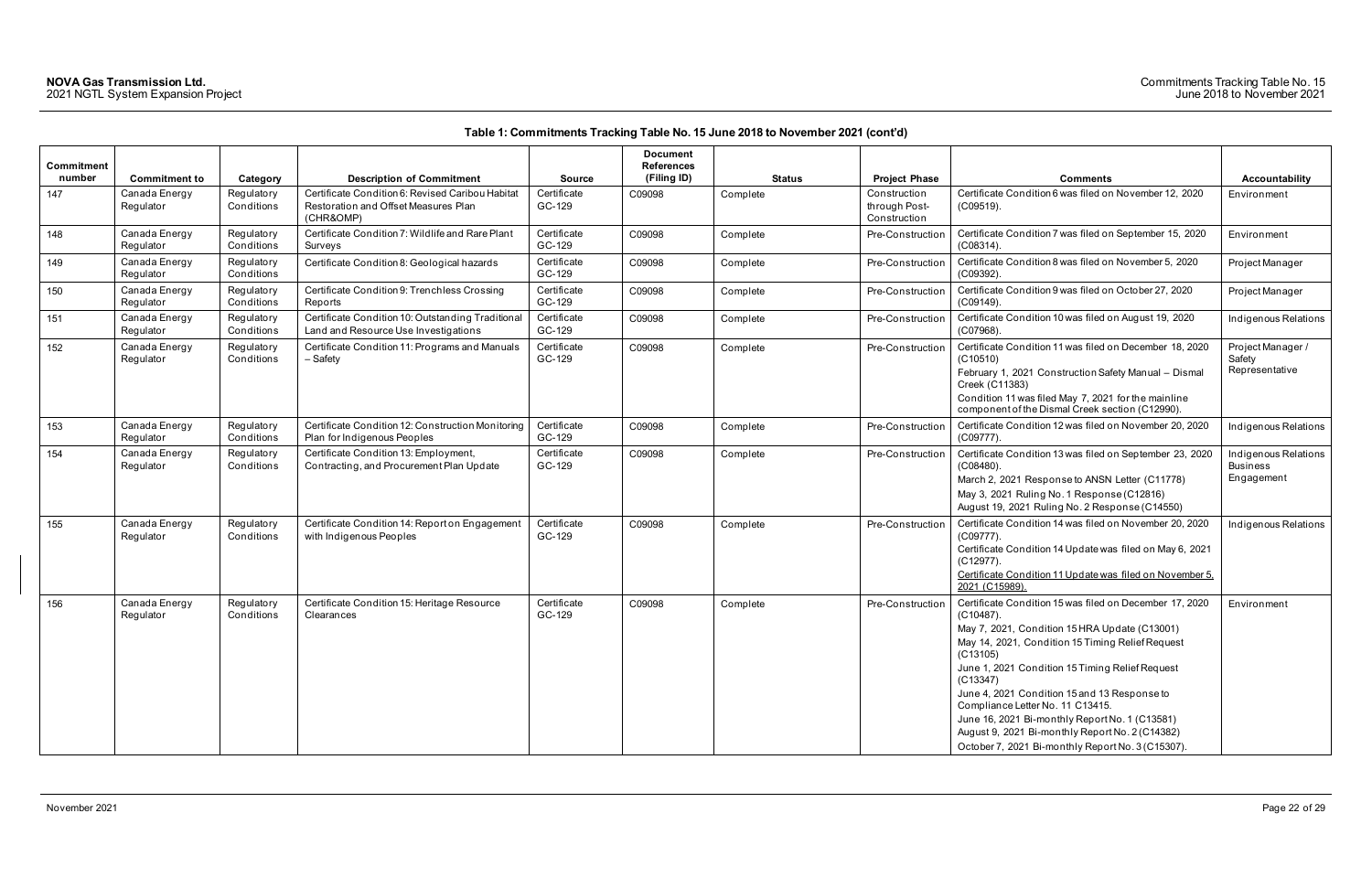| <b>Commitment</b><br>number | <b>Commitment to</b>       | Category                 | <b>Description of Commitment</b>                                               | Source                | <b>Document</b><br><b>References</b><br>(Filing ID) | <b>Status</b> | <b>Project Phase</b>    | <b>Comments</b>                                                                                                                                                                                                                                                                                                                                                                                                                                                                                         | Accountability                              |
|-----------------------------|----------------------------|--------------------------|--------------------------------------------------------------------------------|-----------------------|-----------------------------------------------------|---------------|-------------------------|---------------------------------------------------------------------------------------------------------------------------------------------------------------------------------------------------------------------------------------------------------------------------------------------------------------------------------------------------------------------------------------------------------------------------------------------------------------------------------------------------------|---------------------------------------------|
| 157                         | Canada Energy<br>Regulator | Regulatory<br>Conditions | Certificate Condition 16: Commitments Tracking<br>Table (CTT)                  | Certificate<br>GC-129 | C09098                                              | Complete      | Pre-Construction        | Certificate Condition 16 CTT was filed on:<br>1. September 23, 2020 (C08481)<br>2. October 22, 2020 (C09072)<br>3. November 23, 2020 (C09829)<br>4. December 22, 2020 (C10565)<br>5. January 22, 2021 (C11138)<br>6. February 23, 2021 (C11620)<br>7. March 22, 2021 (C12090)<br>8. April 23, 2021 (C12546)<br>9. May 25, 2021 (C13237)<br>10. June 23, 2021 (C13683)<br>11. July 22, 2021 (C14184)<br>12. August 23, 2021 (C14598)<br>13. September 22, 2021 (C15041)<br>14. October 22, 2021 (C15634) | All                                         |
| 158                         | Canada Energy<br>Regulator | Regulatory<br>Conditions | Certificate Condition 17: Emergency<br>Management Continuing Education Program | Certificate<br>GC-129 | C09098                                              | Complete      | <b>Pre-Construction</b> | Certificate Condition 17 was filed on September 23, 2020<br>$(C08482)$ .                                                                                                                                                                                                                                                                                                                                                                                                                                | Emergency<br>Management / Public<br>Affairs |
| 159                         | Canada Energy<br>Regulator | Regulatory<br>Conditions | Certificate Condition 18: Construction Schedule                                | Certificate<br>GC-129 | C09098                                              | Complete      | Pre-Construction        | Certificate Condition 18 was filed on January 14, 2021<br>$(C10917)$ .<br>June 4, 2021 Construction Schedule Update (C13413)<br>September 8, 2021 Construction Schedule Update<br>(C14842)                                                                                                                                                                                                                                                                                                              | Project Managers                            |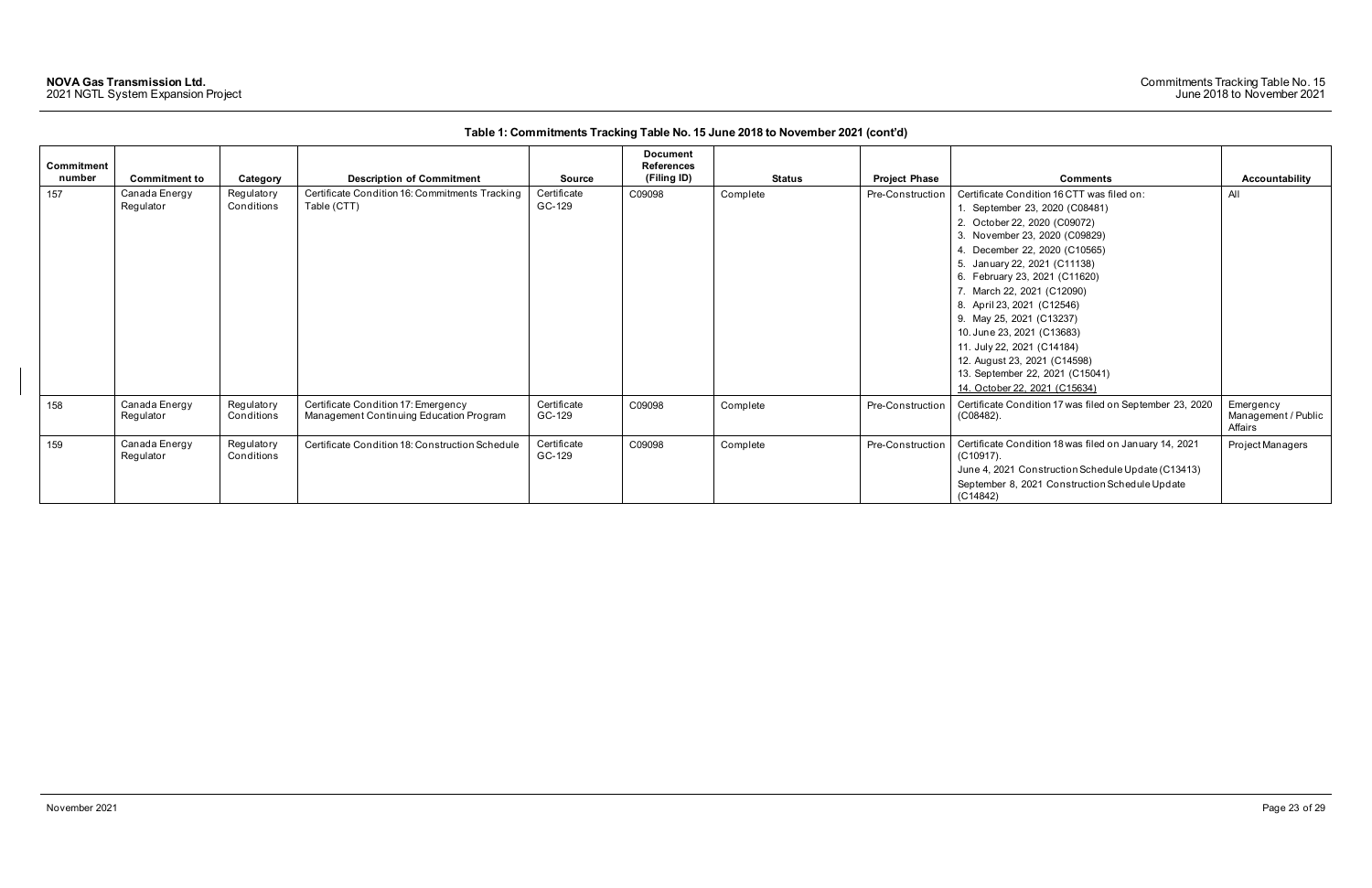| Commitment<br>number |                            |                          |                                                                       |                       | <b>Document</b><br><b>References</b> |               |                        |                                                                                                                                                                                                                                                                                                                                                                                                                                                                                                                                                                                                                                                                                                                                                            |                  |
|----------------------|----------------------------|--------------------------|-----------------------------------------------------------------------|-----------------------|--------------------------------------|---------------|------------------------|------------------------------------------------------------------------------------------------------------------------------------------------------------------------------------------------------------------------------------------------------------------------------------------------------------------------------------------------------------------------------------------------------------------------------------------------------------------------------------------------------------------------------------------------------------------------------------------------------------------------------------------------------------------------------------------------------------------------------------------------------------|------------------|
|                      | <b>Commitment to</b>       | Category                 | <b>Description of Commitment</b>                                      | <b>Source</b>         | (Filing ID)                          | <b>Status</b> | <b>Project Phase</b>   | <b>Comments</b>                                                                                                                                                                                                                                                                                                                                                                                                                                                                                                                                                                                                                                                                                                                                            | Accountability   |
| 160                  | Canada Energy<br>Regulator | Regulatory<br>Conditions | Certificate Condition 19: Construction Progress<br>Reports            | Certificate<br>GC-129 | C09098                               | Ongoing       | During<br>Construction | Certificate Condition 19 was filed on:<br>1. December 16, 2020 (C10461)<br>2. December 31, 2020 (C10655)<br>3. January 18, 2021 (C11012)<br>4. February 2, 2021 (C11394)<br>5. February 16, 2021 (C11542)<br>6. March 2, 2021 (C11752)<br>7. March 16, 2021 (C12015)<br>8. April 6, 2021 (C12266)<br>9. April 18, 2021 (C12437)<br>10. May 3, 2021 (C12800)<br>11. May 17, 2021 (C13132)<br>12. June 1, 2021 (C13346)<br>13. June 16, 2021 (C13574)<br>14. July 5, 2021 (C13903)<br>15. July 19, 2021 (C14129)<br>16. August 3, 2021 (C14319)<br>17. August 16, 2021 (C14501)<br>18. August 31, 2021 (C14722)<br>19. September 16, 2021 (C14962)<br>20. October 1, 2021 (C15215)<br>21. October 18, 2021 (C15517)<br>22. November 2, 2021 (C15876)         | Project Managers |
|                      |                            |                          |                                                                       |                       |                                      |               |                        | 23. November 17, 2021 (C16173)                                                                                                                                                                                                                                                                                                                                                                                                                                                                                                                                                                                                                                                                                                                             |                  |
| 161                  | Canada Energy<br>Regulator | Regulatory<br>Conditions | Certificate Condition 20: Finalized Watercourse<br>Crossing Inventory | Certificate<br>GC-129 | C09098                               | Complete      | During<br>Construction | Certificate Condition 20 was filed on November 9, 2020<br>(C09448). Additional correspondence as shown:<br>January 15, 2021 Request for Review - Beaver Dam<br>Removal (C10940)<br>February 4, 2021 Request for Review - Watercourses<br>(C11429)<br>February 9, 2021 Removal of MN-WC03A -<br>Watercourses (C11470)<br>February 16, 2021 Errata: Updated Historical Information<br>(C11540)<br>February 18, 2021 Update to Request for Review -<br>Watercourses (Feb 4th letter) (C11570).<br>April 12, 2021 North Saskatchewan River Update<br>$(C12346)$ .<br>May 17, 2021 Request for Review - Project Water<br>Withdrawal Locations (C13133)<br>July 8, 2021 Temp Vehicle Crossing Update (C13983)<br>September 10, 2021 Albert Creek Bridge (C14866) | Environment      |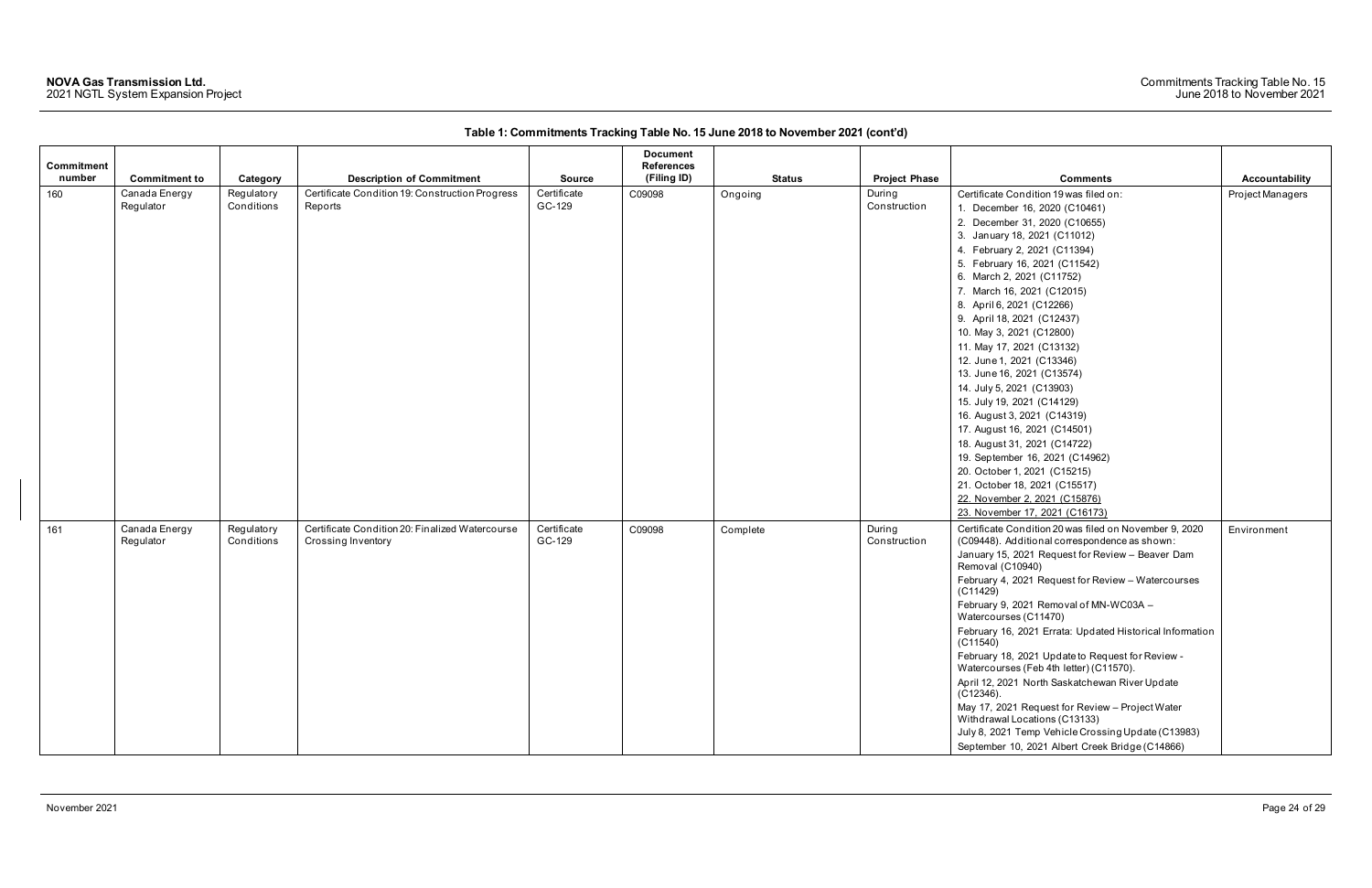| Commitment<br>number | <b>Commitment to</b>       | Category                 | <b>Description of Commitment</b>                                                                             | <b>Source</b>         | <b>Document</b><br><b>References</b><br>(Filing ID) | <b>Status</b> | <b>Project Phase</b>                           | <b>Comments</b>                                                                                                                                                                                                                                                     | Accountability                                                        |
|----------------------|----------------------------|--------------------------|--------------------------------------------------------------------------------------------------------------|-----------------------|-----------------------------------------------------|---------------|------------------------------------------------|---------------------------------------------------------------------------------------------------------------------------------------------------------------------------------------------------------------------------------------------------------------------|-----------------------------------------------------------------------|
| 162                  | Canada Energy<br>Regulator | Regulatory<br>Conditions | Certificate Condition 21: Contingency<br>Watercourse Crossing Method                                         | Certificate<br>GC-129 | C09098                                              | Planned       | During<br>Construction                         |                                                                                                                                                                                                                                                                     | Environment                                                           |
| 163                  | Canada Energy<br>Regulator | Regulatory<br>Conditions | Certificate Condition 22: Authorizations under<br>Paragraph 35(2)(b) of the Fisheries Act                    | Certificate<br>GC-129 | C09098                                              | Planned       | During<br>Construction                         | NGTL is consulting with DFO on referred watercourses.<br>October 8, 2021 Timing Relief Letter (C15344)<br>October 28, 2021 Fisheries Act Authorizations letter<br>$\overline{(C15755)}$<br>October 29, 2021 Confirmation of Notice to Indigenous<br>Groups (C15793) | Environment                                                           |
| 164                  | Canada Energy<br>Regulator | Regulatory<br>Conditions | Certificate Condition 23: Working within the Little<br>Smoky Caribou Range Restricted Activity Period        | Certificate<br>GC-129 | C09098                                              | Planned       | During<br>Construction                         |                                                                                                                                                                                                                                                                     | Environment                                                           |
| 165                  | Canada Energy<br>Regulator | Regulatory<br>Conditions | Certificate Condition 24: Sunset Clause                                                                      | Certificate<br>GC-129 | C09098                                              | Planned       | All Stages                                     |                                                                                                                                                                                                                                                                     | Regulatory                                                            |
| 166                  | Canada Energy<br>Regulator | Regulatory<br>Conditions | Certificate Condition 25: Condition Compliance<br>by the Accountable Officer                                 | Certificate<br>GC-129 | C09098                                              | Planned       | Post-<br><b>Construction and</b><br>Operations |                                                                                                                                                                                                                                                                     | Project Managers                                                      |
| 167                  | Canada Energy<br>Regulator | Regulatory<br>Conditions | Certificate Condition 26: Quantification of<br>Construction-related Greenhouse Gas (GHG)<br>Emissions        | Certificate<br>GC-129 | C09098                                              | Planned       | Post-<br><b>Construction and</b><br>Operations |                                                                                                                                                                                                                                                                     | Environment                                                           |
| 168                  | Canada Energy<br>Regulator | Regulatory<br>Conditions | Certificate Condition 27: Post-construction<br>Monitoring Plan for Indigenous Peoples                        | Certificate<br>GC-129 | C09098                                              | Planned       | Post-<br><b>Construction and</b><br>Operations |                                                                                                                                                                                                                                                                     | Indigenous Relatio                                                    |
| 170                  | Canada Energy<br>Regulator | Regulatory<br>Conditions | Certificate Condition 28: Employment,<br>Contracting, and Procurement Report                                 | Certificate<br>GC-129 | C09098                                              | Planned       | Post-<br><b>Construction and</b><br>Operations |                                                                                                                                                                                                                                                                     | Supply Chain /<br>Indigenous Relatio<br><b>Business</b><br>Engagement |
| 171                  | Canada Energy<br>Regulator | Regulatory<br>Conditions | Certificate Condition 29: Pipeline Geographic<br>Information Systems (GIS) Data                              | Certificate<br>GC-129 | C09098                                              | Planned       | Post-<br><b>Construction and</b><br>Operations |                                                                                                                                                                                                                                                                     | Project Manager                                                       |
| 172                  | Canada Energy<br>Regulator | Regulatory<br>Conditions | Certificate Condition 30: Post-Construction<br><b>Environmental Monitoring Reports</b>                       | Certificate<br>GC-129 | C09098                                              | Planned       | Post-<br>Construction and<br>Operations        |                                                                                                                                                                                                                                                                     | Environment                                                           |
| 173                  | Canada Energy<br>Regulator | Regulatory<br>Conditions | Certificate Condition 31: Caribou Habitat<br>Restoration Implementation Report and Status<br>Update          | Certificate<br>GC-129 | C09098                                              | Planned       | Post-<br>Construction and<br>Operations        |                                                                                                                                                                                                                                                                     | Environment                                                           |
| 174                  | Canada Energy<br>Regulator | Regulatory<br>Conditions | Certificate Condition 32: Caribou Habitat Offset<br>Measures Implementation Report                           | Certificate<br>GC-129 | C09098                                              | Planned       | Post-<br><b>Construction and</b><br>Operations |                                                                                                                                                                                                                                                                     | Environment                                                           |
| 175                  | Canada Energy<br>Regulator | Regulatory<br>Conditions | Certificate Condition 33: Caribou Habitat<br>Restoration and Offset Measures Monitoring<br>Program (CHROMMP) | Certificate<br>GC-129 | C09098                                              | Planned       | Post-<br>Construction and<br>Operations        |                                                                                                                                                                                                                                                                     | Environment                                                           |
| 176                  | Canada Energy<br>Regulator | Regulatory<br>Conditions | Certificate Condition 34: Caribou Monitoring<br>Reports                                                      | Certificate<br>GC-129 | C09098                                              | Planned       | Post-<br>Construction and<br>Operations        |                                                                                                                                                                                                                                                                     | Environment                                                           |

| <b>Comments</b>                                                                                                                                                                                                                                        | <b>Accountability</b>                                                   |
|--------------------------------------------------------------------------------------------------------------------------------------------------------------------------------------------------------------------------------------------------------|-------------------------------------------------------------------------|
|                                                                                                                                                                                                                                                        | Environment                                                             |
| NGTL is consulting with DFO on referred watercourses.<br>October 8, 2021 Timing Relief Letter (C15344)<br>October 28, 2021 Fisheries Act Authorizations letter<br>(C15755)<br>October 29, 2021 Confirmation of Notice to Indigenous<br>Groups (C15793) | Environment                                                             |
|                                                                                                                                                                                                                                                        | Environment                                                             |
|                                                                                                                                                                                                                                                        | Regulatory                                                              |
|                                                                                                                                                                                                                                                        | Project Managers                                                        |
|                                                                                                                                                                                                                                                        | Environment                                                             |
|                                                                                                                                                                                                                                                        | Indigenous Relations                                                    |
|                                                                                                                                                                                                                                                        | Supply Chain /<br>Indigenous Relations<br><b>Business</b><br>Engagement |
|                                                                                                                                                                                                                                                        | Project Manager                                                         |
|                                                                                                                                                                                                                                                        | Environment                                                             |
|                                                                                                                                                                                                                                                        | Environment                                                             |
|                                                                                                                                                                                                                                                        | Environment                                                             |
|                                                                                                                                                                                                                                                        | Environment                                                             |
|                                                                                                                                                                                                                                                        | Environment                                                             |
|                                                                                                                                                                                                                                                        |                                                                         |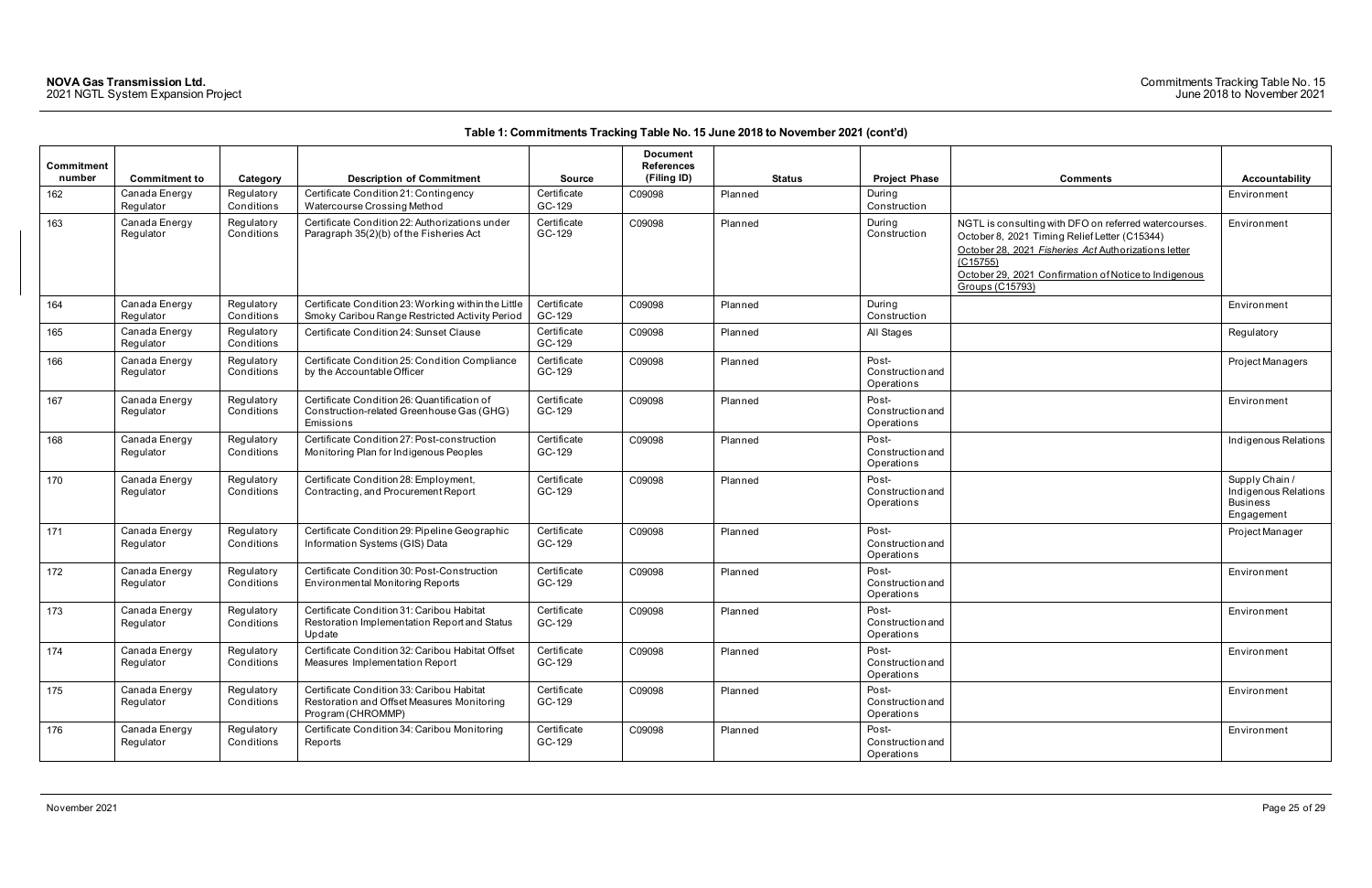| Commitment<br>number | <b>Commitment to</b>       | Category                 | <b>Description of Commitment</b>                                                                           | <b>Source</b>                | Document<br><b>References</b><br>(Filing ID) | <b>Status</b> | <b>Project Phase</b>                    | <b>Comments</b>                                                                                                                                                                                                                                                                                                                                                                                                                                                                                                                                                                                                    | Accountability                        |
|----------------------|----------------------------|--------------------------|------------------------------------------------------------------------------------------------------------|------------------------------|----------------------------------------------|---------------|-----------------------------------------|--------------------------------------------------------------------------------------------------------------------------------------------------------------------------------------------------------------------------------------------------------------------------------------------------------------------------------------------------------------------------------------------------------------------------------------------------------------------------------------------------------------------------------------------------------------------------------------------------------------------|---------------------------------------|
| 177                  | Canada Energy<br>Regulator | Regulatory<br>Conditions | Certificate Condition 35: Indigenous Working<br>Group for the Little Smoky Caribou Range                   | Certificate<br>GC-129        | C09098                                       | Ongoing       | Post-<br>Construction and<br>Operations | Certification Condition 35 (a) was filed on February 23,<br>2021 (C11623).<br>June 23, 2021 Condition 35 Progress Report No. 1<br>$(C13705)$ .                                                                                                                                                                                                                                                                                                                                                                                                                                                                     | Indigenous Relations<br>/ Environment |
| 178                  | Canada Energy<br>Regulator | Regulatory<br>Conditions | Order Condition 1: Condition Compliance                                                                    | Order AO-001-<br>XG-001-2020 | C09385-5                                     | Ongoing       | All Phases                              |                                                                                                                                                                                                                                                                                                                                                                                                                                                                                                                                                                                                                    | Project Manager                       |
| 179                  | Canada Energy<br>Regulator | Regulatory<br>Conditions | Order Condition 2: Section 58 Facilities and<br>Activities Design, Location, Construction and<br>Operation | Order AO-001-<br>XG-001-2020 | C09647-2                                     | Ongoing       | Pre-Construction                        |                                                                                                                                                                                                                                                                                                                                                                                                                                                                                                                                                                                                                    | Project Manager                       |
| 180                  | Canada Energy<br>Regulator | Regulatory<br>Conditions | Ordedr Condition 3: Environmental Protection                                                               | Order AO-001-<br>XG-001-2020 | C09647-2                                     | Ongoing       | Pre-Construction                        |                                                                                                                                                                                                                                                                                                                                                                                                                                                                                                                                                                                                                    | Environment                           |
| 181                  | Canada Energy<br>Regulator | Regulatory<br>Conditions | Order Condition 4: Construction Emergency<br>Management Preparedness and Response<br>Planning              | Order AO-001-<br>XG-001-2020 | C09647-2                                     | Complete      | Pre-Construction                        | Order Condition 4(a) was filed via email only on:<br>• August 6, 2020<br>• September 9, 2020<br>• November 25, 2020<br>December 4, 2020<br>December 14, 2020<br>December 18, 2020<br>• January 20, 2021<br>• May 5, 2021<br>Order Condition 4(b) was filed on:<br>• August 13, 2020 (C07832)<br>• September 10, 2020 (08255)<br>• November 24, 2020 (C09851)<br>• November 30, 2020 (C10000)<br>• December 11, 2020 (C10360)<br>December 18, 2020 (C10509)<br>• May 5, 2021 ERP for Swartz Creek filed with Cond.9<br>(Filed Via Email)<br>• May 7, 2021 (C12996)<br>• May 28, 2021 Timing Relief Request (C13310) | Safety<br>Representative              |
| 182                  | Canada Energy<br>Regulator | Regulatory<br>Conditions | Order Condition 5: Environmental Protection<br>Plan (EPP) for Section 58 Facilities and<br>Activities      | Order AO-001-<br>XG-001-2020 | C09647-2                                     | Complete      | Pre-Construction                        | Order Condition 5 was filed on August 14, 2020<br>(C07842). NGTL submitted an update to the Section 58<br>EPP on February 1, 2021 (C11358).<br>July 13, 2021 Updated EPP (C14059)<br>August 23, 2021 (C14599)                                                                                                                                                                                                                                                                                                                                                                                                      | Environment                           |
| 183                  | Canada Energy<br>Regulator | Regulatory<br>Conditions | Order Condition 6: Outstanding Traditional Land<br>and Resource Use Investigations                         | Order AO-001-<br>XG-001-2020 | C09647-2                                     | Complete      | Pre-Construction                        | Order Condition 6 was filed on August 19, 2020<br>(C07968).                                                                                                                                                                                                                                                                                                                                                                                                                                                                                                                                                        | Indigenous Relations                  |
| 184                  | Canada Energy<br>Regulator | Regulatory<br>Conditions | Order Condition 7: Camp Management Plan                                                                    | Order AO-001-<br>XG-001-2020 | C09647-2                                     | Complete      | Pre-Construction                        | Order Condition 7 was filed on September 17, 2020<br>$(C08400)$ .                                                                                                                                                                                                                                                                                                                                                                                                                                                                                                                                                  | Workforce<br>Accommodations           |
| 185                  | Canada Energy<br>Regulator | Regulatory<br>Conditions | Order Condition 8: Additional Temporary<br>Construction Camp(s)                                            | Order AO-001-<br>XG-001-2020 | C09647-2                                     | Complete      | Pre-Construction                        | Order Condition 8 was filed on September 17, 2020<br>$(C08407)$ .                                                                                                                                                                                                                                                                                                                                                                                                                                                                                                                                                  | Workforce<br>Accommodations           |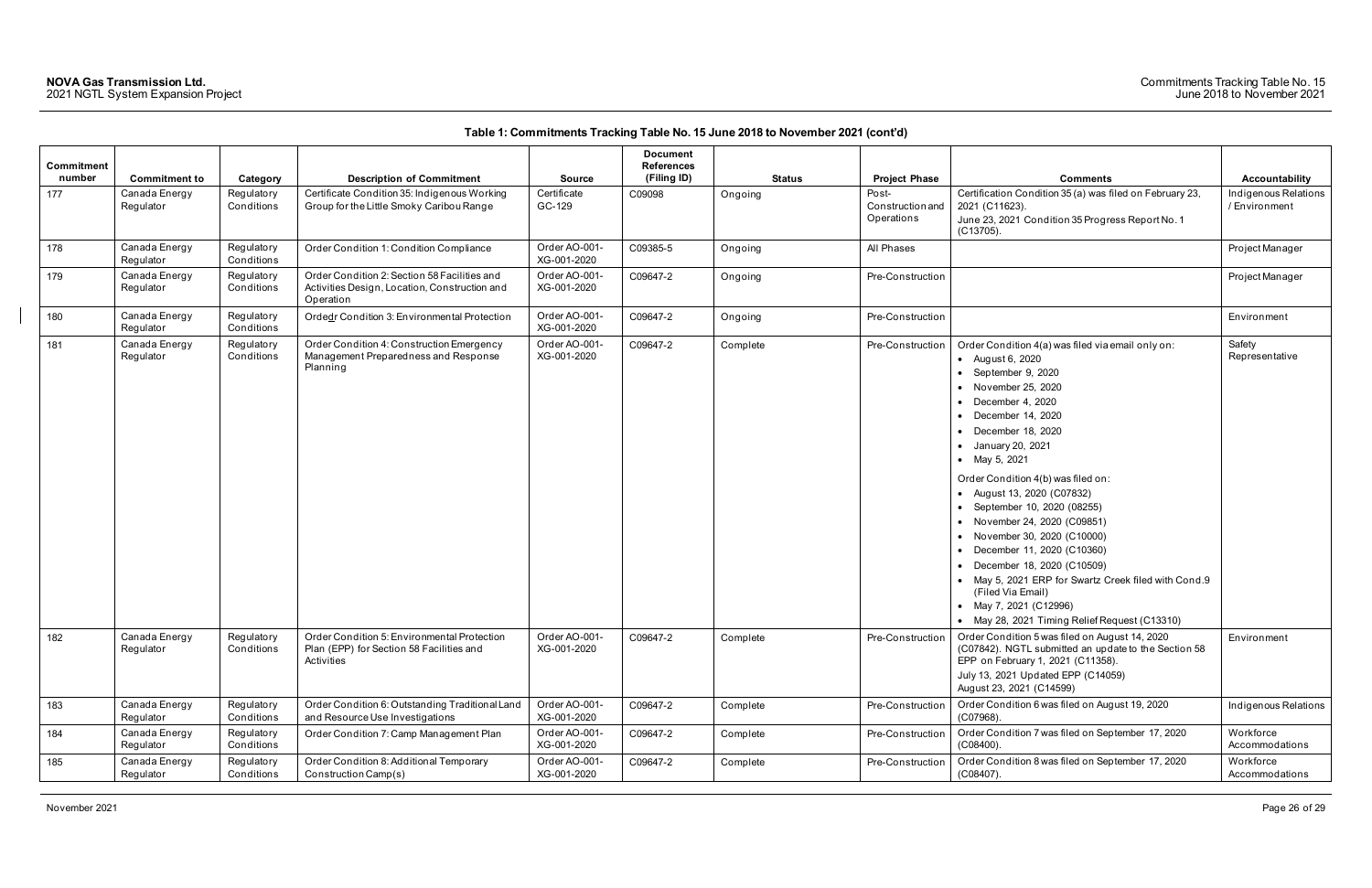| <b>Commitment</b><br>number |                                                    |                                      |                                                                                        |                                               | <b>Document</b><br><b>References</b><br>(Filing ID) |                           |                                          |                                                                                                                                                                                                                                                                                                                                                                                                                                                                                                   |                                                                         |
|-----------------------------|----------------------------------------------------|--------------------------------------|----------------------------------------------------------------------------------------|-----------------------------------------------|-----------------------------------------------------|---------------------------|------------------------------------------|---------------------------------------------------------------------------------------------------------------------------------------------------------------------------------------------------------------------------------------------------------------------------------------------------------------------------------------------------------------------------------------------------------------------------------------------------------------------------------------------------|-------------------------------------------------------------------------|
| 186                         | <b>Commitment to</b><br>Canada Energy<br>Regulator | Category<br>Regulatory<br>Conditions | <b>Description of Commitment</b><br>Order Condition 9: Programs and Manuals-<br>Safety | <b>Source</b><br>Order AO-001-<br>XG-001-2020 | C09647-2                                            | <b>Status</b><br>Complete | <b>Project Phase</b><br>Pre-Construction | <b>Comments</b><br>Order Condition 9 was filed on October 20, 2020<br>$(C09011)$ .<br>February 1, 2021 Construction Safety Manual - Dismal<br>Creek (C11383).<br>May 5, 2021 Construction Safety Manual - Swartz Creek<br>and GPM-10 valve and launcher site (Filed via email with<br>Cond. 4 ERP).<br>May 28, 2021 Timing Relief Request (C13310)                                                                                                                                                | <b>Accountability</b><br>Safety<br>Representative                       |
| 187                         | Canada Energy<br>Regulator                         | Regulatory<br>Conditions             | Order Condition 10: Construction Monitoring<br>Plan for Indigenous Peoples             | Order AO-001-<br>XG-001-2020                  | C09647-2                                            | Complete                  | Pre-Construction                         | Order Condition 10 was filed on November 6, 2020<br>$(C09434)$ .                                                                                                                                                                                                                                                                                                                                                                                                                                  | Indigenous Relations                                                    |
| 188                         | Canada Energy<br>Regulator                         | Regulatory<br>Conditions             | Order Condition 11: Report on Engagement with<br>Indigenous Peoples                    | Order AO-001-<br>XG-001-2020                  | C09647-2                                            | Complete                  | Pre-Construction                         | Order Condition 11 was filed on November 6, 2020<br>$(C09434)$ .<br>Order Condition 11 Update was filed on May 6, 2021<br>(C12977).<br>Order Condition 11 Update was filed on November 5,<br>2021 (C15989)                                                                                                                                                                                                                                                                                        | Indigenous Relations                                                    |
| 189                         | Canada Energy<br>Regulator                         | Regulatory<br>Conditions             | Order Condition 12: Employment, Contracting,<br>and Procurement Plan Update            | Order AO-001-<br>XG-001-2020                  | C09647-2                                            | Complete                  | Pre-Construction                         | Order Condition 12 was filed on September 22, 2020<br>(C08480)<br>March 2, 2021 Response to ANSN Letter (C11778)<br>May 3, 2021 Ruling No. 1 Response (C12816)<br>August 19, 2021 Ruling No. 2 Response (C14550)                                                                                                                                                                                                                                                                                  | Supply Chain /<br>Indigenous Relations<br><b>Business</b><br>Engagement |
| 190                         | Canada Energy<br>Regulator                         | Regulatory<br>Conditions             | Order Condition 13: Heritage Resource<br>Clearances                                    | Order AO-001-<br>XG-001-2020                  | C09647-2                                            | Complete                  | Pre-Construction                         | Order Condition 13 was filed on October 7, 2020<br>(C08789)<br>June 4, 2021 Condition 15 and 13 Response to<br>Compliance Letter No. 11 (C13415)<br>June 16, 2021 Bi-monthly Report No. 1 (C13581)<br>August 9, 2021 Bi-monthly Report No. 2 (C14382)<br>October 7, 2021 Bi-monthly Report No. 3 (C15307)                                                                                                                                                                                         | Environment                                                             |
| 191                         | Canada Energy<br>Regulator                         | Regulatory<br>Conditions             | Order Condition 14: Commitments Tracking<br>Table (CTT)                                | Order AO-001-<br>XG-001-2020                  | C09647-2                                            | Complete                  | Pre-Construction                         | Order Condition 16 CTT was filed on:<br>1. September 23, 2020 (C08481)<br>2. October 22, 2020 (C09072)<br>3. November 23, 2020 (C09829)<br>4. December 22, 2020 (C10565)<br>5. January 22, 2021 (C11138)<br>6. February 23, 2021 (C11620)<br>7. March 22, 2021 (C12090)<br>8. April 23, 2021 (C12546)<br>9. May 25, 2021 (C13237)<br>10. June 23, 2021 (C13683)<br>11. July 22, 2021 (C14184)<br>12. August 23, 2021 (C14598)<br>13. September 22, 2021 (C15041)<br>14. October 22, 2021 (C15634) | All                                                                     |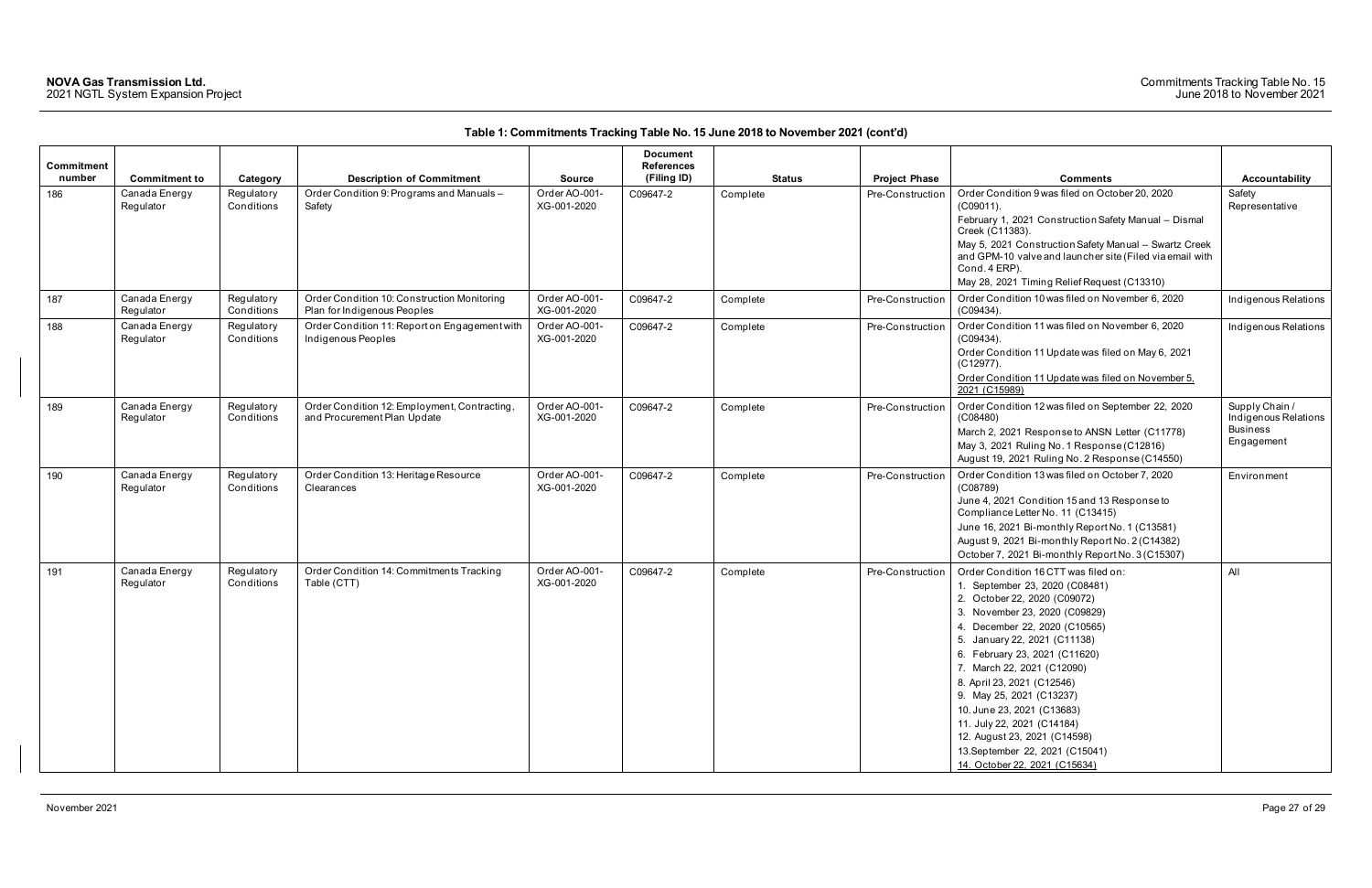| <b>Commitment</b> |                            |                          |                                                                                                 |                              | <b>Document</b><br><b>References</b> |               |                        |                                                                                                                                                                                                                                                                                                                                                                                                                                                                                                                                                                                                                                                                                                                                                                                |                                             |
|-------------------|----------------------------|--------------------------|-------------------------------------------------------------------------------------------------|------------------------------|--------------------------------------|---------------|------------------------|--------------------------------------------------------------------------------------------------------------------------------------------------------------------------------------------------------------------------------------------------------------------------------------------------------------------------------------------------------------------------------------------------------------------------------------------------------------------------------------------------------------------------------------------------------------------------------------------------------------------------------------------------------------------------------------------------------------------------------------------------------------------------------|---------------------------------------------|
| number            | <b>Commitment to</b>       | Category                 | <b>Description of Commitment</b>                                                                | <b>Source</b>                | (Filing ID)                          | <b>Status</b> | <b>Project Phase</b>   | <b>Comments</b>                                                                                                                                                                                                                                                                                                                                                                                                                                                                                                                                                                                                                                                                                                                                                                | Accountability                              |
| 192               | Canada Energy<br>Regulator | Regulatory<br>Conditions | Order Condition 15: Emergency Management<br>Continuing Education Program                        | Order AO-001-<br>XG-001-2020 | C09647-2                             | Complete      | Pre-Construction       | Order Condition 15 was filed on September 22, 2020<br>(C08482)                                                                                                                                                                                                                                                                                                                                                                                                                                                                                                                                                                                                                                                                                                                 | Emergency<br>Management / Public<br>Affairs |
| 193               | Canada Energy<br>Regulator | Regulatory<br>Conditions | Order Condition 16: Construction Schedule                                                       | Order AO-001-<br>XG-001-2020 | C09647-2                             | Complete      | Pre-Construction       | Order Condition 16 was filed on November 6, 2020<br>(C09434)<br>May 11, 2021 Swartz Creek and GPM-10 Construction<br>Schedules (C13032)<br>September 8, 2021 Construction Schedule Update<br>(C14842)                                                                                                                                                                                                                                                                                                                                                                                                                                                                                                                                                                          | Project Managers                            |
| 194               | Canada Energy<br>Regulator | Regulatory<br>Conditions | Order Condition 17: Construction Progress<br>Reports                                            | Order AO-001-<br>XG-001-2020 | C09647-2                             | Ongoing       | During<br>Construction | Order Condition 17 was filed on:<br>1. December 16, 2020 (C10461)<br>2. December 31, 2020 (C10655)<br>3. January 18, 2021 (C11012)<br>4. February 2, 2021 (C11394)<br>5. February 16, 2021 (C11542)<br>6. March 2, 2021 (C11752)<br>7. March 16, 2021 (C12015)<br>8. April 6, 2021 (C12266)<br>9. April 18, 2021 (C12437)<br>10. May 3, 2021 (C12800)<br>11. May 17, 2021 (C13132)<br>12. June 1, 2021 (C13346)<br>13. June 16, 2021 (C13574)<br>14. July 5, 2021 (C13903)<br>15. July 19, 2021 (C14129)<br>16. August 3, 2021 (C14319)<br>17. August 16, 2021 (C14501)<br>18. August 31, 2021 (C14722)<br>19. September 16, 2021 (C14962)<br>20. October 1, 2021 (C15215)<br>21. October 18, 2021 (C15517)<br>22. November 2, 2021 (C15876)<br>23. November 17, 2021 (C16173) | Project Managers                            |
| 195               | Canada Energy<br>Regulator | Regulatory<br>Conditions | Order Condition 18: Technical Specification<br>Updates                                          | Order AO-001-<br>XG-001-2020 | C09647-2                             | Planned       | During<br>Construction | A Technical Specification Update was filed on March 17,<br>2021 for the January Creek control valve (C12020).                                                                                                                                                                                                                                                                                                                                                                                                                                                                                                                                                                                                                                                                  | Project Managers /<br>Engineering           |
| 196               | Canada Energy<br>Regulator | Regulatory<br>Conditions | Order Condition 19: Sunset Clause                                                               | Order AO-001-<br>XG-001-2020 | C09647-2                             | Complete      | During<br>Construction | Section 58 construction commenced on December 2,<br>2020.                                                                                                                                                                                                                                                                                                                                                                                                                                                                                                                                                                                                                                                                                                                      | Regulatory                                  |
| 197               | Canada Energy<br>Regulator | Regulatory<br>Conditions | Order Condition 20: Condition Compliance by<br>the Accountable Officer                          | Order AO-001-<br>XG-001-2020 | C09647-2                             | Planned       | Post-<br>Construction  | November 1, 2021 30-day Compliance (C15841).                                                                                                                                                                                                                                                                                                                                                                                                                                                                                                                                                                                                                                                                                                                                   | Project Managers                            |
| 198               | Canada Energy<br>Regulator | Regulatory<br>Conditions | Order Condition 21: Quantification of<br>Construction-related Greenhouse Gas (GHG)<br>Emissions | Order AO-001-<br>XG-001-2020 | C09647-2                             | Planned       | Post-<br>Construction  |                                                                                                                                                                                                                                                                                                                                                                                                                                                                                                                                                                                                                                                                                                                                                                                | Environment                                 |